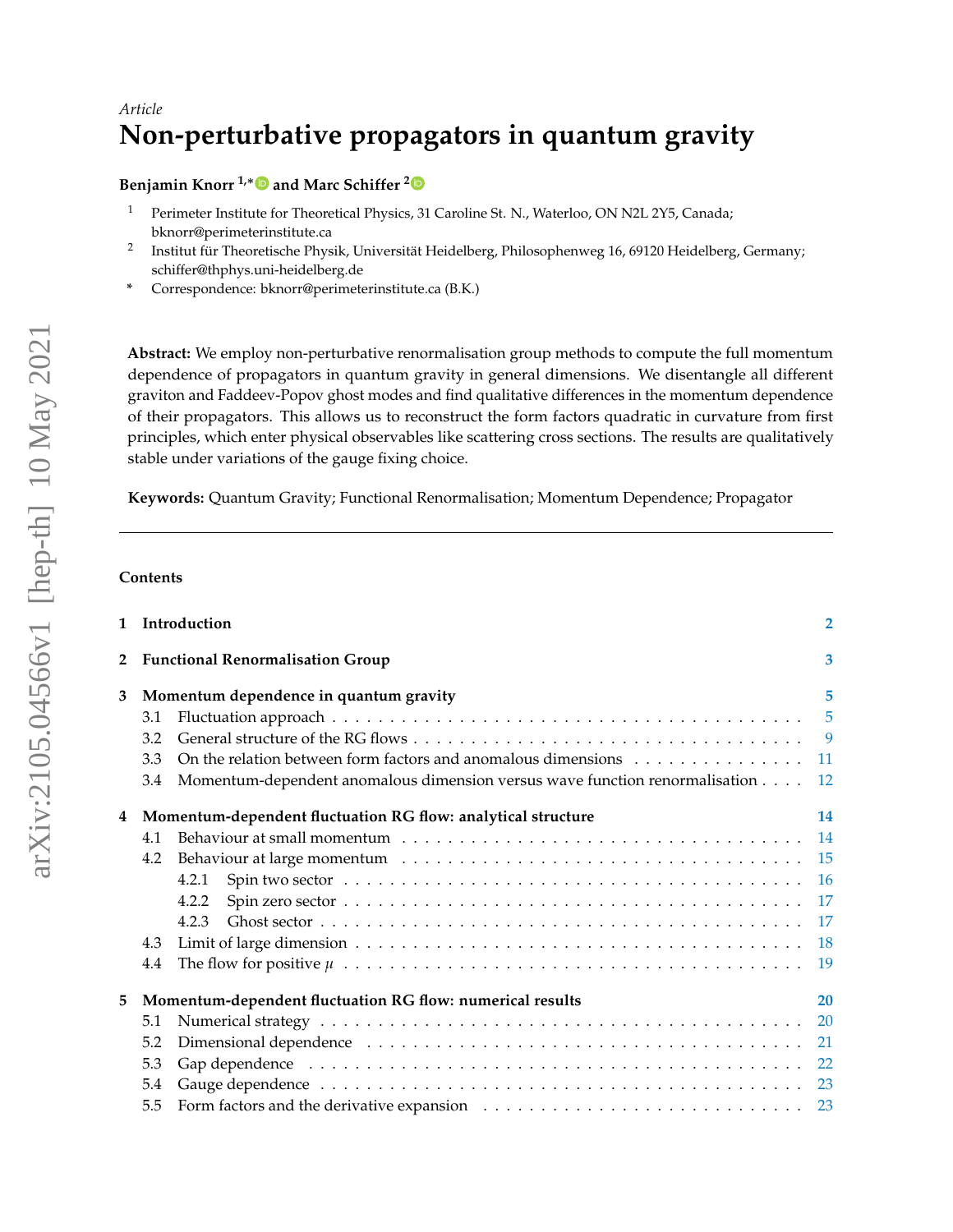| 6 Momentum-dependent background RG flow                    | 24 |
|------------------------------------------------------------|----|
| 7 Comparing background and fluctuation results             | 24 |
| 8 Summary and Outlook                                      | 26 |
| A Asymptotic expansion of form factors                     | 27 |
| B Calculation of the background form factors induced by GR | 28 |
| <b>References</b>                                          |    |

#### <span id="page-1-0"></span>**1. Introduction**

The unification of gravity with quantum mechanics is a notoriously hard problem in theoretical physics. Even a century after the development of quantum theory and general relativity, breakthroughs in the understanding of quantum properties of spacetime are few and far between. This is not least so because of the typical scale that we expect quantum gravity effects to be important at - the Planck scale, which is about  $10^{-35}$  m. To illustrate this fantastically small number, measuring the typical size of a human to an accuracy of a Planck length is roughly comparable to measuring the extension of the Milky Way with an accuracy of an atomic nucleus. This emphasises why experimental data on quantum gravity effects is hard to come by, and accordingly quantum gravity theories presently mostly rely on theoretical considerations, and can only be confronted with consistency tests.

A conservative strategy, and potentially a path to success in formulating a theory of quantum gravity, is to build on well-established theories valid at larger length scales, and only add as few extra assumptions as possible to extend the theory to include new phenomena. In the context of quantum gravity, such an approach is the Asymptotic Safety program [\[1\]](#page-32-1). It embraces the importance of symmetries in the understanding of the Standard Model and adds an interacting ultraviolet completion of gravity in the form of a quantum realisation of scale symmetry. An enormous advantage of this approach is its closeness to standard quantum field theory notions, and the straightforward connection to low energy physics. Especially in the matter sector, this allows to confront the scenario with many observational consistency tests. A disadvantage is that the existence of such a scale invariant regime is hard to prove. In practice, this is however less of a problem. Many interacting fixed points have been found with satisfactory precision in other contexts, *e.g.* in statistical physics and condensed matter systems [\[2–](#page-32-2)[5\]](#page-32-3). By now, there is ample evidence that a suitable fixed point indeed exists not only in various approximations on the dynamics of pure quantum gravity [\[6](#page-32-4)[–48\]](#page-34-0), but also in the presence of matter [\[49–](#page-34-1)[76\]](#page-35-0). Phenomenological implications of the interacting fixed point have been discussed in the context of particle physics [\[50](#page-34-2)[,61](#page-34-3)[,70](#page-35-1)[,71](#page-35-2)[,77–](#page-35-3)[85\]](#page-35-4), cosmology [\[40,](#page-34-4)[86–](#page-36-0)[93\]](#page-36-1), and black holes [\[94–](#page-36-2)[102\]](#page-36-3). For recent reviews and introductions, see [\[103](#page-36-4)[–107\]](#page-36-5), and for a critical discussion of the status of the field, see [\[108](#page-36-6)[,109\]](#page-37-0). Evidence for asymptotic safety in gravity has also been found in lattice formulations of quantum gravity, namely Euclidean and Causal Dynamical Triangulations [\[110–](#page-37-1)[118\]](#page-37-2). On the lattice, a scale invariant regime can be realised if a second-order phase transition exists that gives rise to consistent low-energy physics.

The physical renormalisation group running of couplings is one of the key objects of study in quantum field theories. This translates into the momentum dependence of correlation functions, which are the basic building blocks of observables like scattering cross sections. The easiest non-trivial correlation function is the propagator, which is the inverse of the two-point correlation function. It stores important information about the unitarity and causality of the theory as it is related to the spectral function (if it exists), see *e.g.* [\[119\]](#page-37-3). An accurate description of the propagator is thus crucial to decide whether Asymptotic Safety provides a theory of quantum gravity which is compatible with these notions.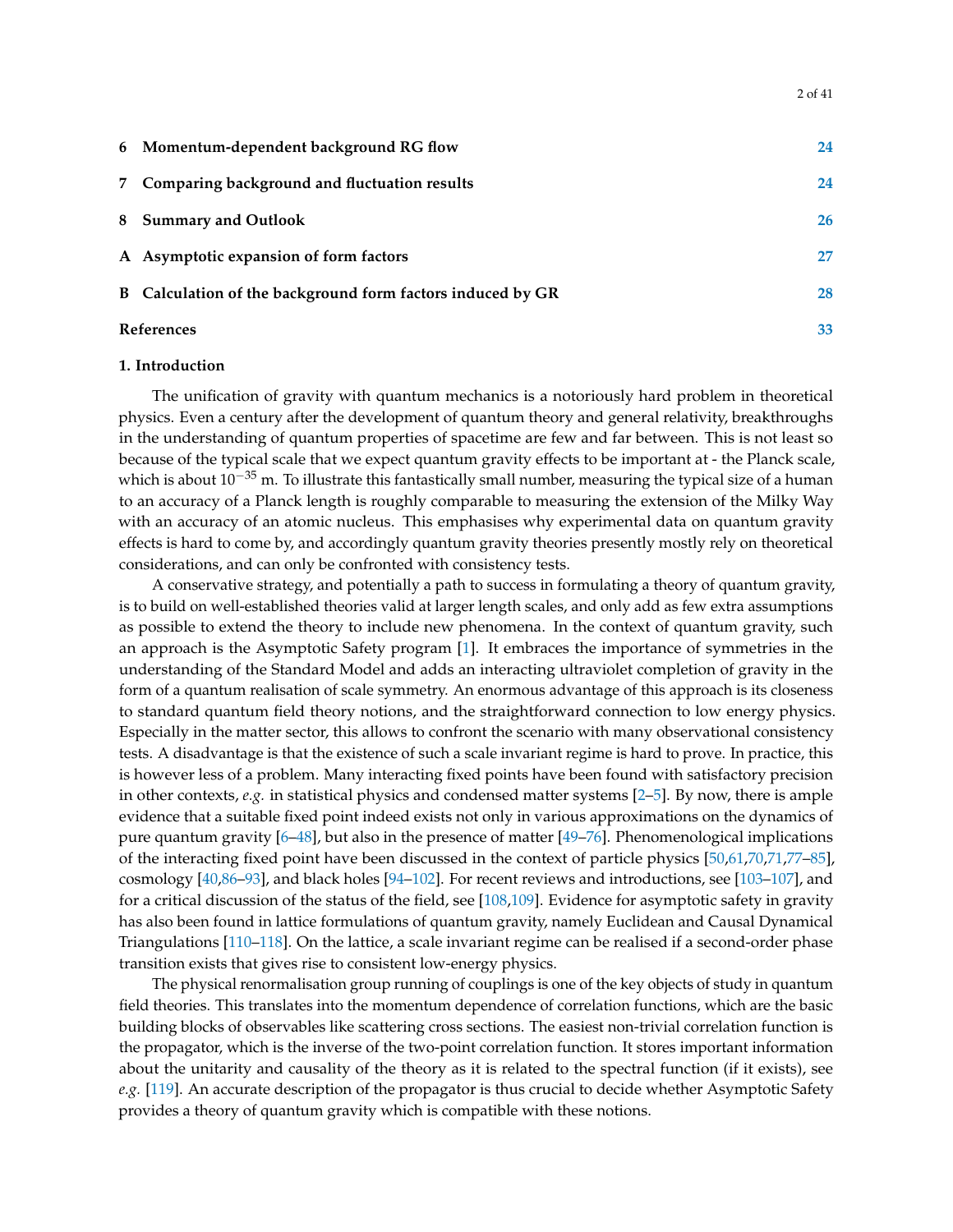In this work we compute the full momentum dependence of the propagators of the graviton and its accompanying Faddeev-Popov ghost with non-perturbative renormalisation group techniques. A key advance is that we distinguish between all the different modes of the graviton and the ghost. As is well-known from representation theory, the graviton splits into a gauge-invariant spin two mode (the transverse-traceless mode), a gauge-invariant spin zero mode, and a pure gauge vector mode (which can be split into a spin one transverse, and a spin zero longitudinal component). The ghost is a vector field itself, and also splits into a transverse and a longitudinal mode. The physical information is stored in the spin two and gauge-invariant spin zero mode. The momentum dependence of their propagators can be mapped to the form factors which are quadratic in curvature tensors.

The central results can be summarised as follows:

- The spin two and spin zero modes of the graviton feature qualitative and quantitative differences in their momentum dependence.
- The overall gauge and gap dependence is small, see [Figure 4](#page-20-1) and [Figure 5.](#page-21-1)
- Within our approximation, only the spin two mode shows the property of momentum locality [\[31\]](#page-33-0), and furthermore only in four dimensions and with equal three- and four-graviton coupling, see [\(65\)](#page-15-1).
- A derivative expansion of the form factors shows alternating signs, indicating that computations relying on such an expansion are inherently unstable and invariably introduce fictitious poles [\[120\]](#page-37-4), see [\(85\)](#page-22-2).
- The propagators of the two ghost modes are related for asymptotic momenta, but differ for finite momenta, see  $(60)$  and  $(70)$ .
- Quantum corrections to the free propagator decrease exponentially with increasing dimension, see [\(78\)](#page-18-1) and [Figure 3.](#page-19-2)

This work is structured as follows. Our renormalisation group tool of choice is the so-called functional renormalisation group, which we briefly review in section [2.](#page-2-0) In section [3](#page-4-0) we discuss our setup and some general aspects of momentum-dependent correlation functions. Section [4](#page-13-0) and appendix [A](#page-26-0) comprise a discussion of analytical properties of the momentum dependence of the propagators, whereas in section [5](#page-19-0) we discuss numerical results. Sections [6](#page-23-0) and [7](#page-23-1) as well as appendix [B](#page-27-0) contain a comparison of results obtained in different approximation schemes. Finally, we conclude with a summary and an outlook in section [8.](#page-25-0)

#### <span id="page-2-0"></span>**2. Functional Renormalisation Group**

To extract the scale dependence of the system, we employ the functional renormalisation group (FRG). It is based on the Wetterich equation [\[121](#page-37-5)[–123\]](#page-37-6), describing the flow of the scale-dependent action Γ*<sup>k</sup>* ,

<span id="page-2-1"></span>
$$
\partial_t \Gamma_k[h, \bar{g}] = \frac{1}{2} \text{STr} \left[ \left( \Gamma_k^{(2)}[h, \bar{g}] + \mathfrak{R}_k[\bar{g}] \right)^{-1} \partial_t \mathfrak{R}_k[\bar{g}] \right], \tag{1}
$$

which was adapted to gravity in [\[6\]](#page-32-4). Here, we denote  $t = \log k$  as the "RG-time",  $\Gamma_k^{(2)}$  $\binom{1}{k}$  is the second functional derivative of Γ*<sup>k</sup>* with respect to fluctuation fields, and the super-trace STr contains a sum over all fields and indices, as well as an integration over the continuous coordinates. The regulator  $\mathfrak{R}_k$ , which enters the generating functional as a momentum-dependent mass term for the fluctuation, provides an infrared (IR) regularisation of modes with  $p^2 < k^2$ , and thereby ensures IR finiteness. The factor *∂t*R*<sup>k</sup>* ensures ultraviolet (UV) finiteness by cutting off modes with *p* <sup>2</sup> > *k* 2 . Overall, the regulator term together with its derivative implement the Wilsonian idea of momentum-shell wise integration of  $q$ uantum fluctuations. As a result, the scale-dependent effective action  $\Gamma_k$  interpolates between the classical action *S* when no quantum fluctuations are integrated out, *i.e.* in the limit  $k \to \infty$ , and the full quantum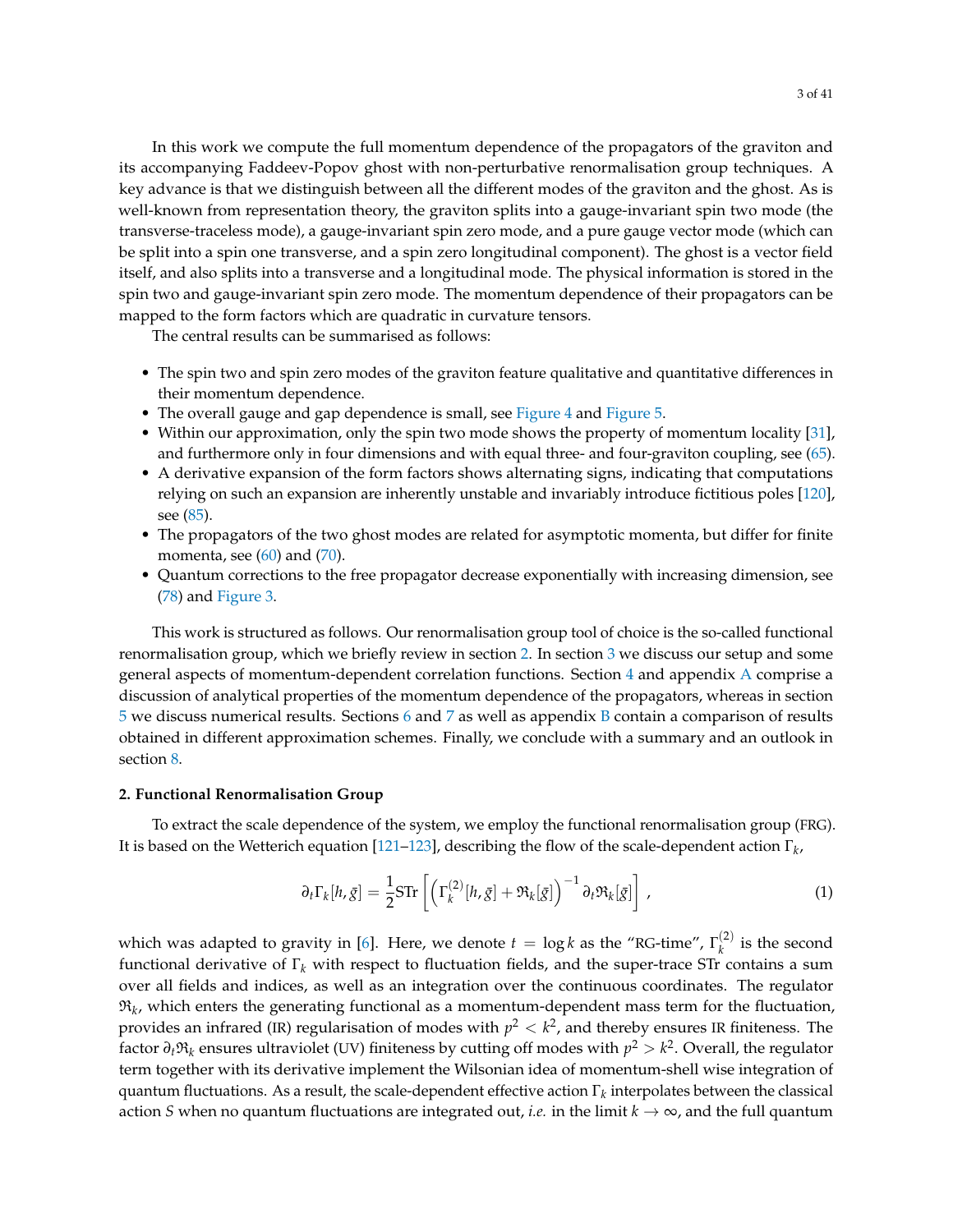effective action Γ, when  $k \to 0$ . A central role is played by the fixed points of the flow, which realise quantum scale invariance, where all couplings measured in units of the scale *k* are scale-independent. For reviews of the FRG, see [\[106](#page-36-7)[,124–](#page-37-7)[128\]](#page-37-8). Due to the momentum-shell wise integration of quantum fluctuations, the Wetterich equation [\(1\)](#page-2-1) is formulated on Euclidean backgrounds, since only then the squared momentum gives definite information on whether a certain mode is a UV or an IR mode. In the following, we will therefore assume a Euclidean background and hence discuss Euclidean quantum gravity. The generalisation of the functional RG to Lorentzian spacetimes is one of the important challenges of the approach [\[109\]](#page-37-0), and first steps towards investigations of Lorentzian spacetimes have been presented in [\[20](#page-33-1)[,23](#page-33-2)[,37](#page-33-3)[,129](#page-37-9)[–134\]](#page-38-0).

Due to the formulation as a local coarse graining and the necessity of a gauge fixing, the formal introduction of a background metric  $\bar{g}$  is hard to avoid. In this spirit, the full metric  $g$  is split into background metric *g*¯ and a (not necessarily small) metric perturbation *h* according to

<span id="page-3-0"></span>
$$
g_{\mu\nu} = \bar{g}_{\mu\nu} + h_{\mu\nu} \,. \tag{2}
$$

Other parameterisations have been investigated for example in [\[33–](#page-33-4)[35,](#page-33-5)[53,](#page-34-5)[63,](#page-35-5)[129,](#page-37-9)[135–](#page-38-1)[145\]](#page-38-2). The practical advantage of the background field method is that one can retain background diffeomorphism invariance at each step. Within the FRG, the background metric  $\bar{g}$  only serves as a technical tool to allow for a momentum-shell wise integration of quantum fluctuations, and in principle never has to be specified. Without approximations of the dynamics of the theory, the physical results obtained at  $k \to 0$  therefore are entirely independent of the specific choice of  $\bar{g}$ . However, in the following sections, we will use a concrete choice for  $\bar{g}$ , since this significantly reduces the computational complexity.

Since the scale-dependent effective action Γ*<sup>k</sup>* contains all operators that are consistent with the symmetries of the system, practical computations of RG flows of couplings require the truncation of Γ*k* to a manageable set of operators. Especially in gauge theories, the momentum dependence of scale-dependent correlation functions provides crucial information on the system, such as on unitarity. Thus, in approximations, the resolution of momentum dependence is unavoidable to obtain reliable results. A scale identification which allows to translate the RG running of operators into their momentum dependence is, in general, insufficient. For example, higher order *n*-point correlation functions generically depend on *n* different momenta independently, such that the momentum dependence cannot be captured by the dependence on just one scale *k*. It is however possible that for special momentum configurations, the RG running qualitatively agrees with the physical momentum dependence [\[119\]](#page-37-3). Furthermore, the RG scale  $k$  is an artificial scale introduced via the regulator  $\mathfrak{R}_k$  to regularise the path integral. Physical quantities, such as scattering amplitudes, can only be extracted in the limit  $k \to 0$ , where all contributions from the regulator  $\Re_k$  vanish. In this limit, the UV behaviour of a given theory is described by the momentum dependence of operators. The momentum-dependent evaluation of *β*-functions is thus necessary to extract the UV physics of a system.

In the context of asymptotically safe quantum gravity, different expansion schemes are used, which allow to extract momentum-dependent flow equations. On the one hand, a vertex expansion in terms of metric fluctuations *h* is employed [\[24,](#page-33-6)[29\]](#page-33-7). In this so-called fluctuation approach, see [\[107\]](#page-36-5) for a review, the starting point is a seed action *S*, which is then expanded in terms of fluctuation fields *h*, typically around a flat background, see [\[43,](#page-34-6)[69\]](#page-35-6) for expansions around non-flat backgrounds. Consequently, the different vertices are labelled with scale-dependent couplings, whose flow is evaluated for different values of the external momenta, allowing to extract momentum-dependent flows of *n*-point correlation functions. In this approach, the momentum-dependent RG running of vertex correlation functions of the graviton two- [\[29\]](#page-33-7), three- [\[31\]](#page-33-0) and four-point functions [\[39\]](#page-33-8), as well as three-point functions in gravity-matter systems [\[52](#page-34-7)[,58](#page-34-8)[,64](#page-35-7)[–66\]](#page-35-8) have been investigated. As an important approximation, all computations in the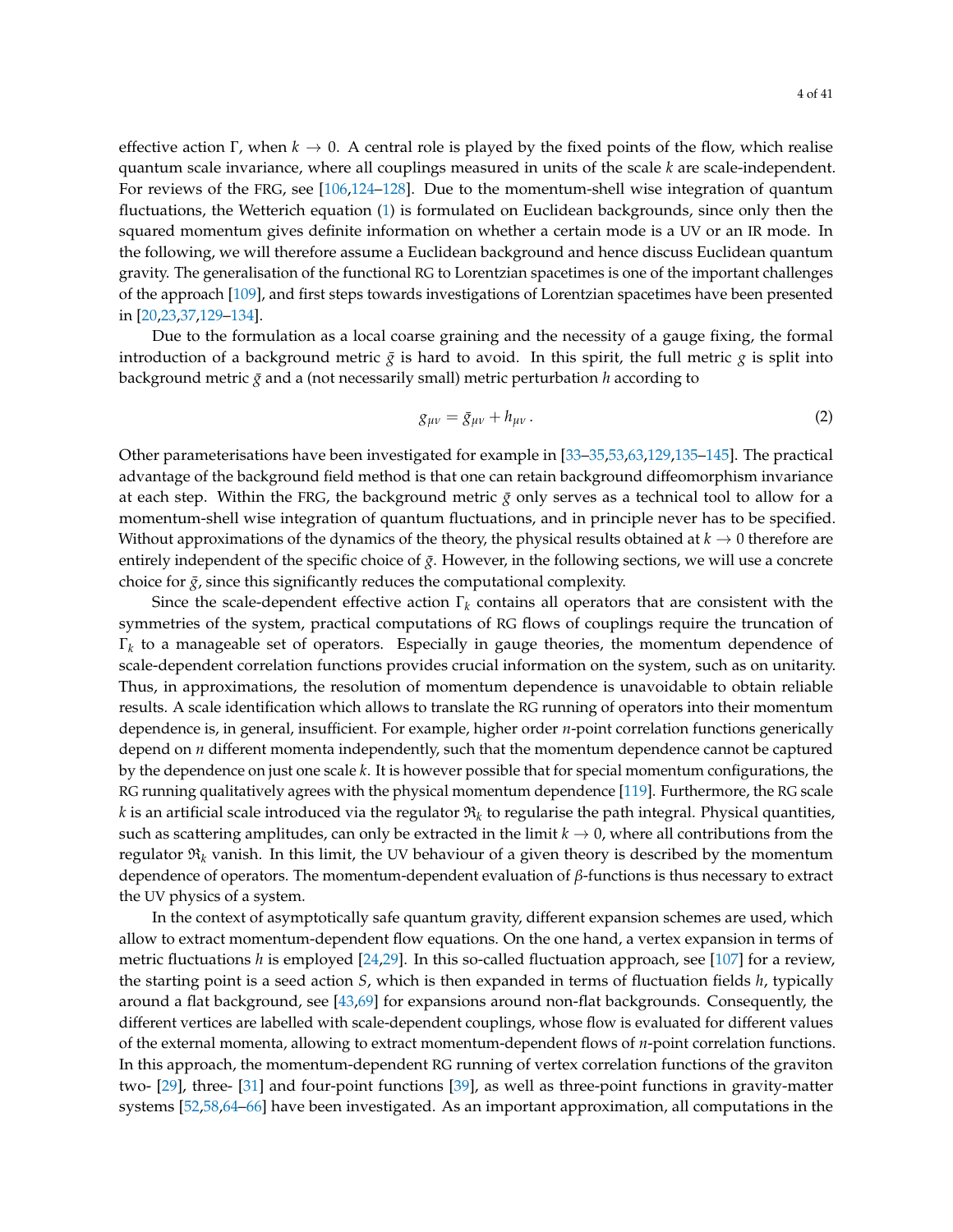fluctuation approach identify the scale dependence of different tensor structures of the graviton with the scale dependence of the purely transverse-traceless part of the corresponding *n*-point correlator. On the other hand, the form factor expansion [\[68](#page-35-9)[,101\]](#page-36-8) is based on diffeomorphism invariant operators, where the corresponding form factors are general functions of covariant derivatives. In this expansion, the scale dependence of the entire form factor can be extracted within the background field approximation. As a caveat, the background field approximation ignores that the regulator and the gauge fixing break the full diffeomorphism symmetry, which causes the scale-dependent effective action Γ*<sup>k</sup>* to depend on *g*¯ and *h* individually [\[15](#page-32-5)[,16,](#page-32-6)[24,](#page-33-6)[29](#page-33-7)[–31,](#page-33-0)[39,](#page-33-8)[42](#page-34-9)[,43](#page-34-6)[,52](#page-34-7)[,64](#page-35-7)[–66,](#page-35-8)[68,](#page-35-9)[69,](#page-35-6)[107,](#page-36-5)[119](#page-37-3)[,144](#page-38-3)[,146–](#page-38-4)[163\]](#page-39-0). Comparing fluctuation and background results at the same level of approximation thus gives information about how much the respective modified Ward identities are broken.

In the present work, we provide a comparison of both expansion schemes on the level of the two-point function. For this purpose, we will set the stage and provide more details on momentum dependence in section [3.](#page-4-0) In sections [4](#page-13-0) and [5,](#page-19-0) we derive and analyse the momentum-dependent flow equation for the graviton two-point correlator for general dimension *d*. Importantly, we distinguish all different tensor structures at the level of the two-point function. After gauge fixing, we compute the scale dependence of four different tensor structures for the graviton and ghost two-point functions. Additionally, in section [6,](#page-23-0) we compute the corresponding form factors on the background field level which contribute to the gravitational two-point function. We show that on this level in the expansion and under certain assumptions, there is a one-to-one correspondence between vertex correlation functions and form factors. Furthermore, in section [7](#page-23-1) we compare both expansions based on the analysis of asymptotic behaviours of form factors and correlation functions.

#### <span id="page-4-0"></span>**3. Momentum dependence in quantum gravity**

In this section we discuss our setup to resolve momentum-dependent correlation functions. We start with a discussion of the correlators themselves. Next, we present the general structure of the RG flow. Finally, we relate the form factor expansion to the fluctuation correlation functions.

#### <span id="page-4-1"></span>*3.1. Fluctuation approach*

For the computation of vertex correlation functions, we choose a flat Euclidean background

$$
\bar{g}_{\mu\nu} = \delta_{\mu\nu} \,, \tag{3}
$$

which is a technical choice simplifying the computations significantly. In principle, each diffeomorphism invariant operator in the seed action is labelled by a single coupling. However, under the presence of the regulator and gauge fixing, the scale dependence of different *n*-point functions, originating from the same operator in the seed action, generally differ [\[39,](#page-33-8)[58](#page-34-8)[,64](#page-35-7)[–66\]](#page-35-8). Therefore, we will introduce separate couplings for each operator in the vertex expansion. Furthermore, on the level of the two-point function, we will distinguish between the transverse-traceless (TT) mode, and the gauge-invariant scalar mode. Specifically, the seed action we will use in the following reads

$$
S = S_{\text{grav}} + S_{\text{gh}} + S_{\text{gf}} \,, \tag{4}
$$

where we approximate  $S_{grav}$  by the Einstein-Hilbert action  $S_{EH}$  describing classical gravity:

$$
S_{\rm EH} = -\frac{1}{16\pi G_{\rm N}} \int d^d x \sqrt{g} (R - 2\Lambda) . \tag{5}
$$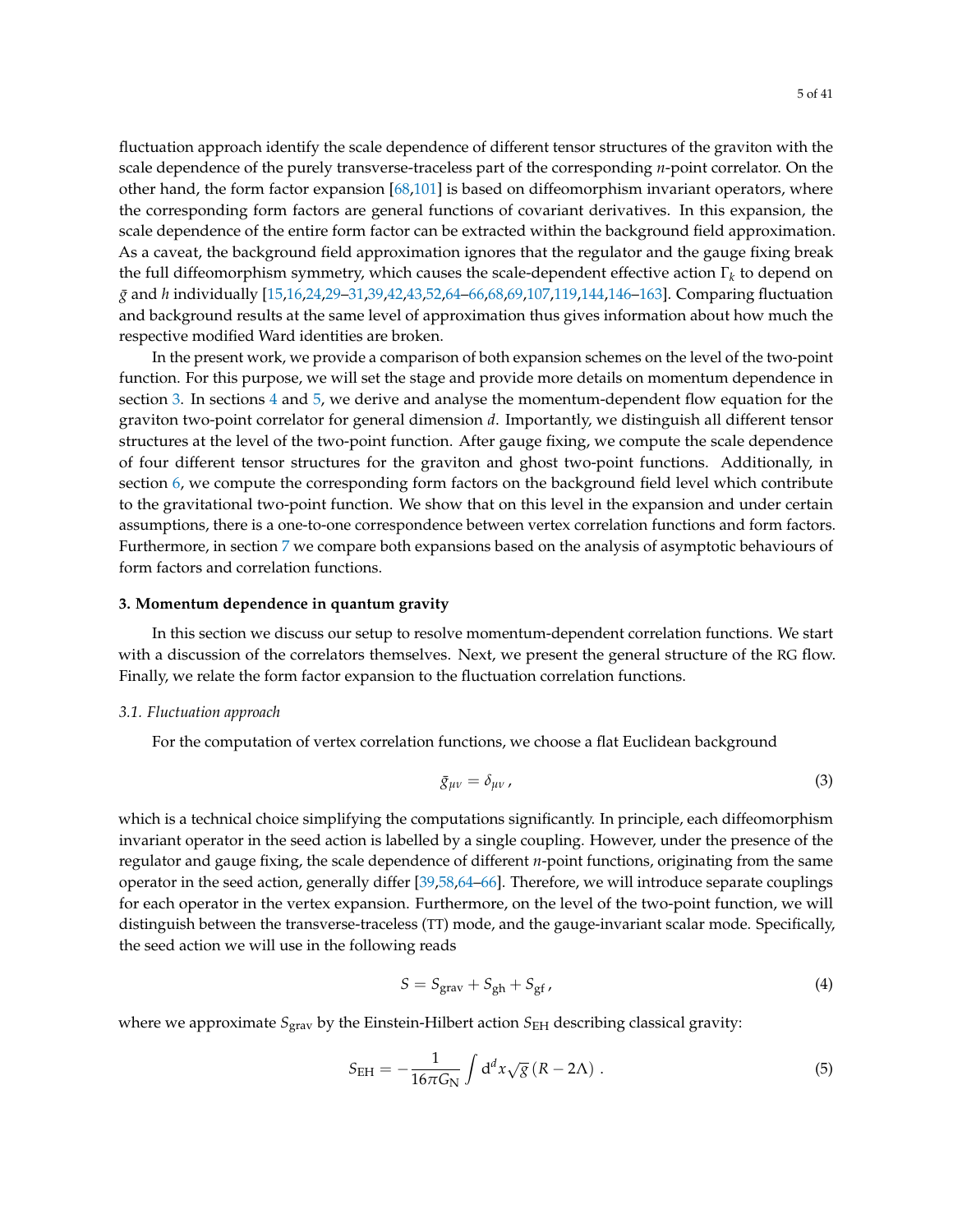Here, *G*<sub>N</sub> and Λ are the Newton coupling and the cosmological constant, respectively. Computing the effect of quantum fluctuations of gravity requires the inclusion of a gauge fixing condition  $F^{\mu} = 0$ , where we choose

<span id="page-5-2"></span>
$$
F^{\mu} = \left( \bar{g}^{\mu\kappa} \bar{D}^{\lambda} - \frac{1 + \beta_h}{d} \bar{g}^{\kappa\lambda} \bar{D}^{\mu} + \frac{\gamma_h}{d} \bar{D}^{\mu} \bar{D}^{\kappa} \frac{1}{\bar{D}^2} \bar{D}^{\lambda} \right) h_{\kappa\lambda} \,. \tag{6}
$$

Here,  $\bar{D}^{\mu}$  refers to the background covariant derivative, and  $\beta_h$  and  $\gamma_h$  are gauge parameters. The presence of *γ<sup>h</sup>* allows to compute the scale dependence of all tensor structures on the level of the graviton two-point function. The gauge fixing condition is implemented into the action via the inclusion of the gauge fixing action

$$
S_{\rm gf} = \frac{1}{32\pi\alpha_h G_N} \int d^d x \sqrt{\bar{g}} F^\mu \bar{g}_{\mu\nu} F^\nu \,. \tag{7}
$$

The gauge parameter *α<sup>h</sup>* controls how strongly we implement the gauge fixing condition in the path integral. A strict implementation corresponds to the Landau limit  $\alpha_h \to 0$ . The resulting Faddeev-Popov determinant is taken care of by introducing ghost fields  $c^{\mu}$  and  $\bar{c}^{\nu}$ , with ghost action  $S_{\text{gh}}$ :

<span id="page-5-1"></span>
$$
S_{gh} = \frac{1}{16\pi G_N} \int d^d x \sqrt{\bar{g}} \,\bar{c}_{\mu} \frac{\delta F^{\mu}}{\delta h_{\sigma\kappa}} \mathcal{L}_c g_{\sigma\kappa} \,. \tag{8}
$$

The Lie derivative  $\mathcal{L}_{cg\sigma\kappa}$  of the full metric  $g_{\mu\nu}$  along the direction of the ghost field is given by

$$
\mathcal{L}_c g_{\sigma\kappa} = 2\bar{g}_{\rho(\sigma}\bar{D}_{\kappa)}c^{\rho} + c^{\rho}\bar{D}_{\rho}h_{\sigma\kappa} + 2h_{\rho(\sigma}\bar{D}_{\kappa)}c^{\rho}.
$$
\n(9)

Round brackets indicate a normalised symmetrisation.

With the seed action specified and using the parameterisation [\(2\)](#page-3-0), we expand the scale-dependent effective action in powers of the fluctuation fields, via the vertex expansion [\[24](#page-33-6)[,29\]](#page-33-7)

<span id="page-5-3"></span>
$$
\Gamma_k[\Phi, \bar{g}] = \sum_{n=0}^{\infty} \frac{1}{n!} \Gamma_{k \, A_1 \dots A_n}^{(n)}[0, \bar{g}] \Phi^{A_n} \dots \Phi^{A_1}, \qquad (10)
$$

where we have introduced the superfield  $\Phi$  as a collection of all dynamical fields in our system,

$$
\Phi^A = (h_{\mu\nu}(x), c^{\mu}(x), \bar{c}_{\mu}(x)) \tag{11}
$$

The Einstein summation convention over the superindex A implies the summation over discrete indices as well as an integration over the coordinates. Furthermore,  $\Gamma_k^{(n)}$  $\binom{n}{k}$  refers to the *n*-th functional derivative with respect to the superfield Φ. For convenience, we rescale the vertices according to

<span id="page-5-0"></span>
$$
\Gamma_{k\ A_{1}...A_{n}}^{(n)}[\Phi,\bar{g},G_{N},\Lambda] \to \left(k^{-2}g_{n}\right)^{n/2}\Gamma_{k\ A_{1}...A_{n}}^{(n)}[\Phi,\bar{g},k^{-2}g_{n},k^{2}\lambda_{n}].
$$
\n(12)

As mentioned at the beginning of the section, we have introduced individual dimensionless couplings  $g_n$ and  $\lambda_n$  that label the different *n*-point functions. The vertices introduced in [\(12\)](#page-5-0) also satisfy flow equations similar to [\(1\)](#page-2-1), see *e.g.* [\[39\]](#page-33-8). Due to the breaking of diffeomorphism invariance by the gauge fixing term and the regulator, the scale dependence of these different couplings does not necessarily agree. In addition to the distinction of different dimensionless *n*-point couplings  $g_n$  and  $\lambda_n$ , also the couplings of pure gravity and ghost-gravity, or gravity-matter *n*-point vertices will differ, and should be distinguished. Therefore, for vertices originating from the ghost action [\(8\)](#page-5-1), one generally has to replace the coupling  $g_n$  in [\(12\)](#page-5-0) by  $g_c$ . For the course of this work, we will however work under the assumption that the differences between those couplings, caused by the breaking of diffeomorphism invariance, is negligible, and therefore assume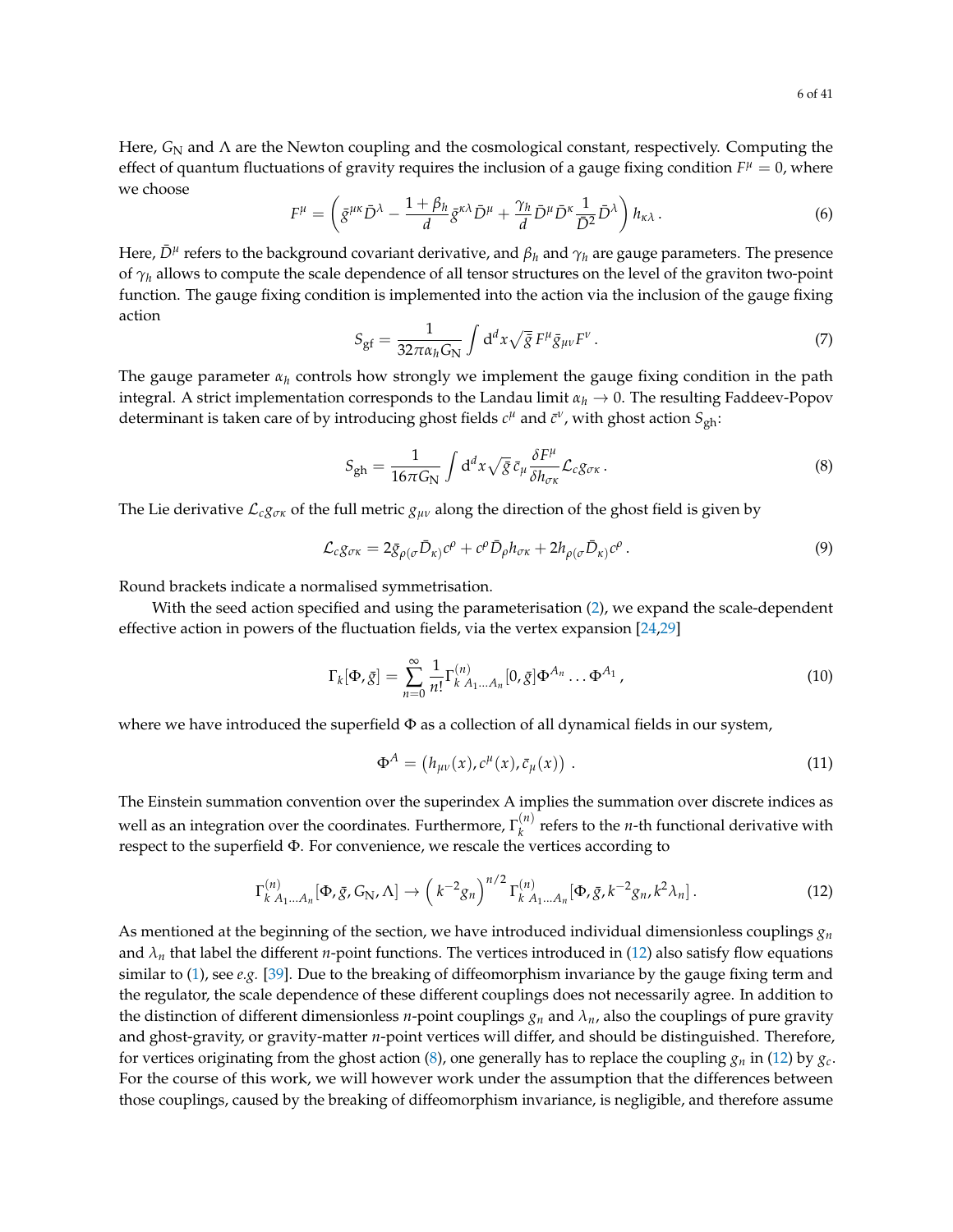that  $g_n = g_c = g$ , and  $\lambda_n = \lambda$ , for  $n \geq 3$ , and only distinguish the two-point functions from higher-order vertices. In this way, we assume the exact realisation of *effective universality* [\[39](#page-33-8)[,64–](#page-35-7)[66\]](#page-35-8), which refers to the semi-quantitative agreement of the scale dependence of different *n*-point vertices.

In the present work, we will focus on the two-point function of the pure gravity system. For the graviton two-point function, there are five independent tensor structures, three of them associated with the gauge fixing parameters *α<sup>h</sup>* , *β<sup>h</sup>* and *γ<sup>h</sup>* . The two remaining tensor structures, which will be unaffected by the choice of gauge, are related to the transverse-traceless mode *h* TT *µν* which satisfies

$$
\bar{D}^{\mu}h_{\mu\nu}^{\text{TT}} = 0, \qquad \bar{g}^{\mu\nu}h_{\mu\nu}^{\text{TT}} = 0, \tag{13}
$$

and the scalar mode  $h_0$  defined as

$$
h_{\mu\nu}^{0} = \Pi_{\mu\nu}^{0}{}^{\alpha\beta} h_{\alpha\beta} \,, \tag{14}
$$

where the scalar projector  $\Pi^0$  is orthogonal to the gauge fixing action and the transverse-traceless projector, *i.e.*,

<span id="page-6-0"></span>
$$
\Pi^0 \cdot S_{\text{gf}}^{(2)} = S_{\text{gf}}^{(2)} \cdot \Pi^0 = 0, \qquad \Pi^0 \cdot \Pi^{\text{TT}} = 0. \tag{15}
$$

Explicitly, the transverse-traceless projector in momentum space is given by

<span id="page-6-5"></span>
$$
\Pi^{\text{TT}}{}_{\mu\nu}^{\rho\sigma} = \delta_{(\mu}^{\ \rho}\delta_{\nu)}^{\ \sigma} - \frac{1}{d-1}\bar{g}_{\mu\nu}\bar{g}^{\rho\sigma} - \frac{2}{p^2}\delta_{(\mu}^{\ \ (\rho}p_{\nu)}^{\ \ \rho\sigma)} + \frac{1}{d-1}\frac{1}{p^2}\left(\bar{g}_{\mu\nu}p^{\rho}p^{\sigma} + p_{\mu}p_{\nu}\bar{g}^{\rho\sigma}\right) + \frac{d-2}{d-1}\frac{1}{p^4}p_{\mu}p_{\nu}p^{\rho}p^{\sigma}.
$$
\n(16)

The projector on the scalar mode  $h_0$ , referred to in  $(15)$  reads

<span id="page-6-4"></span><span id="page-6-3"></span><span id="page-6-2"></span>
$$
\Pi^{0 \ \rho\sigma}_{\ \mu\nu} = \frac{B^2}{C} \left( \bar{g}_{\mu\nu} + \frac{A}{B} \frac{p_{\mu}p_{\nu}}{p^2} \right) \left( \bar{g}^{\rho\sigma} + \frac{A}{B} \frac{p^{\rho}p^{\sigma}}{p^2} \right) , \tag{17}
$$

with

$$
A = (d\beta_h - \gamma_h) \tag{18}
$$

$$
B = (d - \beta_h - 1 + \gamma_h), \tag{19}
$$

$$
C = (d-1)\left(\gamma_h(-2\beta_h + \gamma_h - 2) + d^2 + d\left(\beta_h^2 + 2\gamma_h - 1\right)\right). \tag{20}
$$

The projectors  $\Pi^{\text{TT}}$  and  $\Pi^0$  can also be formulated in curved spaces, see  $e.g.$  [\[48\]](#page-34-0). We will now discuss how we resolve the two-point function. We start with the momentum-independent parts of the correlator. We can introduce two gaps  $\mu_{\text{TL}}$  and  $\mu_0$  which correspond to the traceless and the trace sector, respectively. These gaps  $\mu_x$  are related to the different *n*-point couplings introduced in [\(12\)](#page-5-0) via  $\mu_x = -2\lambda_{2x}$ , where the subscript *x* labels the respective mode. Explicitly, we introduce them by adjusting the two-point function via [\[42\]](#page-34-9)

<span id="page-6-1"></span>
$$
\Gamma_h^{(2)\,\mu\nu\rho\sigma} = S_{\text{EH}}^{(2)\,\mu\nu\rho\sigma} \Big|_{\Lambda=0} + S_{\text{gf}}^{(2)\,\mu\nu\rho\sigma} + \frac{k^2}{32\pi} \left( \Pi^{\text{TL}\,\mu\nu\rho\sigma} \mu_{\text{TL}} - \frac{\Pi^{\text{Tr}\,\mu\nu\rho\sigma}}{(d-1)(d+\gamma_h)^2} \left( A^2 \mu_{\text{TL}} + d(d-2)B^2 \mu_0) \right) \right) , \tag{21}
$$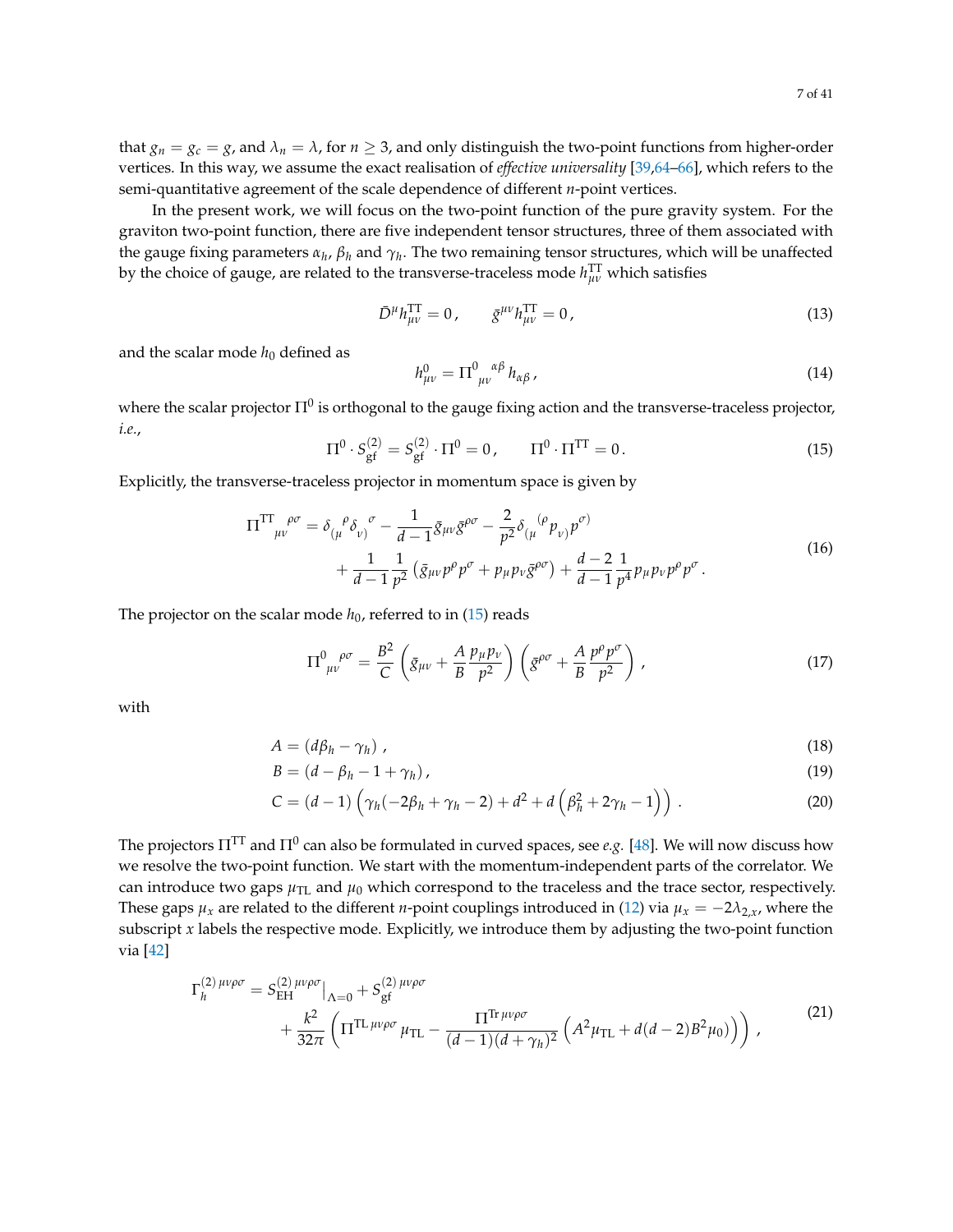where  $\Pi^{\text{Tr}}$  and  $\Pi^{\text{TL}}$  are the trace and traceless projectors, respectively:

$$
\Pi^{\text{Tr}}{}_{\mu\nu}^{\rho\sigma} = \frac{1}{d}\bar{g}_{\mu\nu}\bar{g}^{\rho\sigma}, \qquad \Pi^{\text{TL}}{}_{\mu\nu}^{\rho\sigma} = \delta_{(\mu}^{\ \ \rho}\delta_{\nu)}^{\ \ \sigma} - \Pi^{\text{Tr}}{}_{\mu\nu}^{\ \rho\sigma}.
$$

The introduction of the dimensionless quantities  $\mu_{\text{TL}}$  and  $\mu_0$  according to [\(21\)](#page-6-1) ensures that, in the Landau limit, the two propagating modes feature a standard propagator with mass parameters  $\mu_{\text{TL}}$  and  $\mu_0$ , respectively. We emphasise that equation [\(21\)](#page-6-1) is only a rewriting of the two-point function which conveniently allows to introduce the individual gaps  $\mu_{\text{TL}}$  and  $\mu_{0}$ .

To capture the full momentum dependence of the propagators, we introduce independent momentum-dependent wave function renormalisations for the transverse-traceless and the gauge-invariant scalar mode. Specifically, we rescale *h* according to

<span id="page-7-0"></span>
$$
h_{\mu\nu} \to \mathcal{Z}_{h\,\mu\nu}^{\quad \rho\sigma} h_{\rho\sigma} \,, \tag{23}
$$

where the wave function renormalisation tensor  $\mathcal{Z}_h$ , given by

$$
\mathcal{Z}_{h\mu\nu}^{\quad \rho\sigma} = \delta_{(\mu}^{\quad \rho}\delta_{\nu)}^{\quad \sigma} + \left(\sqrt{Z_{h^{\text{TT}}}^{\quad (\rho^2)}} - 1\right)\Pi^{\text{TT}}_{\mu\nu}^{\quad \rho\sigma} + \left(\sqrt{Z_{h^0}^{\quad (\rho^2)}} - 1\right)\Pi^0_{\mu\nu}^{\quad \rho\sigma}.
$$
\n(24)

The rescaling [\(23\)](#page-7-0) entails that the two-point function [\(21\)](#page-6-1) needs to be multiplied with  $\mathcal{Z}_h$  from the left and the right:

$$
\Gamma_h^{(2)} \to \mathcal{Z}_h \cdot \Gamma_h^{(2)} \cdot \mathcal{Z}_h \,. \tag{25}
$$

The scale dependence of the graviton wave function renormalisation is encoded in the anomalous dimensions

<span id="page-7-3"></span>
$$
\eta_{TT}(p^2) = -\partial_t \ln Z_{h^{TT}}(p^2), \qquad \eta_0(p^2) = -\partial_t \ln Z_{h^0}(p^2).
$$
 (26)

We choose a spectrally adjusted regulator, *i.e.*, a regulator which is proportional to the momentum-dependent part of the two-point functions,

<span id="page-7-2"></span>
$$
\mathfrak{R}_k^{h\mu\nu\rho\sigma} = \Gamma_h^{(2)\mu\nu\rho\sigma} \big|_{\mu_{\text{TL}} = \mu_0 = 0} \mathcal{R}_k(p^2) \,, \tag{27}
$$

which ensures that mass-like terms are not regularised  $[19,35,125,164]$  $[19,35,125,164]$  $[19,35,125,164]$  $[19,35,125,164]$ . The regulator function  $\mathcal{R}_k$ implements the momentum-shell wise integration. Furthermore, we will choose the Landau gauge  $\alpha_h \to 0$ , which is a fixed point for all gauge parameters [\[42](#page-34-9)[,165\]](#page-39-2). With these choices, the graviton propagator reads

<span id="page-7-1"></span>
$$
G_h = \frac{32\pi}{Z_{h^{\rm TT}}(p^2)} \frac{1}{p^2 + \mathcal{R}_k(p^2) + \mu_{\rm TL} k^2} \Pi^{\rm TT} - \frac{32\pi}{Z_{h^0}(p^2)} \frac{1}{(d-2)(d-1)} \frac{C}{B^2} \frac{1}{p^2 + \mathcal{R}_k(p^2) + \mu_0 k^2} \Pi^0,
$$
 (28)

where the coefficients *B* and *C* are defined in [\(19\)](#page-6-2) and [\(20\)](#page-6-3), respectively.

Similarly, for the ghost, we will distinguish between the longitudinal and the transverse mode, and rescale the corresponding modes with momentum-dependent wave function renormalisations  $Z_{c_\mathrm{L}}$  and  $Z_{c_T}$ , respectively. Specifically, the rescaling of the ghost will be

$$
c_{\mu} \to \mathcal{Z}_{c\mu}^{\ \alpha} c_{\alpha}, \qquad \bar{c}_{\mu} \to \mathcal{Z}_{c\mu}^{\ \alpha} \bar{c}_{\alpha}, \qquad (29)
$$

with

$$
\mathcal{Z}_{c\mu}^{\ \ \nu} = \sqrt{Z_{c}T} \Pi_{\ \mu}^{T\ \nu} + \sqrt{Z_{c}L} \Pi_{\ \mu}^{L\ \nu} \,. \tag{30}
$$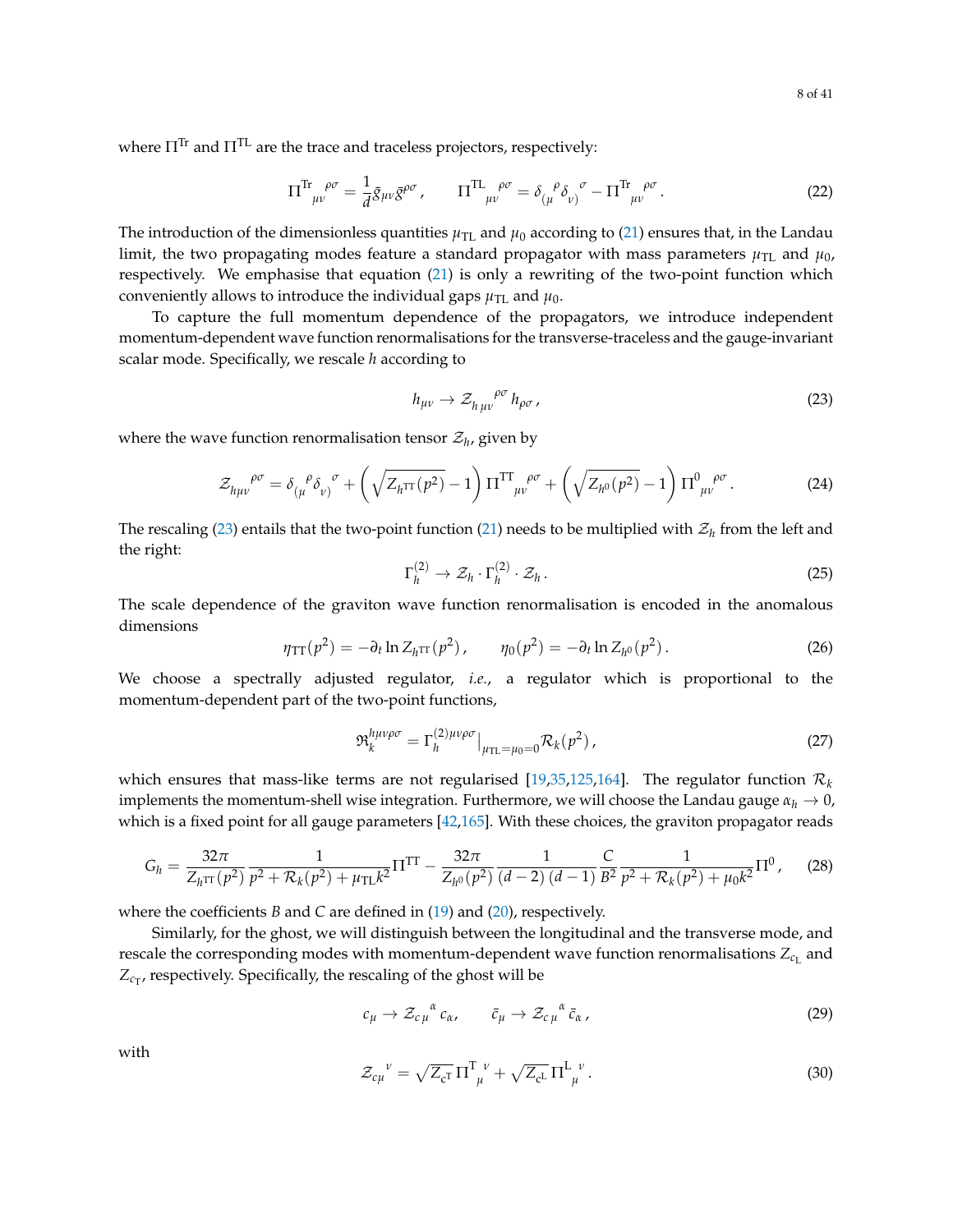<span id="page-8-2"></span>

**Figure 1.** Diagrams that contribute to the scale dependence of the graviton two-point function. Double lines indicate gravitons, dashed lines stand for the Faddeev-Popov ghosts, and the circled cross denotes the regulator insertion *∂t*R*<sup>k</sup>* .

The longitudinal and transverse projectors are defined in the usual way,

<span id="page-8-3"></span>
$$
\Pi_{\ \mu}^{L\ \nu} = \frac{p_{\mu}p^{\nu}}{p^2}, \qquad \Pi_{\ \mu}^{T\ \nu} = \delta_{\mu}^{\ \nu} - \Pi_{\ \mu}^{L\ \nu}.
$$
 (31)

The scale dependence of the ghost wave function renormalisations is encoded in the anomalous dimensions

<span id="page-8-4"></span>
$$
\eta_{c^{L}}(p^{2}) = -\partial_{t} \ln Z_{c^{T}}(p^{2}), \qquad \eta_{c^{T}}(p^{2}) = -\partial_{t} \ln Z_{c^{L}}(p^{2}). \qquad (32)
$$

Therefore, after distinguishing all different modes on the level of the two-point function and choosing Landau gauge, there are four momentum-dependent anomalous dimensions and two gaps, completely parameterising the flow of the two-point correlation function.

#### <span id="page-8-0"></span>*3.2. General structure of the RG flows*

Since we aim at investigating the flow of physical *n*-point functions, we employ the Landau limit, where the scale dependence of all gauge parameters vanishes. Focusing on the graviton sector in this limit, only the two physical projectors  $\Pi^{\rm TT}$  and  $\Pi^0$  contribute to the propagator, see [\(28\)](#page-7-1). When projecting the external legs of *n*-point functions on the physical modes, the full gauge dependence in the gravity sector is contained in the projector on the scalar mode  $\Pi^0.$  For this projector, as defined in [\(17\)](#page-6-4), we observe that

<span id="page-8-1"></span>
$$
\Pi^0[\beta_h, \gamma_h] = \Pi^0 \left[ \frac{\dim \beta_h - \gamma_h}{\dim + \gamma_h}, 0 \right]. \tag{33}
$$

This shows that, for the scale dependence of couplings induced by the graviton sector the gauge parameter *γh* is redundant, since it can be removed by a rescaling of *β<sup>h</sup>* .

While the cancellations in the ghost sector are more involved, and require non-trivial cancellations between contributions from propagators and vertices, the same rescaling for *β<sup>h</sup>* as given in [\(33\)](#page-8-1) eliminates the  $\gamma_h$ -dependence of the ghost-induced flows. Therefore, in the following we will employ  $\gamma_h=0$  and keep *β<sup>h</sup>* general. Despite this redundancy of gauge parameters on the level of the scale dependence of couplings in the Landau limit, the tensor structure corresponding to  $\gamma_h$ , [\(6\)](#page-5-2), is nevertheless an independent tensor structure.

With the structure of the graviton propagator as given in [\(28\)](#page-7-1), together with the regulator defined in [\(27\)](#page-7-2), we can compute the product of the regulator insertion and two propagators, which enters every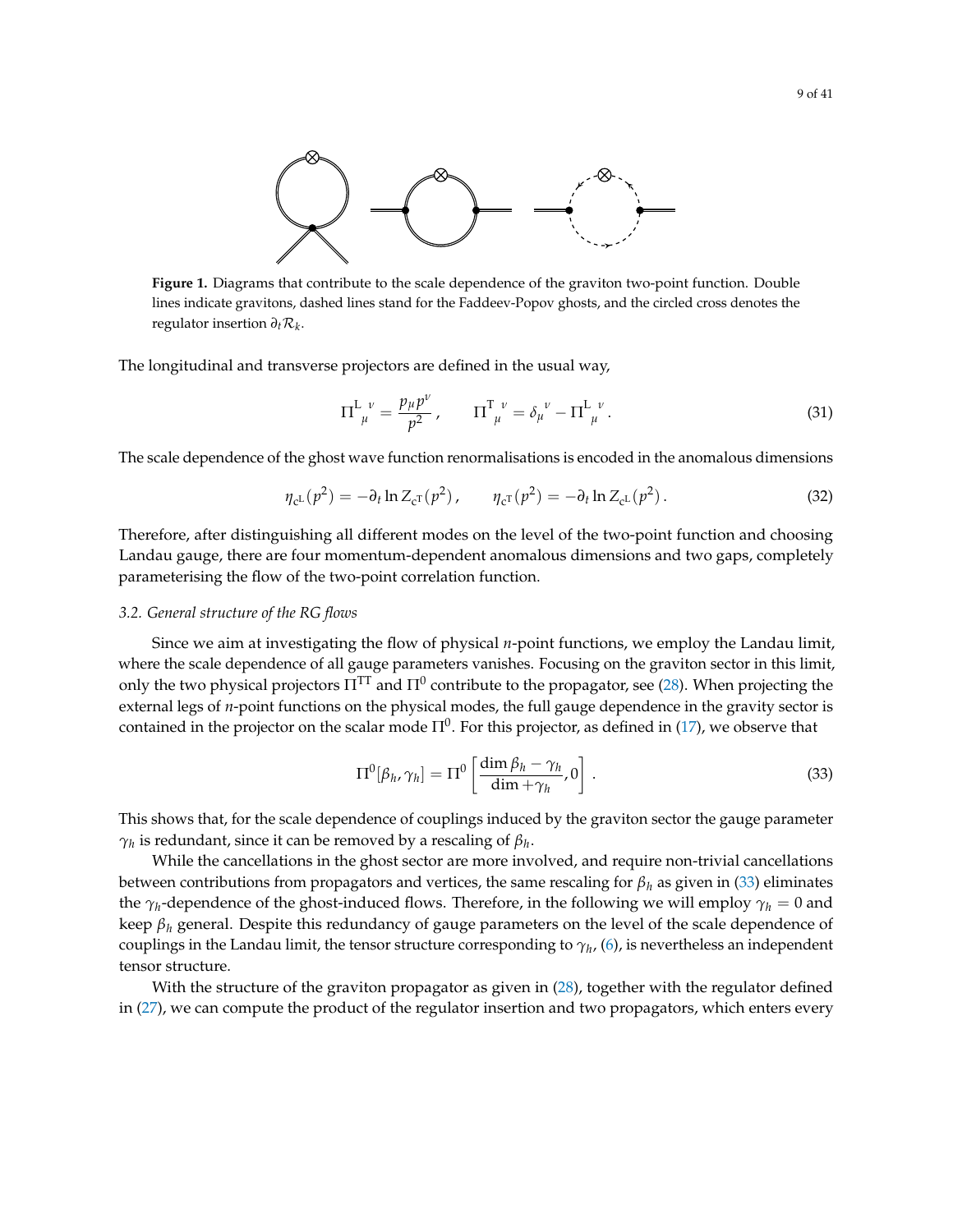

<span id="page-9-0"></span>**Figure 2.** Diagrams that contribute to the scale dependence of the ghost two-point function. Double lines indicate gravitons, dashed lines stand for the Faddeev-Popov ghosts, and the circled cross denotes the regulator insertion *∂t*R*<sup>k</sup>* .

diagram of the flow as one of its building blocks, see [Figure 1](#page-8-2) and [Figure 2.](#page-9-0) For the gravitational sector and in the Landau limit, it reads

$$
G_h \cdot \left(\partial_t \mathcal{R}_k^h\right) \cdot G_h = \frac{32\pi}{Z_h \pi (p^2)} \frac{\partial_t \mathcal{R}_k(p^2) - \eta_{TT}(p^2) \mathcal{R}_k(p^2)}{(p^2 + \mathcal{R}_k(p^2) + \mu_{TL}k^2)^2} \Pi^{TT}
$$
  
- 
$$
\frac{32\pi}{Z_{h^0}(p^2)} \frac{1}{(d-2)(d-1)} \frac{C}{B^2} \frac{\partial_t \mathcal{R}_k(p^2) - \eta_0(p^2) \mathcal{R}_k(p^2)}{(p^2 + \mathcal{R}_k(p^2) + \mu_0k^2)^2} \Pi^0.
$$
 (34)

A similar expression can be computed for the ghost sector, where the product can be spanned by a transverse and a longitudinal part. Importantly, in the Landau limit, both the graviton propagator and the above product decay into a sum of the two projectors  $\Pi^{\rm TT}$  and  $\Pi^0.$  This feature is due to a cancellation of gauge modes contained in the regulator with contributions from the propagators. It entails that the flow of *n*-point functions projected on gauge-invariant modes is only driven by the gauge-invariant modes themselves, and no gauge modes drive their scale dependence. It also significantly decreases the number of different tensor structures that need to be computed, when generalising the present computation to higher *n*-point correlators. Due to the decomposition into the orthogonal projectors  $\Pi^{\text{IT}}$  and  $\Pi^0$ , vertices with one or more gauge mode will not contribute to the scale dependence of any physical *n*-point correlator [\[107\]](#page-36-5).

In the graviton sector, we project onto the different tensor structures of the two-point function by contracting the indices of [\(21\)](#page-6-1) with  $\Pi^{\rm TT}$  and  $\Pi^0$ , respectively. Structurally, after projection, the flow of the TT-part of the graviton two-point function reads [\[29](#page-33-7)[,52\]](#page-34-7):

<span id="page-9-1"></span>
$$
-(y+\mu_{\text{TL}})\,\eta_{\text{TT}}\,(y)+\partial_t\mu_{\text{TL}}+2\mu_{\text{TL}}=\Pi^{\text{TT}}_{\mu\nu}^{\rho\sigma}\,\dot{\Gamma}^{(2)}_{\rho\sigma}^{\mu\nu}\equiv\text{flow}_{\text{TT}}\,(y)\,,\tag{35}
$$

where the last term on the left-hand side comes from the scale derivative acting on the *k* 2 coming with the dimensionless gap  $\mu_{\text{TL}}$ , see [\(21\)](#page-6-1). Furthermore, the right-hand side is obtained by evaluating and projecting the diagrams in [Figure 1.](#page-8-2) We also introduced the shorthand  $y = \frac{p^2}{k^2}$  $\frac{p}{k^2}$ .

In complete analogy, the flow equation for the scalar mode of the graviton two-point function reads

<span id="page-9-2"></span>
$$
-(y + \mu_0)\,\eta_0\,(y) + \partial_t\mu_0 + 2\mu_0 = \Pi^0_{\mu\nu}^{\rho\sigma}\,\dot{\Gamma}^{(2)}_{\rho\sigma}^{\mu\nu} \equiv \text{flow}_0\,(y) \ . \tag{36}
$$

Each of the equations [\(35\)](#page-9-1) and [\(36\)](#page-9-2) is disentangled by evaluating the right-hand-side at  $y = -\mu_{\text{TL}}$  and  $y = -\mu_0$ , respectively [\[29\]](#page-33-7):

$$
\partial_t \mu_{\rm TL} = -2\mu_{\rm TL} + \text{flow}_{\rm TT} \left( -\mu_{\rm TL} \right), \quad \partial_t \mu_0 = -2\mu_0 + \text{flow}_0 \left( -\mu_0 \right), \tag{37}
$$

and

$$
\eta_{TT}(y) = -\frac{\text{flow}_{TT}(y) - \text{flow}_{TT}(-\mu_{TL})}{y + \mu_{TL}}, \quad \eta_0(y) = -\frac{\text{flow}_0(y) - \text{flow}_0(-\mu_0)}{y + \mu_0}.
$$
 (38)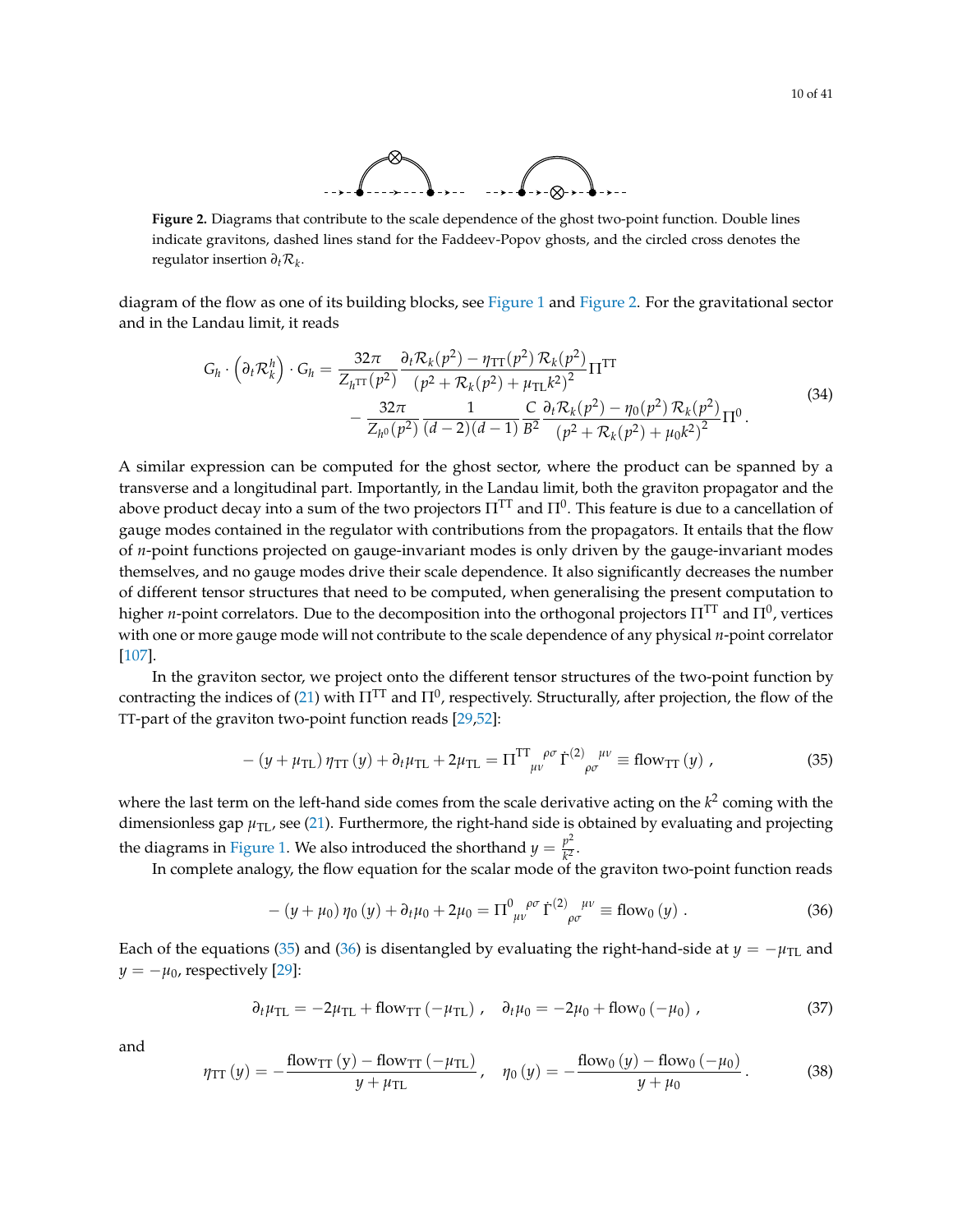In the ghost sector, the equations determining the anomalous dimensions are

$$
y \eta_{c^{T}}(y) = \Pi_{\mu}^{T}{}^{\nu} \dot{\Gamma}^{(2)}{}_{\nu}{}^{\mu} \equiv \text{flow}_{c^{T}}(y) , \quad y \eta_{c^{L}}(y) = \Pi_{\mu}^{L}{}^{\nu} \dot{\Gamma}^{(2)}{}_{\nu}{}^{\mu} \equiv \text{flow}_{c^{L}}(y) , \tag{39}
$$

where the diagrammatic representation of flow<sub>c</sub>( $y$ ) is shown in [Figure 2.](#page-9-0) The transverse and longitudinal parts of the flow are extracted by contraction with the corresponding projectors [\(31\)](#page-8-3).

To evaluate the diagrams shown in [Figure 1](#page-8-2) and [Figure 2,](#page-9-0) we used the Mathematica packages *xAct* [\[166–](#page-39-3)[170\]](#page-39-4). The complete derivation is included in the attached notebook. We validated the correctness of the results with an independent code based on *xAct* as well as *FormTracer* [\[171\]](#page-39-5).

#### <span id="page-10-0"></span>*3.3. On the relation between form factors and anomalous dimensions*

We will now briefly discuss the relation between an action containing form factors and the momentum-dependent wave function renormalisations. On a flat background, the complete information on the graviton propagator is included in the action

<span id="page-10-2"></span>
$$
\Gamma \simeq \frac{1}{16\pi G_N} \int d^d x \sqrt{g} \left[ 2\Lambda - R - \frac{1}{4} \frac{d-2}{d-1} R f_R(\Delta) R + \frac{1}{4} \frac{d-2}{d-3} C^{\mu\nu\rho\sigma} f_C(\Delta) C_{\mu\nu\rho\sigma} \right],
$$
(40)

where *f<sup>R</sup>* and *f<sup>C</sup>* are form factors. The normalisation of the form factors ensures a unit prefactor in the propagator, see [\(41\)](#page-10-1) below. This action, which is based on a curvature expansion of the full effective action, is an expansion in terms of diffeomorphism invariant operators. The form factors  $f_R$  and  $f_C$  capture the full momentum dependence of the graviton propagator. In comparison to a derivative expansion, they do not necessarily introduce new poles into the propagator. In a derivative expansion, one would in general expect the emergence of additional, potentially spurious poles of the propagators, see [\[120\]](#page-37-4), and subsection [5.5.](#page-22-1) However, computations based on curvature expansions usually make use of the background-field approximation, where the difference between the background and the fluctuation propagators are neglected. This approximation potentially suffers from severe background dependence, which is lifted in the fluctuation expansion of the effective action [\(10\)](#page-5-3).

Since gauge fixing and regulator both break diffeomorphism invariance, the expansion in terms of form factors as in [\(40\)](#page-10-2), and in terms of fluctuation vertex correlation functions do not agree. Therefore, the question arises whether it is possible to extract the diffeomorphism invariant part – the form factors – from the scale dependences of the fluctuation two-point functions, without explicitly computing and solving modified Ward identities.

In the following, we will present a mapping between the form factors  $f_R$  and  $f_C$ , and the fluctuation two-point functions. For this, we will compare the propagators in both expansions, and neglect that these propagators are different due to the breaking of diffeomorphism invariance. A motivation for this assumption is the feature of effective universality [\[64\]](#page-35-7), which suggests that, at least in the vicinity of the fixed point solution, the breaking of diffeomorphism invariance is mild. Therefore, under this assumption, we investigate the possibility to extract the form factors *f<sup>R</sup>* and *f<sup>C</sup>* from the fluctuation propagators.

For this, we will briefly indicate the form of the (unregularised) flat background propagator that arises from the action [\(40\)](#page-10-2). We will also set the cosmological constant to zero for the moment. In this case, the scalar parts of the spin two and zero background propagators read

<span id="page-10-1"></span>
$$
\bar{G}^{\rm TT}(p^2) \propto \frac{1}{p^2 \left(1 + p^2 f_C(p^2)\right)}, \qquad \bar{G}^0(p^2) \propto \frac{1}{p^2 \left(1 + p^2 f_R(p^2)\right)}.
$$
\n(41)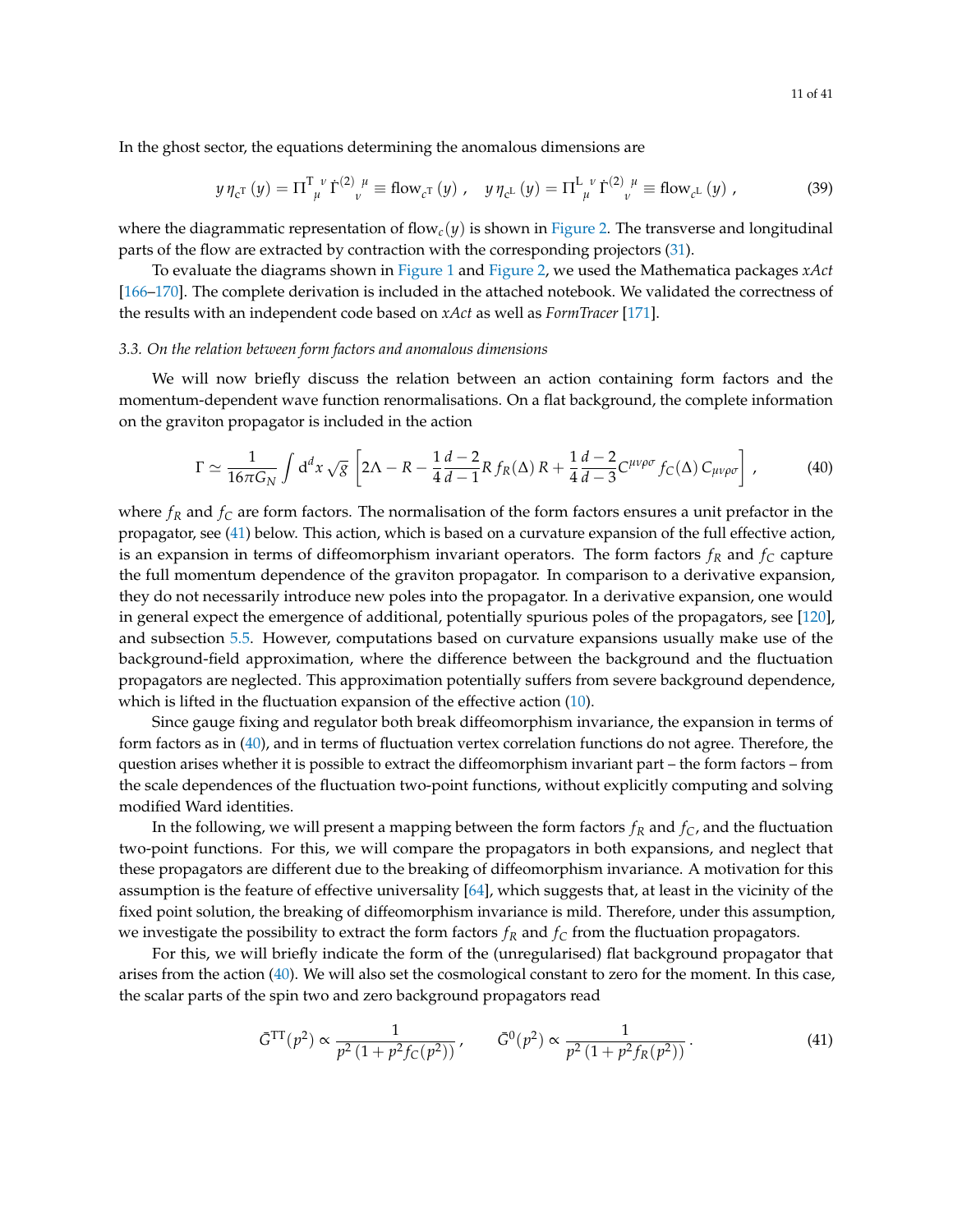This can be compared with the unregularised fluctuation propagator [\(28\)](#page-7-1) at vanishing gaps, and suggests the following relation between form factors and wave function renormalisation:

<span id="page-11-1"></span>
$$
\frac{Z_{h^{TT}}(p^2)}{Z_{h^{TT}}(0)} = 1 + p^2 f_C(p^2), \qquad \frac{Z_{h^0}(p^2)}{Z_{h^0}(0)} = 1 + p^2 f_R(p^2).
$$
 (42)

For finite values of the cosmological constant and the gaps, the situation is more complicated. The cosmological constant enters the two parts of the background propagators in a specific (gauge-dependent) ratio. By contrast, in general the fluctuation gaps need not to have any particular ratio. It is thus in general not possible to map the propagators in a one-to-one way without non-local terms in at least one of the form factors. If we nevertheless want to insist on an equivalence and allow for inverse powers of the momentum in at least one of the form factors, we can still map the propagators one-to-one. For example, we could identify the gap in the spin two sector with the actual cosmological constant, and introduce a term  $\sim$  1/ $p^4$ in the form factor  $f_R$ . Interestingly, such a term has been observed in the context of reconstructing an effective action from numerical lattice data obtained within causal dynamical triangulations [\[172\]](#page-39-6). Such a term also has interesting cosmological applications [\[173](#page-39-7)[,174\]](#page-39-8). We will however not further discuss this issue here, since in the end, a proper evaluation of the problem necessarily involves the solution of the modified Ward identities.

#### <span id="page-11-0"></span>*3.4. Momentum-dependent anomalous dimension versus wave function renormalisation*

As a final point in this section, we will discuss the relation of the fixed point condition for the dimensionless wave function renormalisation and the momentum-dependent anomalous dimensions. In the literature on momentum dependence in asymptotic safety, one commonly uses momentum-dependent anomalous dimensions rather than the wave function renormalisation. This is because only the anomalous dimensions are relevant in the flow equations - by construction all factors of the wave function renormalisation drop out, see *e.g.* [\(35\)](#page-9-1). Since the anomalous dimension is related to the scale derivative of the dimensionful wave function renormalisation, one does not impose the fixed point condition directly. We can however easily translate between this language and a formulation where we require the dimensionless wave function renormalisation to be constant at the fixed point with respect to the RG scale *k*, see also [\[66\]](#page-35-8).

The definition of the anomalous dimension *η* in terms of the dimensionful wave function renormalisation *Z* reads

$$
\eta\left(y\right) = -\partial_t \ln Z\left(y\right) \,,\tag{43}
$$

see [\(26\)](#page-7-3) and [\(32\)](#page-8-4). We want to express the right-hand side in terms of the dimensionless wave function renormalisation *z* for which we require a fixed point, and which is given by  $<sup>1</sup>$ </sup>

$$
z(y) = k^{\eta(0)} Z(y). \tag{44}
$$

In that process, we have to account both for the fact that we can normalise the wave function renormalisation, giving rise to an anomalous running induced by the anomalous dimension evaluated at zero momentum, as well as the scaling of the argument. In that way, we find

$$
\eta(y) = \eta(0) - \frac{\dot{z}(y)}{z(y)} + 2y \frac{z'(y)}{z(y)}.
$$
\n(45)

We refer to  $z(y)$  as the dimensionless wave function renormalisation, since its canonical mass dimension and the anomalous dimension cancel at the fixed point.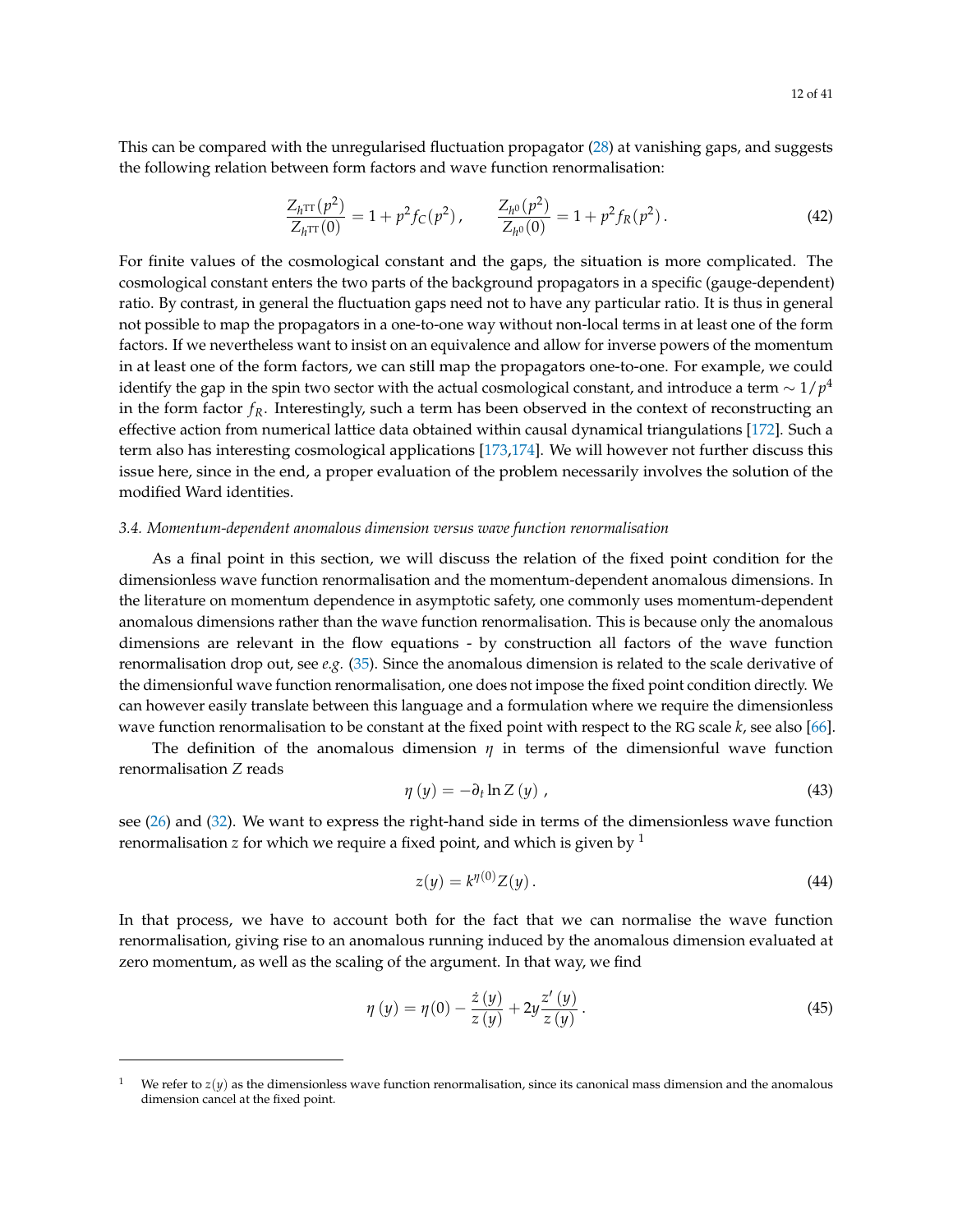Here, the overdot indicates the logarithmic scale derivative with respect to the intrinsic *k*-dependence, excluding the trivial scaling of the argument. At a fixed point, where  $\dot{z}_* = 0$ , we have

$$
\eta_*(y) = \eta_*(0) + 2y \frac{z'_*(y)}{z_*(y)}.
$$
\n(46)

We can solve this differential equation for the wave function renormalisation:

<span id="page-12-0"></span>
$$
z_*(y) = z_*(0)e^{\int_0^y ds \frac{\eta_*(s) - \eta_*(0)}{2s}} = z_*(0)e^{\int_0^1 d\omega \frac{\eta_*(\omega y) - \eta_*(0)}{2\omega}}.
$$
\n(47)

Assuming that the momentum-dependent anomalous dimension is bounded, this has the consequence that for large *y*, the wave function renormalisation scales as

$$
z_*(y) \propto y^{\frac{\eta * (\infty) - \eta * (0)}{2}}, \quad \text{as } y \to \infty.
$$
 (48)

Notably, only if the anomalous dimension vanishes asymptotically, that is, if it fulfils *momentum locality*<sup>2</sup> [\[31\]](#page-33-0), the standard fall-off behaviour of the propagator in terms of the anomalous dimension at zero follows, see [\(28\)](#page-7-1), namely

$$
G(y) \propto \frac{1}{y^{1-\frac{\eta(0)}{2}}}, \quad \text{as } y \to \infty. \quad \text{(momentum locality)} \tag{49}
$$

If momentum locality is not fulfilled, we need non-local information on the momentum dependence, and the formula reads

$$
G(y) \propto \frac{1}{y^{1 + \frac{\eta(\infty) - \eta(0)}{2}}}, \quad \text{as } y \to \infty. \quad \text{(no momentum locality)} \tag{50}
$$

Having direct access to the fixed point wave function renormalisation via [\(47\)](#page-12-0), we can calculate the fixed point form factor from the corresponding momentum-dependent anomalous dimension by inverting [\(42\)](#page-11-1),

<span id="page-12-1"></span>
$$
f_*(y) = \frac{e^{\int_0^y \text{ds} \, \frac{\eta * (s) - \eta * (0)}{2s}} - 1}{y} \, . \tag{51}
$$

Consequently, the behaviour at large momentum is

<span id="page-12-2"></span>
$$
f_*(y) \sim \begin{cases} cy^{\frac{\eta_*(\infty)-\eta_*(0)}{2}-1}, & \eta_*(\infty)-\eta_*(0) > 0, \\ -\frac{1}{y} + cy^{\frac{\eta_*(\infty)-\eta_*(0)}{2}-1}, & \eta_*(\infty)-\eta_*(0) \le 0, \end{cases} \qquad \text{as } y \to \infty,
$$
 (52)

where  $c$  is given by

$$
c = e^{\int_0^\infty ds \left[ \frac{\eta * (s) - \eta * (0)}{2s} - \frac{\eta * (\infty) - \eta * (0)}{2(1+s)} \right]}.
$$
\n(53)

For a derivation of this, see appendix [A.](#page-26-0)

Let us finally make the connection to the derivative expansion, see also [\[29\]](#page-33-7). To quadratic order in *y*, we find

$$
\frac{z_*(y)}{z_*(0)} = 1 + \frac{1}{2}\eta'_*(0)y + \frac{1}{8}\left(\eta'_*(0)^2 + \eta''_*(0)\right)y^2 + \mathcal{O}(y^3).
$$
\n(54)

<sup>&</sup>lt;sup>2</sup> A correlation function is called momentum-local in this context if the ratio of its flow to the correlator itself vanishes for large momenta.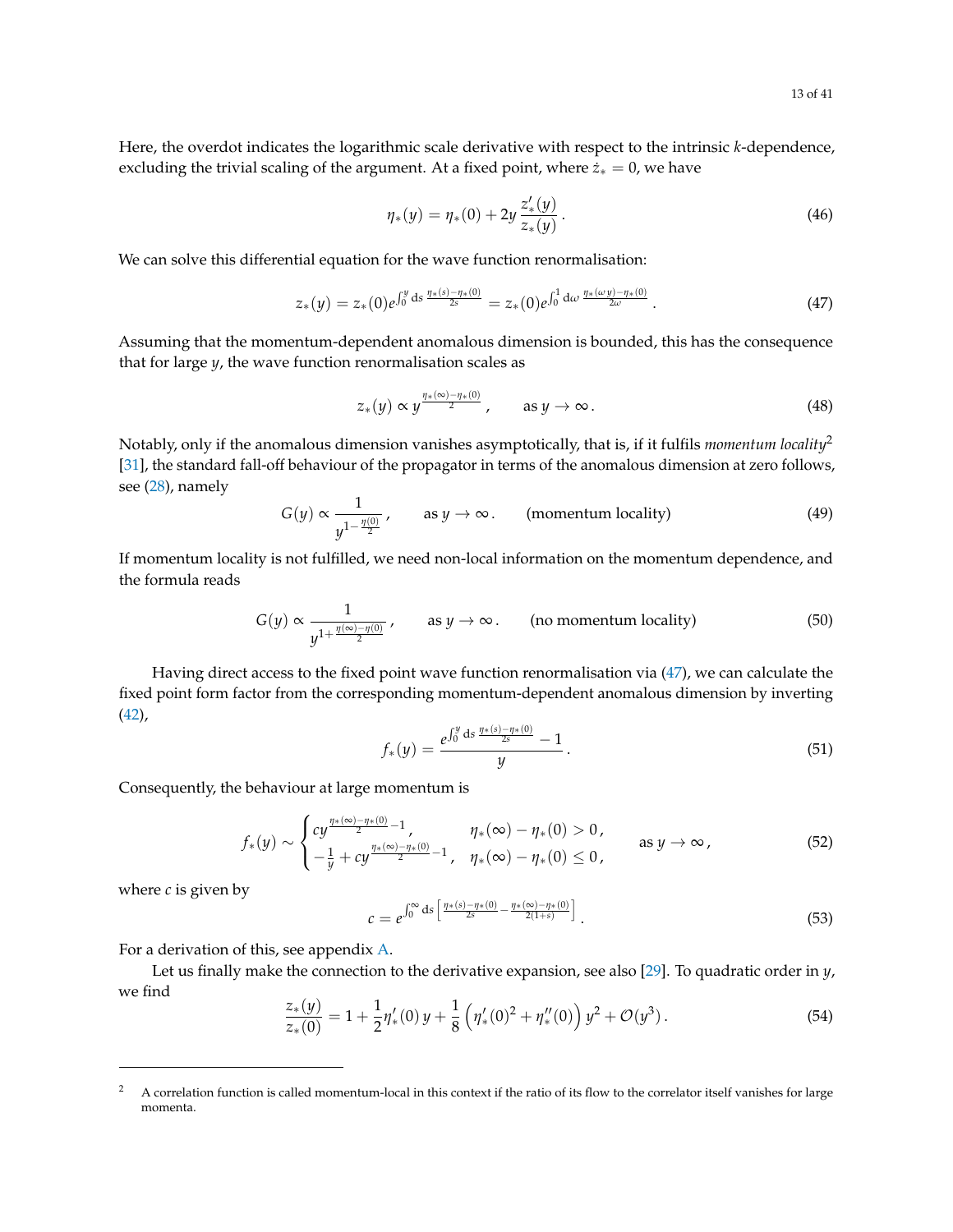This translates into the form factor

$$
f_*(y) = \frac{1}{2}\eta'_*(0) + \frac{1}{8}\left(\eta'_*(0)^2 + \eta''_*(0)\right)y + \mathcal{O}(y^2).
$$
 (55)

Let us also emphasise at this point that in theories with more than one mode, and correspondingly more than one anomalous dimension, the derivative expansion is potentially unstable, the more so the more modes one has [\[175\]](#page-39-9). This comes from the fact that for a well-defined flow, one needs that for all modes *z*<sub>∗</sub>(*y*) > 0. In particular, this implies that all the highest retained coefficient of all form factors need to have positive sign to avoid turning one of the modes into a ghost. For general theories, there is however no reason why all these coefficients need to be positive. One thus likely faces the dilemma that for a given order in the derivative expansion, the highest order coefficient of some mode might be negative. With a large number of modes, it is thus more likely that at no finite order, a fixed point, which is physically viable and does not necessarily feature ghost modes, can be found in a derivative expansion. This makes it clear that in complicated systems, the full resolution of the momentum dependence is not optional. In fact, as we will see in section [5,](#page-19-0) we find indications that quantum gravity with its two off-shell modes already shows such an alternating pattern for low orders of the derivative expansion.

## <span id="page-13-0"></span>**4. Momentum-dependent fluctuation RG flow: analytical structure**

Now, we will discuss several analytical properties of the momentum-dependent fluctuation two-point correlation functions which were introduced in section [3.](#page-4-0) For a clearer notation, we will work with dimensionless momenta, *i.e.* we make the identification  $\frac{p^2}{k^2}$  $\frac{p^2}{k^2} \to p^2$ , such that no explicit factors of *k* will appear in the following discussion.

As has been found earlier, the Landau limit  $\alpha_h \to 0$  induces a fixed point for all gauge parameters [\[42\]](#page-34-9). Due to this fact, we only consider this limit for the fluctuation flows in this work. Additionally, there is the constraint

<span id="page-13-2"></span>
$$
\beta_h < d - 1 \tag{56}
$$

which ensures that the ghost kinetic operator has the correct sign and is invertible. The most popular gauge choice in the literature is

$$
\beta_h = \frac{d}{2} - 1,\tag{57}
$$

which we will focus on in our analysis. Other choices that have been argued for to be preferred are the transverse gauge  $\beta_h = -1$  [\[154](#page-38-5)[,176\]](#page-39-10) and the singular choice  $\beta_h \to -\infty$  which has been considered in *e.g.* [\[35](#page-33-5)[,42](#page-34-9)[,138,](#page-38-6)[139\]](#page-38-7). The choice  $\beta_h = 0$  in the Landau limit allows for a particularly simple regularisation in a curved spacetime [\[48\]](#page-34-0).

The analytical properties which we will discuss in the following will provide important cross-checks to test the numerical evaluation discussed in section [5.](#page-19-0)

#### <span id="page-13-1"></span>*4.1. Behaviour at small momentum*

Let us first discuss the behaviour of the flow of the two-point function at small momentum. A key observation is that the flow contains terms of the form

<span id="page-13-3"></span>
$$
\frac{1}{(p^2+2pqx+q^2)}, \qquad \frac{1}{(p^2+2pqx+q^2)^2}, \tag{58}
$$

where  $p$  is the external momentum,  $q$  is the loop momentum, and  $x$  is the cosine of the angle between the two momenta. These terms look like unregulated, gapless propagators. Their origin lies in the projectors occurring in the propagators, see [\(16\)](#page-6-5) and [\(17\)](#page-6-4), and are thus simply a feature of gravity. The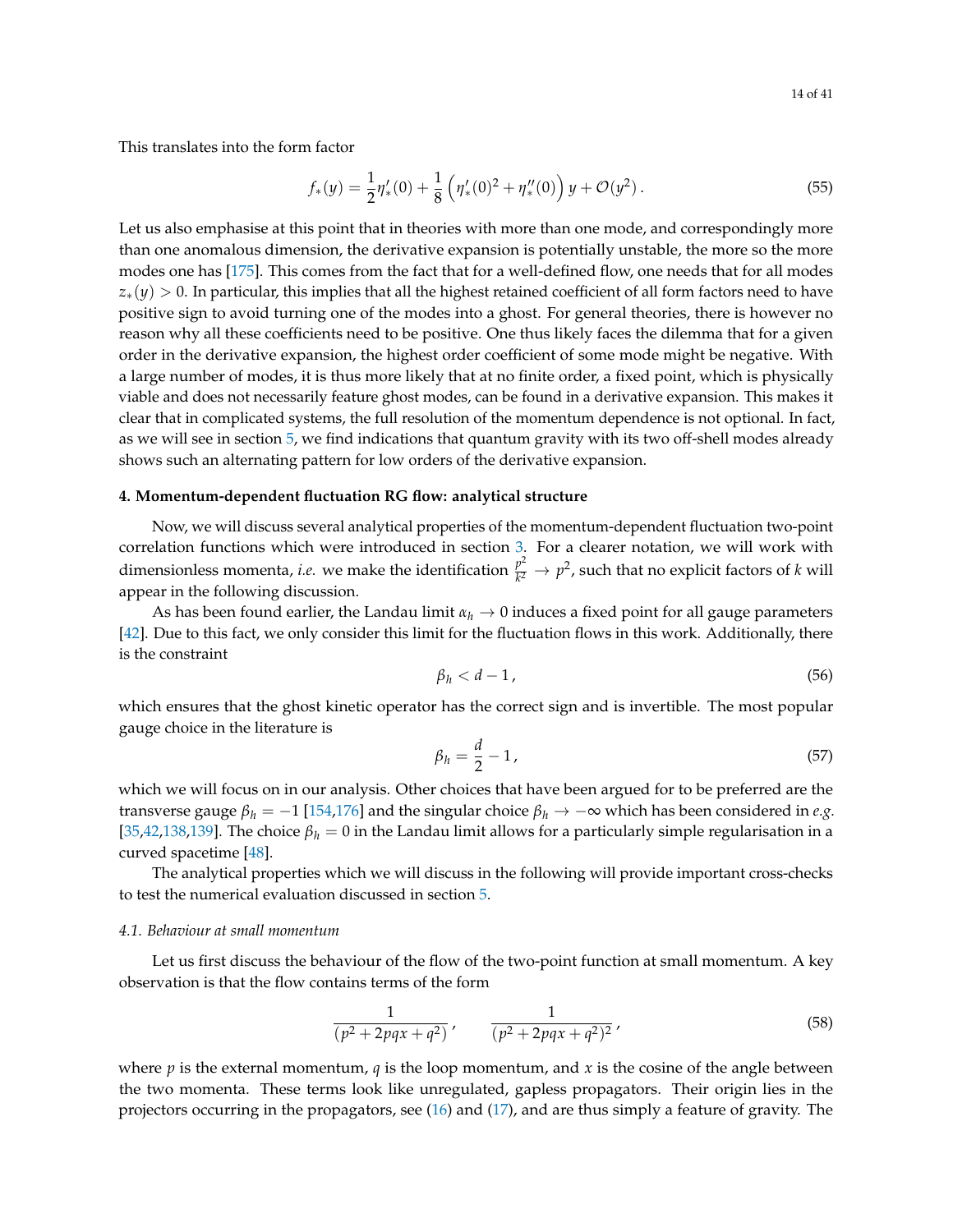same phenomenon happens for spin one flows, where the transverse and longitudinal projectors also introduce such terms. These terms cause a number of technical difficulties, see also the discussion below in section [4.4.](#page-18-0) For small external momenta *p*, they are the reason that the derivative expansion does not commute with performing the loop integral. This is because expanding these terms in small *p* is actually an expansion in powers of  $p^2/q^2$ , so that higher orders of the external momentum introduce higher negative powers of the loop momentum. At a critical order, the negative powers cancel the measure term *q <sup>d</sup>*−<sup>1</sup> and potential extra powers from the vertex factors. For higher orders the integrals thus do not converge as they suffer from IR divergences. This problem has been encountered before [\[177\]](#page-39-11), where momentum-independent contributions of vertices have been neglected to define a finite, but ultimately inconsistent, flow. Even at a level where the integrals converge, strong instabilities have been found [\[29\]](#page-33-7) which might prevent one from obtaining conclusive and robust results.

Note that once the integral over the loop momentum has been performed, the flow appears to be smooth, see the numerical results presented below in section [5.](#page-19-0) This emphasises that reliable approximations must involve momentum dependence beyond a local expansion.

Besides this general discussion, one can investigate whether there are relations between the different flows at vanishing momentum. In the graviton sector, we find the relation

$$
\beta_h \to -\infty: \qquad \frac{\text{flow}_{\text{TT}}}{\text{flow}_0}\bigg|_{p^2=0} = \frac{2}{d} - 1 < 0. \tag{59}
$$

This limit is formally singular, in part due to how we have to introduce the gap in the spin zero sector, see [\(21\)](#page-6-1). In this limit, our ansatz formally diverges, indicating that we actually write down a gap for the spin zero gauge mode. This is consistent as this gauge choice projects out the trace mode.

In the ghost sector, we find that

<span id="page-14-1"></span>
$$
\frac{\text{flow}_{c}^{T}}{\text{flow}_{c}^{L}}\bigg|_{p^{2}=0} = \frac{d-1-\beta_{h}}{d-1} > 0.
$$
\n(60)

The divergence for  $\beta_h \to -\infty$  indicates that the longitudinal flow vanishes at  $p = 0$  for this gauge choice. Due to the constraint [\(56\)](#page-13-2), the flows, and thus the ghost anomalous dimensions, have the same sign at vanishing momentum.

#### <span id="page-14-0"></span>*4.2. Behaviour at large momentum*

We will now discuss the large momentum behaviour of the flow of the two-point function. We emphasise that all of the following aspects a priori rely on our truncation of the three- and four-point function - a dynamical implementation of their flow can alter these results. In the following, we also assume that the regulator falls off exponentially. Similar conclusions hold for regulators with compact support, in which case no exponentially suppressed corrections appear. Some of the aspects that we present in the following have been previously discussed in [\[107](#page-36-5)[,178\]](#page-39-12).

As a general feature, we note that in the large momentum limit, the self-energy diagrams simplify. This is because of our assumption on the regulator, so that we can neglect it in the propagator which carries both the loop and the external momentum, up to exponentially small corrections. As a consequence, we can perform the angular integration exactly. The relevant integrals are

$$
\int_{-1}^{1} dx \left(1 - x^2\right)^{\frac{d-3}{2}} \left(p^2 + 2pqx + q^2\right)^k \left(p^2 + 2pqx + q^2 + \mu\right)^{-1}, \qquad k \in \{-2, \dots, 6\} \, , \tag{61}
$$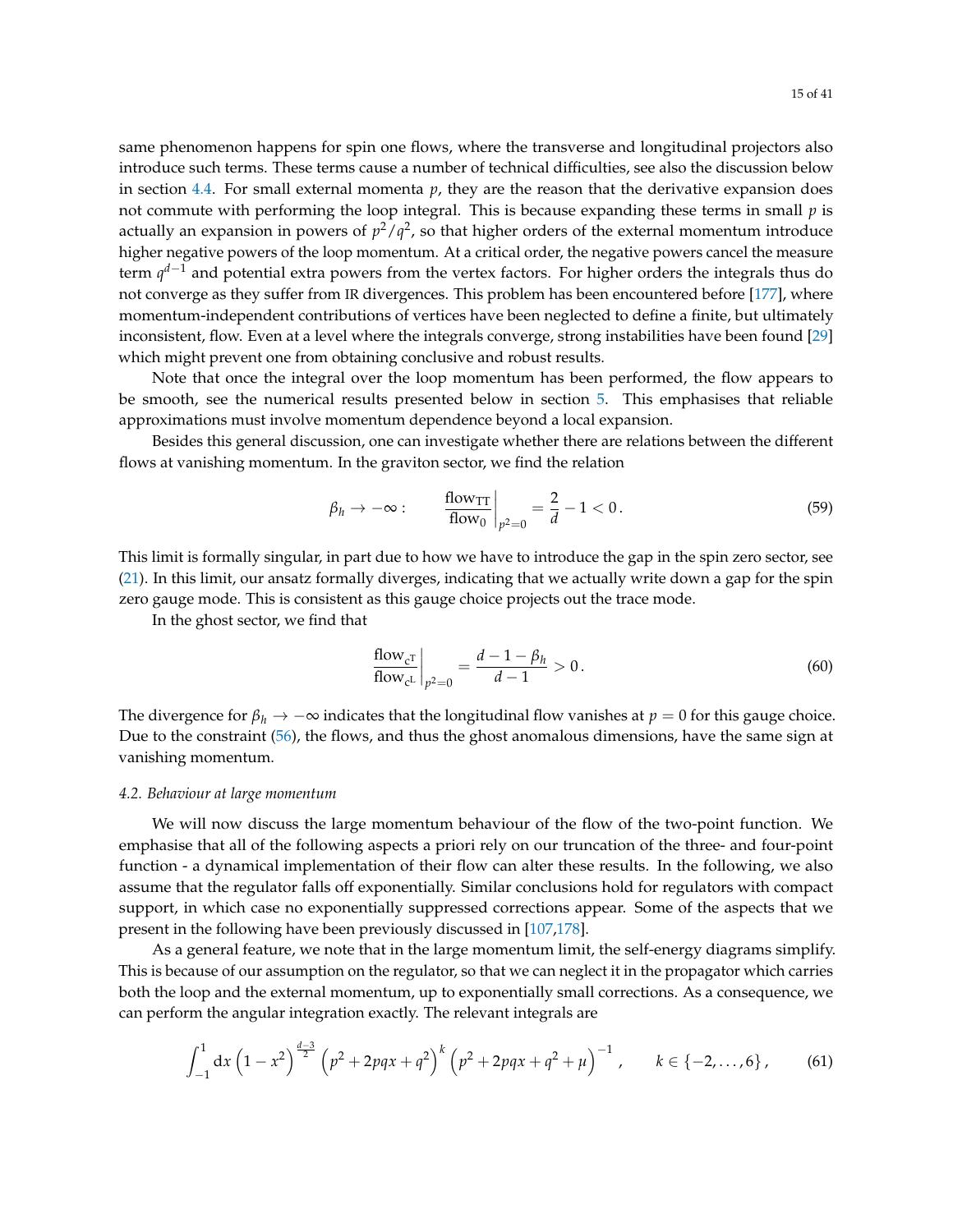which give rise to hypergeometric functions. We will now discuss the different parts of the flow in this limit in turn.

#### <span id="page-15-0"></span>4.2.1. Spin two sector

It has been noted before that in  $d = 4$  and with identified three- and four-graviton couplings, the spin two two-point function shows momentum locality [\[29,](#page-33-7)[31,](#page-33-0)[39\]](#page-33-8). This means that the flow of the two-point function goes to a constant at large momentum, in contrast to the naive expectation of a quadratic behaviour. This is due to a cancellation of the self-energy and the tadpole diagrams.

We found that this cancellation only happens in  $d = 4$  - in higher dimensions, the two-point function rises quadratically at large momentum. We can also confirm that this qualitative behaviour is independent of the choice of gauge parameters and regulators. When we discuss numerical results below, this manifests itself by  $\eta_{TT}$  going to zero for large arguments in  $d = 4$ , but staying finite in this limit in other dimensions, see [Figure 3.](#page-19-2)

There are three contributions to the flow of the spin two two-point function: the graviton tadpole, the graviton self-energy, and the ghost self-energy diagram, see [Figure 1.](#page-8-2) The tadpole diagram has the exact form

<span id="page-15-2"></span>flow<sup>tadpole</sup><sub>TT</sub>
$$
(p^2, \mu_{\text{TL}}, \mu_0) = g_4 \left(A_{\text{TT,0}}^{\text{tadpole}}[\eta_{\text{TT}}, \eta_0](\mu_{\text{TL}}, \mu_0) + A_{\text{TT,2}}^{\text{tadpole}}[\eta_{\text{TT}}, \eta_0](\mu_{\text{TL}}, \mu_0)p^2\right).
$$
 (62)

The coefficients  $A_{TT,i}^{tadpole}$  depend functionally on the graviton anomalous dimensions and the regulators, as well as on the gaps, gauge parameters and the dimension. The structure of the self-energy diagrams is more involved due to the propagator depending on the sum of external and loop momentum. In the large external momentum limit, neglecting the regulator depending on the sum of the two momenta, we find that

<span id="page-15-3"></span>flow<sup>hSE</sup><sub>TT</sub>(
$$
p^2
$$
,  $\mu_{TL}$ ,  $\mu_0$ ) ~  $g_3 \int \frac{d^d q}{(2\pi)^d} \sum_{i=-2}^6 \left[ A_{TT,i}^{hSE} [\eta_0] (p^2, q^2) \frac{(p^2 + 2pqx + q^2)^i}{p^2 + 2pqx + q^2 + \mu_0} + B_{TT,i}^{hSE} [\eta_{TT}] (p^2, q^2) \frac{(p^2 + 2pqx + q^2)^i}{p^2 + 2pqx + q^2 + \mu_{TL}} \right],$  as  $p \to \infty$ , (63)

for the graviton self-energy diagram, and

<span id="page-15-4"></span>
$$
\text{flow}_{\text{TT}}^{\text{CSE}}(p^2) \sim g_c \int \frac{\text{d}^d q}{(2\pi)^d} \sum_{i=-2}^4 A_{\text{TT},i}^{\text{CSE}} [\eta_{\text{cT}}, \eta_{\text{cL}}] (p^2, q^2) \left( p^2 + 2pqx + q^2 \right)^i, \qquad \text{as } p \to \infty. \tag{64}
$$

for the ghost self-energy diagram. Performing the integrals, we find the behaviour

<span id="page-15-1"></span>
$$
\text{flow}_{\text{TT}}(p^2, \mu_{\text{TL}}, \mu_0) \sim p^2 \left[ (d-4) g_3 \mathcal{I}_{\text{TT}}^1[\eta_{\text{TT}}, \eta_0] (\mu_{\text{TL}}, \mu_0) + (g_4 - g_3) \mathcal{I}_{\text{TT}}^2[\eta_{\text{TT}}, \eta_0] (\mu_{\text{TL}}, \mu_0) \right], \text{ as } p \to \infty.
$$
\n
$$
(65)
$$

The  $\mathcal{I}_{\text{TT}}^i$  are gauge- and dimension-dependent functions. This parameterisation exemplifies that only for  $g_3 = g_4$ , the flow is momentum-local in  $d = 4$ . The ghost diagram does not contribute to the leading order behaviour.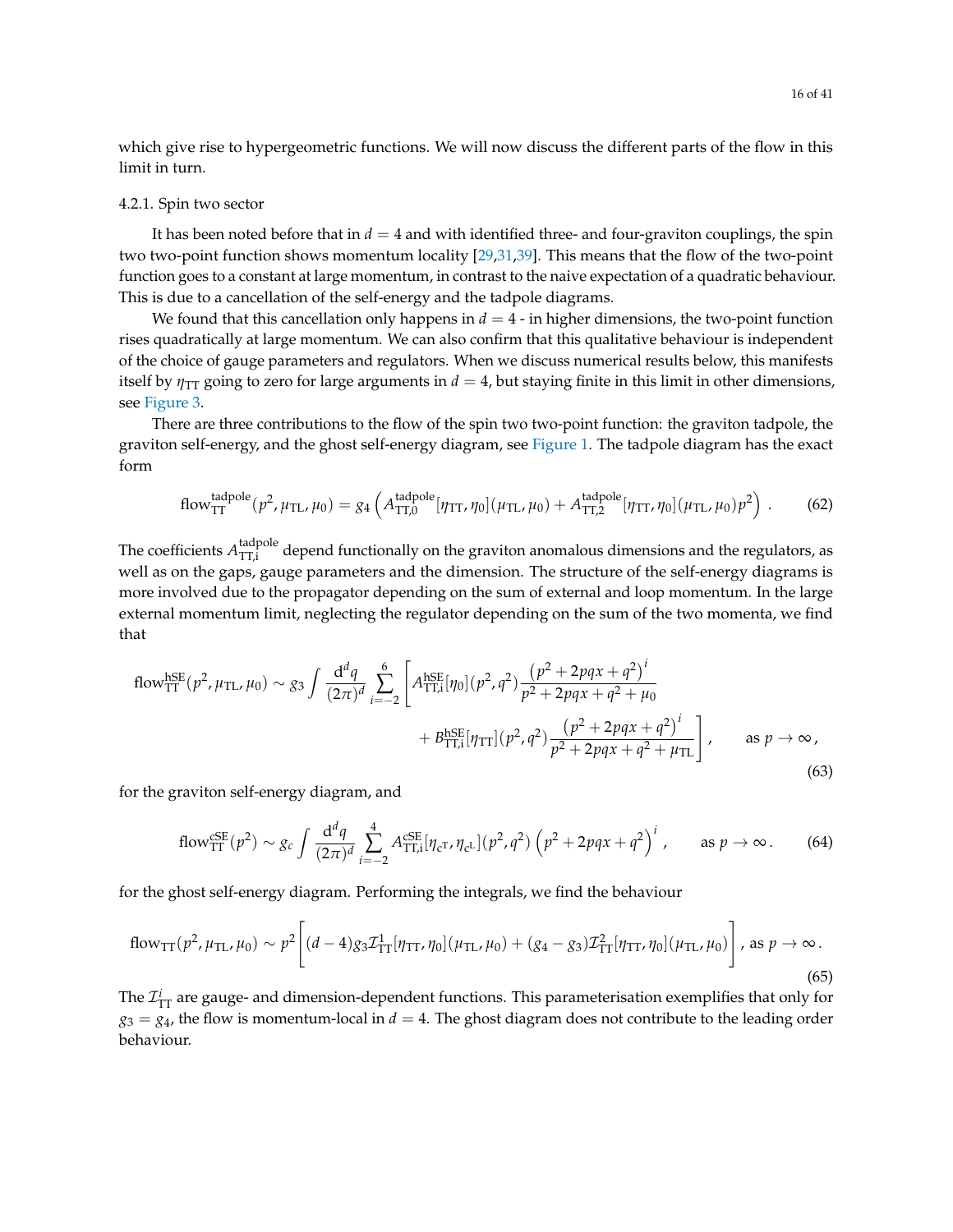More generally, one can ask if there are other (integer) dimensions where there is a choice  $g_4 = cg_3$ for which the flow exhibits momentum locality. This is indeed the case for

$$
g_4 = \frac{7}{4}g_3, \qquad d = 6. \tag{66}
$$

This is the only other combination of coupling identifications and integer dimension which gives rise to momentum locality.

#### <span id="page-16-0"></span>4.2.2. Spin zero sector

The general structure of the spin zero sector is the same as that of the spin two sector. In particular, asymptotically we have an expansion as in  $(62)$ ,  $(63)$  and  $(64)$  for the different diagrams. The main difference is that we do not find momentum locality in  $d = 4$ . The only combination of coupling identification and integer dimension which gives rise to a momentum-local spin zero sector is

$$
g_4 = -2g_3, \t d = 6. \t (67)
$$

From this we conclude that, at least in our setup, there is no situation where both spin two and spin zero sector are momentum-local. However, if also higher *n*-point functions are distinguished according to their tensor structures, this situation might change.

One can further ask the question, for  $d \neq 4$ , whether there is a specific ratio between the behaviour of the flows of the two sectors at large momentum. For this analysis, we assume again that  $g_4 = g_3$ . In general, there is no such relation: the contributions including the spin zero propagator to each of the flows is generally different from the contributions including the spin two propagator. There are three exceptions to this. Two of them are independent of the choice of the gauge parameter *β<sup>h</sup>* :

$$
d = 3: \qquad \frac{\text{flow}_{\text{TT}}}{\text{flow}_0} (p^2, \mu_{\text{TL}}, \mu_0) \sim 1, \qquad \text{as } p \to \infty,
$$
  

$$
d = 6: \qquad \frac{\text{flow}_{\text{TT}}}{\text{flow}_0} (p^2, \mu_{\text{TL}}, \mu_0) \sim -\frac{1}{4}, \qquad \text{as } p \to \infty.
$$
 (68)

The third exception is the gauge choice  $\beta_h \to -\infty$ , so that

$$
\beta_h \to -\infty: \qquad \frac{\text{flow}_{\text{TT}}}{\text{flow}_0} (p^2, \mu_{\text{TL}}, \mu_0) \sim -\frac{(d-4)(d^3 - d^2 + 8d - 12)}{(d-2)(d+2)(3d^2 - 11d + 12)}, \qquad \text{as } p \to \infty. \tag{69}
$$

#### <span id="page-16-1"></span>4.2.3. Ghost sector

The flow in the ghost sector differs structurally from the flow in the graviton sector in that the tadpole diagram vanishes for a linear parameterisation of the metric fluctuations [\[18\]](#page-33-10), see also  $(8)$ , since in the present approximation the ghost action is linear in *h*. Neither of the two ghost modes shows momentum locality in our setup for any choice of dimension and gauge. However, independent of dimension and gauge choice, the two flows agree asymptotically,

<span id="page-16-2"></span>
$$
\frac{\text{flow}_{c^T}}{\text{flow}_{c^L}}(p^2, \mu_{TL}, \mu_0) \sim 1, \qquad \text{as } p \to \infty.
$$
 (70)

In this limit, only one of the two self-energy diagrams in [Figure 2](#page-9-0) contributes, namely the first one, where the regulator is inserted on the graviton line. Together with the relation of the two flows at vanishing momentum, this gives an estimate of their typical disagreement.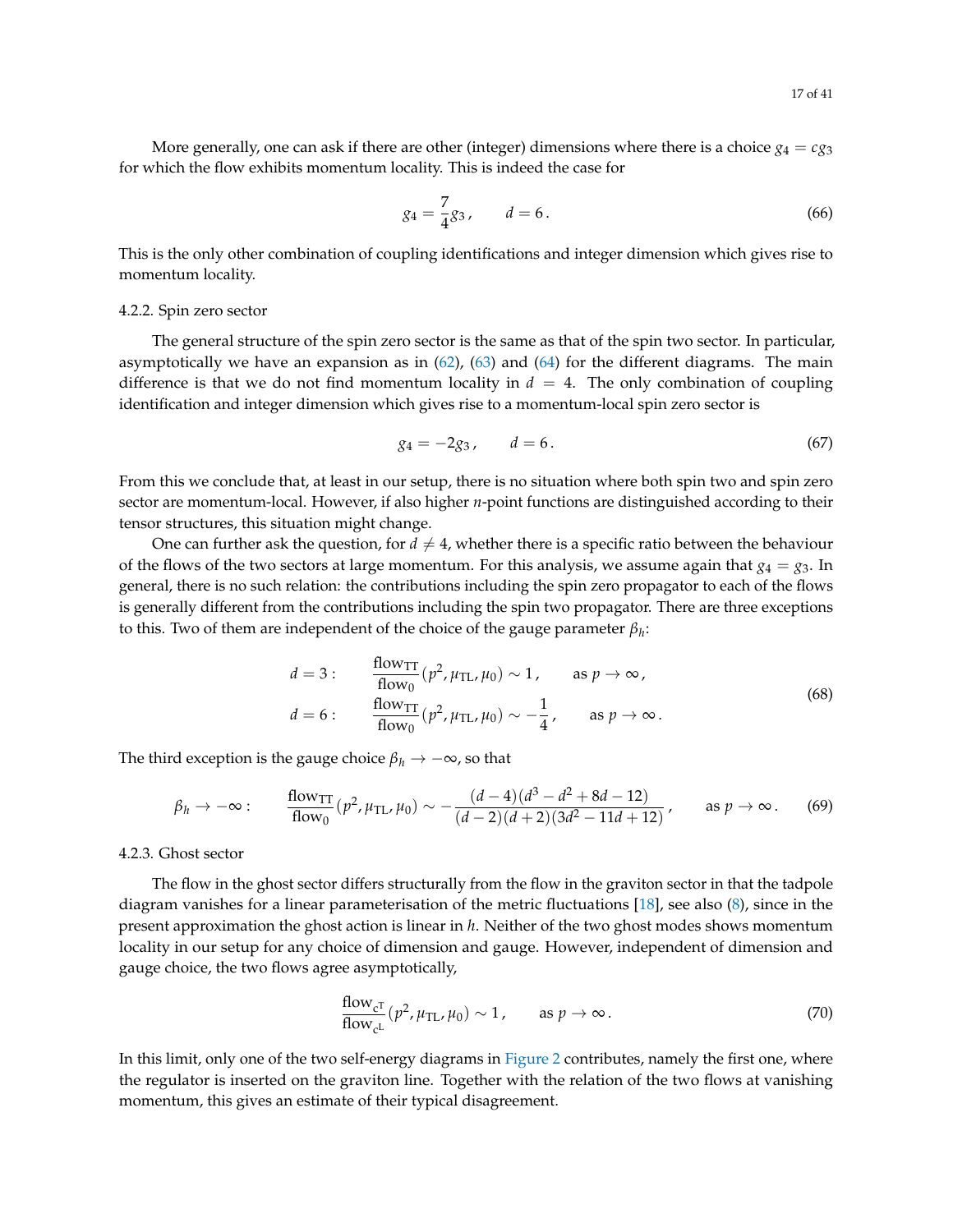#### <span id="page-17-0"></span>*4.3. Limit of large dimension*

Let us discuss aspects of the limit  $d \to \infty$ . In this limit, we can perform the remaining angular integral exactly, and also comment on the radial integral. To see the first statement, note that this integral structurally looks like

<span id="page-17-1"></span>
$$
\int_{-1}^{1} dx \left(1 - x^2\right)^{\frac{d-3}{2}} f(x) ,\tag{71}
$$

where  $f(x)$  is one of the integrands in the flow. We will now make the assumption that the dependence on *x* is smooth, so that *f* admits a convergent expansion in Chebyshev polynomials,

$$
f(x) = \sum_{n \ge 0} f_n T_n(x). \tag{72}
$$

Inserting this expansion into [\(71\)](#page-17-1), and assuming that we can swap the order of summation and integration, we arrive at

$$
\int_{-1}^{1} dx \left(1 - x^{2}\right)^{\frac{d-3}{2}} f(x) = \sum_{n \geq 0} f_{n} \int_{-1}^{1} dx \left(1 - x^{2}\right)^{\frac{d-3}{2}} T_{n}(x)
$$

$$
= \sum_{k \geq 0} f_{2k} \left(-\frac{1}{2}\right)^{k} \frac{\sqrt{\pi} \Gamma\left(\frac{d-1}{2}\right)}{\Gamma\left(\frac{d}{2} + k\right)} \frac{(d-2)!!}{(d-2k-2)!!}
$$
(73)
$$
\sim \sqrt{\frac{2\pi}{d}} \sum_{k \geq 0} (-1)^{k} f_{2k} = \sqrt{\frac{2\pi}{d}} f(0), \quad \text{as } d \to \infty.
$$

In the last line we expanded the expression to leading order in the limit of large *d*. This result is intuitively clear: for large *d* the measure suppresses all values of *x* except  $x = 0$ .

To deal with the radial integral, we will assume that we have a regulator which falls off like an exponential, so that also all integrands in the flow fall off exponentially. More precisely, with *z* denoting the square of the loop momentum, we assume that any integrand is of the form

$$
f(z) = g(z)(1+z)^{k}e^{-az}, \qquad a > 0, k \ge 0.
$$
 (74)

We included an additional power law behaviour so that we can assume that *g* is bounded on the whole interval. As a consequence, we can expand it in a series of rational Chebyshev functions,

$$
g(z) = \sum_{n\geq 0} g_n T_n \left(\frac{z-1}{z+1}\right). \tag{75}
$$

Combining this with the measure, we have integrals of the form

$$
\sum_{n\geq 0} g_n \int_0^{\infty} dz^{\frac{d}{2}+k} T_n \left(\frac{z-1}{z+1}\right) e^{-az} \sim \sum_{n\geq 0} g_n a^{-\frac{d}{2}-1-k} 2\sqrt{\pi} \left(\frac{d}{2}\right)^{\frac{d}{2}+1+k} e^{-\frac{d}{2}}
$$
\n
$$
= 2\sqrt{\pi} g(\infty) e^{-\frac{d}{2}} \left(\frac{d}{2a}\right)^{\frac{d}{2}+1+k}, \quad \text{as } d \to \infty.
$$
\n(76)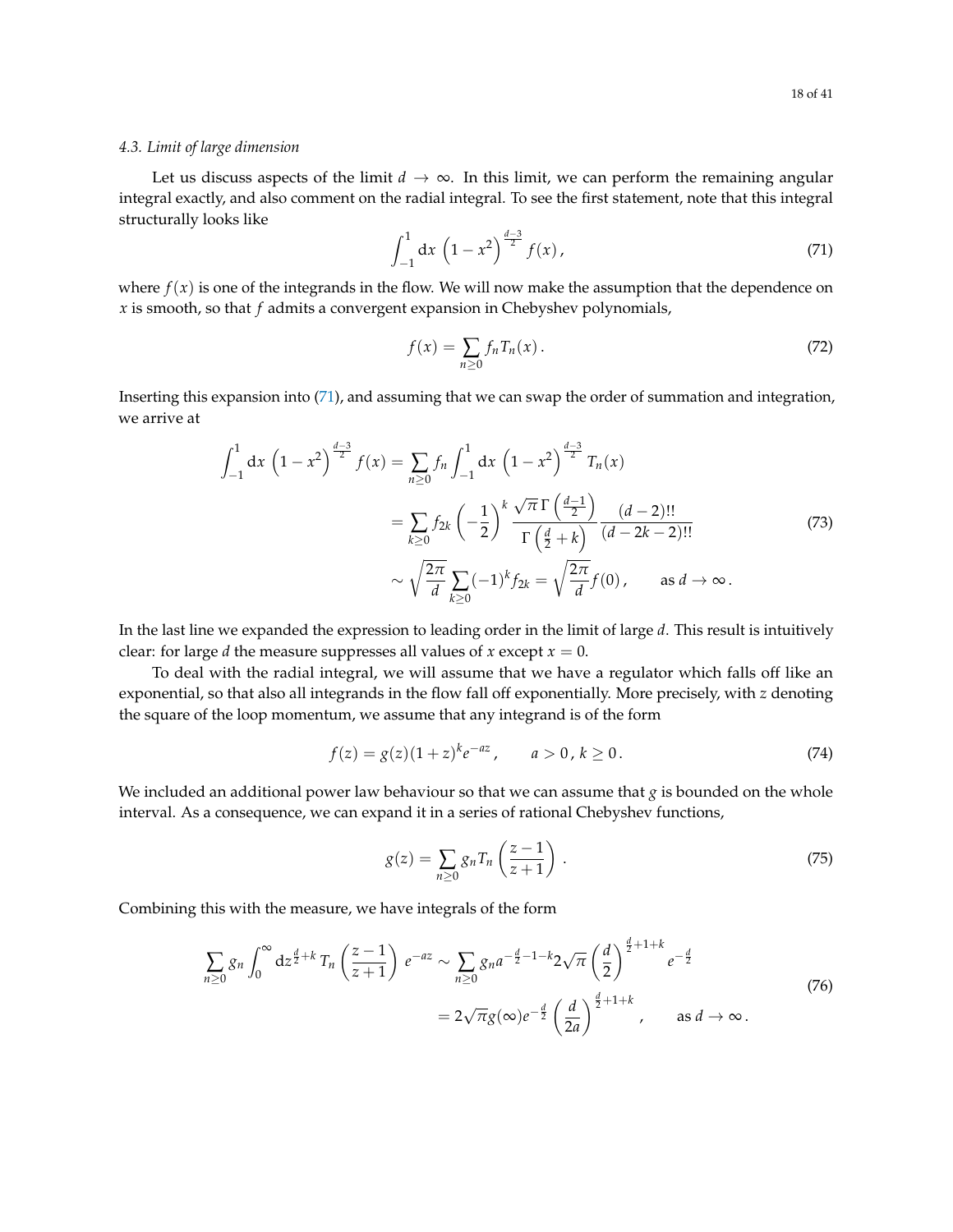If we combine these two results with the factor from the angular integration,

$$
\int d\Omega = \frac{1}{2^d \pi^{\frac{d+1}{2}} \Gamma\left(\frac{d-1}{2}\right)},\tag{77}
$$

we get the overall scaling of the flow as

<span id="page-18-1"></span>flow 
$$
\propto \left(\frac{1}{4\pi a}\right)^{\frac{d}{2}} d^{k+1}
$$
. (78)

This result shows that there are two outcomes for the behaviour at large *d*, depending on the fall-off of the regulator. For

$$
a > \frac{1}{4\pi} \,,\tag{79}
$$

the dimensional factor goes to zero, whereas for

$$
a \le \frac{1}{4\pi} \,,\tag{80}
$$

the flow diverges in this limit.

#### <span id="page-18-0"></span>*4.4. The flow for positive µ*

As a last point in this section, we will discuss a technical challenge related to the projection procedure for the anomalous dimensions, see [\(35\)](#page-9-1) and [\(36\)](#page-9-2). For positive gaps  $\mu > 0$ , we have to evaluate the flow at negative squared momentum. This is in general challenging, for two reasons. First, we have to define a regulator for, in general, complex momenta. Second, the factors [\(58\)](#page-13-3) induce poles in the integration domain for  $p^2 < 0$ .

We choose a regulator in the following way. First, to avoid having to define it in the entire complex plane, we take the real part of the argument. Second, we have to define the desired behaviour of the regularised propagator for  $p^2=-\mu$ , that is we have to define

$$
\frac{1}{p^2 + \mathcal{R}_k(p^2) + \mu} \bigg|_{p^2 = -\mu} = \frac{1}{\mathcal{R}_k(-\mu)}.
$$
\n(81)

In the limit of large masses, we require that this expression behaves like a standard regularised propagator,

$$
\mathcal{R}_k(-\mu) \sim 1 + \mu, \qquad \text{as } \mu \to \infty. \tag{82}
$$

Third, we clearly also need that the regularised propagator does not introduce any poles in the integration region. A choice which fulfills all these requirements is

<span id="page-18-2"></span>
$$
\mathcal{R}_k(y) = \frac{e^{-\tilde{y}}}{1 + e^{-2\tilde{y}}} + \frac{1 - \tilde{y}}{1 + e^{2\tilde{y}}}, \qquad \tilde{y} = \text{Re } y. \tag{83}
$$

For (large) positive arguments, this regulator is just of exponential type since the second term vanishes in this limit.

Let us now discuss how we deal with the unregularised pole structures [\(58\)](#page-13-3) coming from the projectors. The poles are situated at  $x = 0$  and  $q^2 = -p^2 = \mu$ . We define the integration over these poles by splitting the integration domain into a disk centred around the pole, and the rest. Inside of the disk, we choose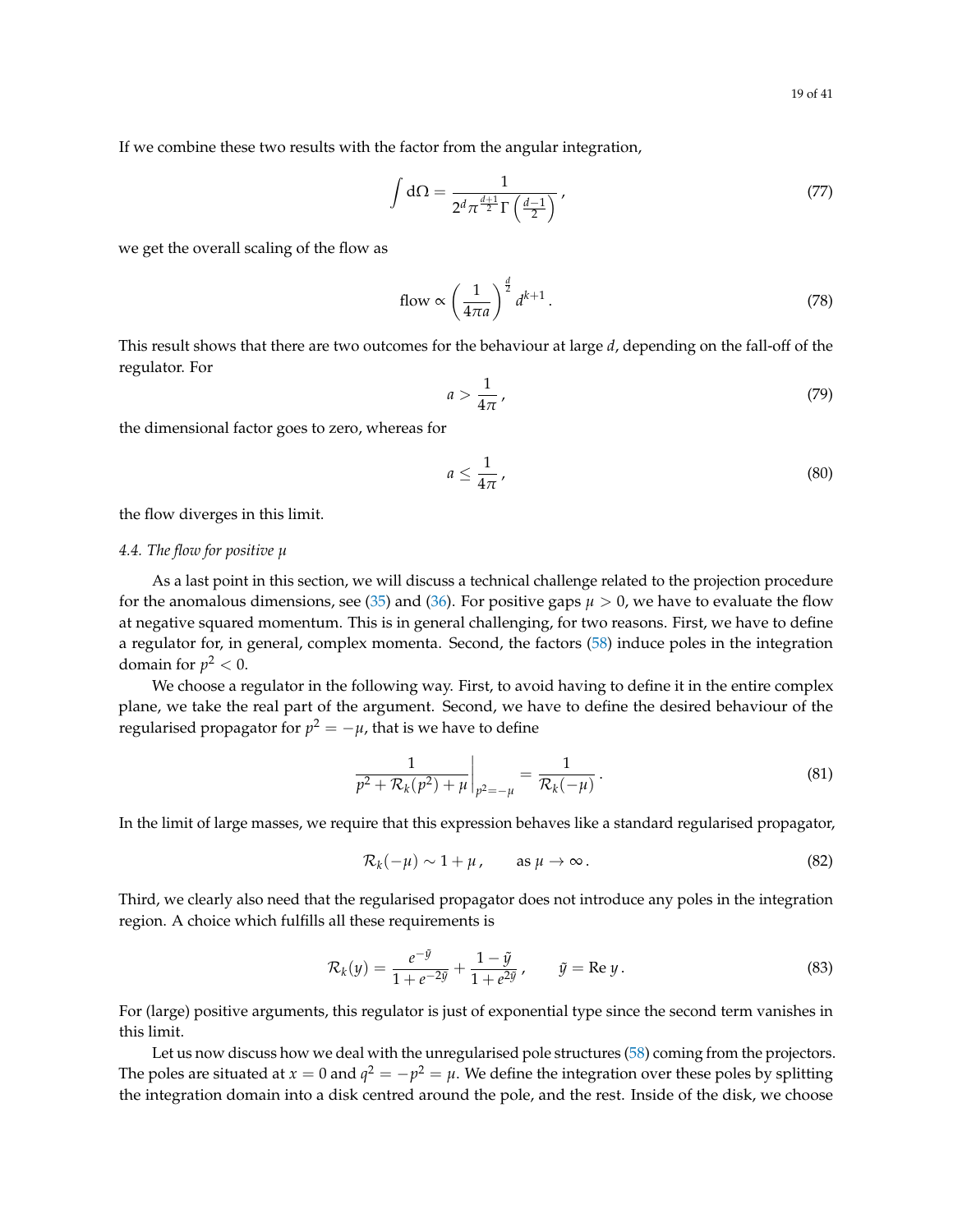<span id="page-19-2"></span>

 $\eta_{TT}$  -----  $\eta_0$  -------  $\eta_{c^T}$  ------  $\eta_{c^L}$ 

**Figure 3.** Dimensional dependence of anomalous dimensions for the choices  $g = 1$ ,  $\mu_{TL} = 0$ ,  $\mu_0 = 0$ ,  $\beta_h = 0$ *d* − 1 and the regulator [\(83\)](#page-18-2). For clarity, we have reinstated *k* in the momentum argument.

radial coordinates. One can show analytically that then the Jacobian of the coordinate transformation and the angular integration remove all potential poles, so that the integral is well-defined. Let us finally mention that only simple poles arise in approximations which do not resolve the difference between the two graviton anomalous dimensions and gaps.

## <span id="page-19-0"></span>**5. Momentum-dependent fluctuation RG flow: numerical results**

In this section we discuss numerical results on the momentum dependence of the propagators, and the influence of the dimension, the choice of gauge and the size and sign of gaps. We will also discuss the derivative expansion of the form factors. All results are obtained with the regulator [\(83\)](#page-18-2). As a generic choice, we set the gravitational coupling to one,  $g = 1$ , and use the Landau limit  $\alpha_h \to 0$ .

#### <span id="page-19-1"></span>*5.1. Numerical strategy*

Before we present the actual numerical results, we give a short discussion of how we obtained them. In the previous section, we found that the anomalous dimensions are bounded both at zero and infinite argument. We will further assume that they are bounded on the entire positive real line. In that case, they can be expanded in a series of rational Chebyshev functions [\[179\]](#page-39-13),

<span id="page-19-3"></span>
$$
\eta(y) = \sum_{n \ge 0} \eta_n T_n \left( \frac{y-1}{y+1} \right) \,. \tag{84}
$$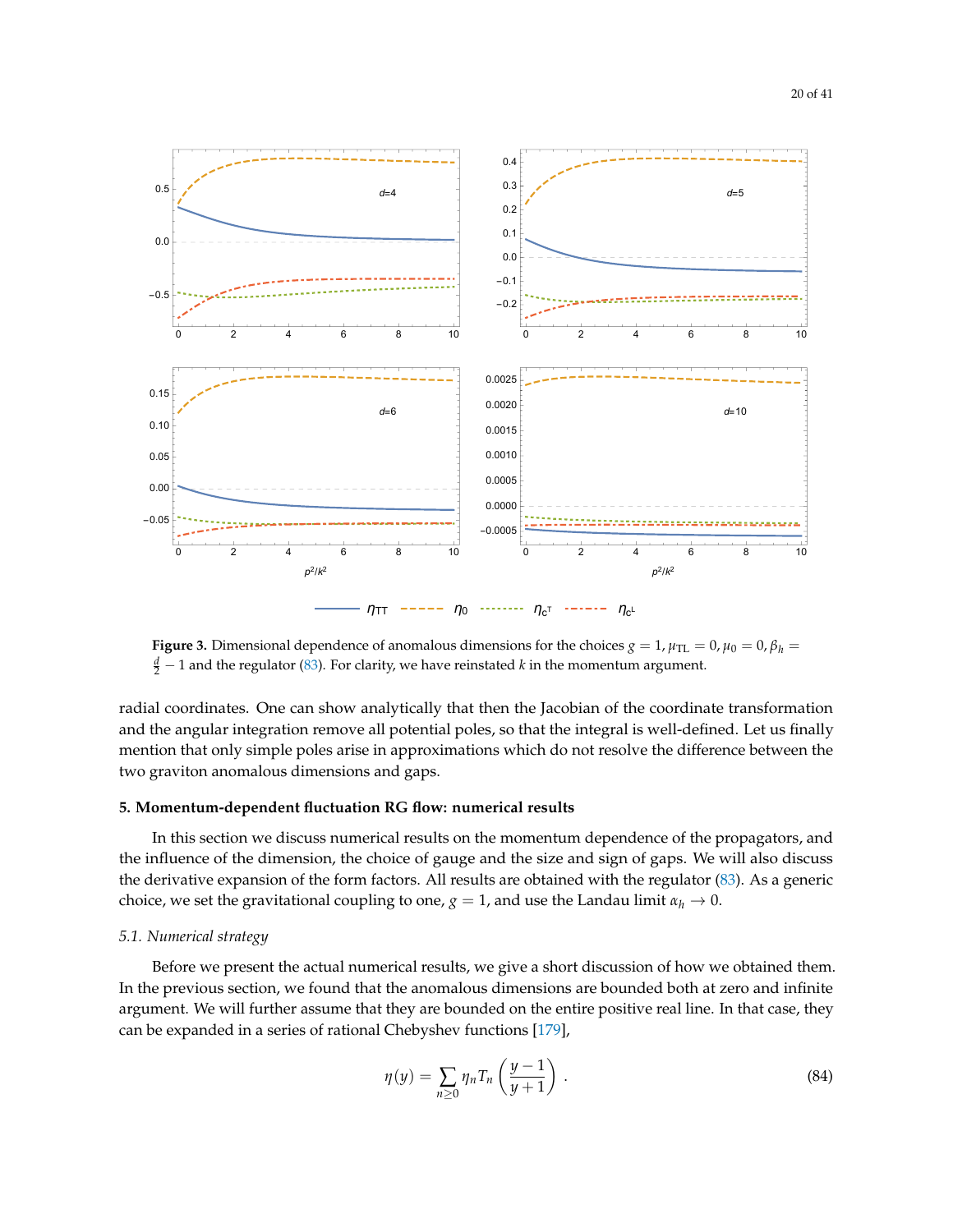

<span id="page-20-1"></span>

**Figure 4.** Gap dependence of the dynamical anomalous dimensions for the choices  $d = 4$ ,  $g = 1$ ,  $\beta_h = 1$ and the regulator [\(83\)](#page-18-2). For clarity, we have reinstated *k* in the momentum argument.

Such an expansion is equivalent to compactifying the domain and employing a standard expansion in Chebyshev polynomials. This expansion shows desirable convergence properties if the function that is represented by the series is smooth, see *e.g.* [\[180\]](#page-39-14) for an in-detail discussion. In the context of functional renormalisation group flows, they have been systematically discussed in [\[181](#page-40-0)[–183\]](#page-40-1). For applications in quantum gravity, see also [\[68](#page-35-9)[,101](#page-36-8)[,145\]](#page-38-2).

In practice, we will truncate [\(84\)](#page-19-3) at a finite order, insert the expansion into the integral equations, and evaluate the equations at a set of collocation points. The set of integral equations for the anomalous dimensions then reduces to an *algebraic* set of equations for the expansion coefficients, which can be solved by standard linear algebra methods. The integrals have been performed with Mathematica's numerical integration routine.

To judge whether the numerical precision of the solution is high enough, we verify that the analytic relations between the different anomalous dimensions found in the last section are satisfied.

#### <span id="page-20-0"></span>*5.2. Dimensional dependence*

First we will study the dimensional dependence of the anomalous dimensions. For the gauge choice  $\beta_h=\frac{d}{2}-1$  and vanishing gaps  $\mu_{\rm TL}=\mu_0=0$ , this is shown in [Figure 3.](#page-19-2) There are a few general features. First, the overall magnitude of the anomalous dimensions decreases with increasing dimension. This is in agreement with our analytical estimate in the previous section, see [\(78\)](#page-18-1). Second, we observe that while  $\eta_0$ stays positive at these coordinates in all dimensions,  $η<sub>TT</sub>$  shifts to negative values quickly. Third, while there is some quantitative difference between the two ghost anomalous dimensions in  $d = 4$ , they agree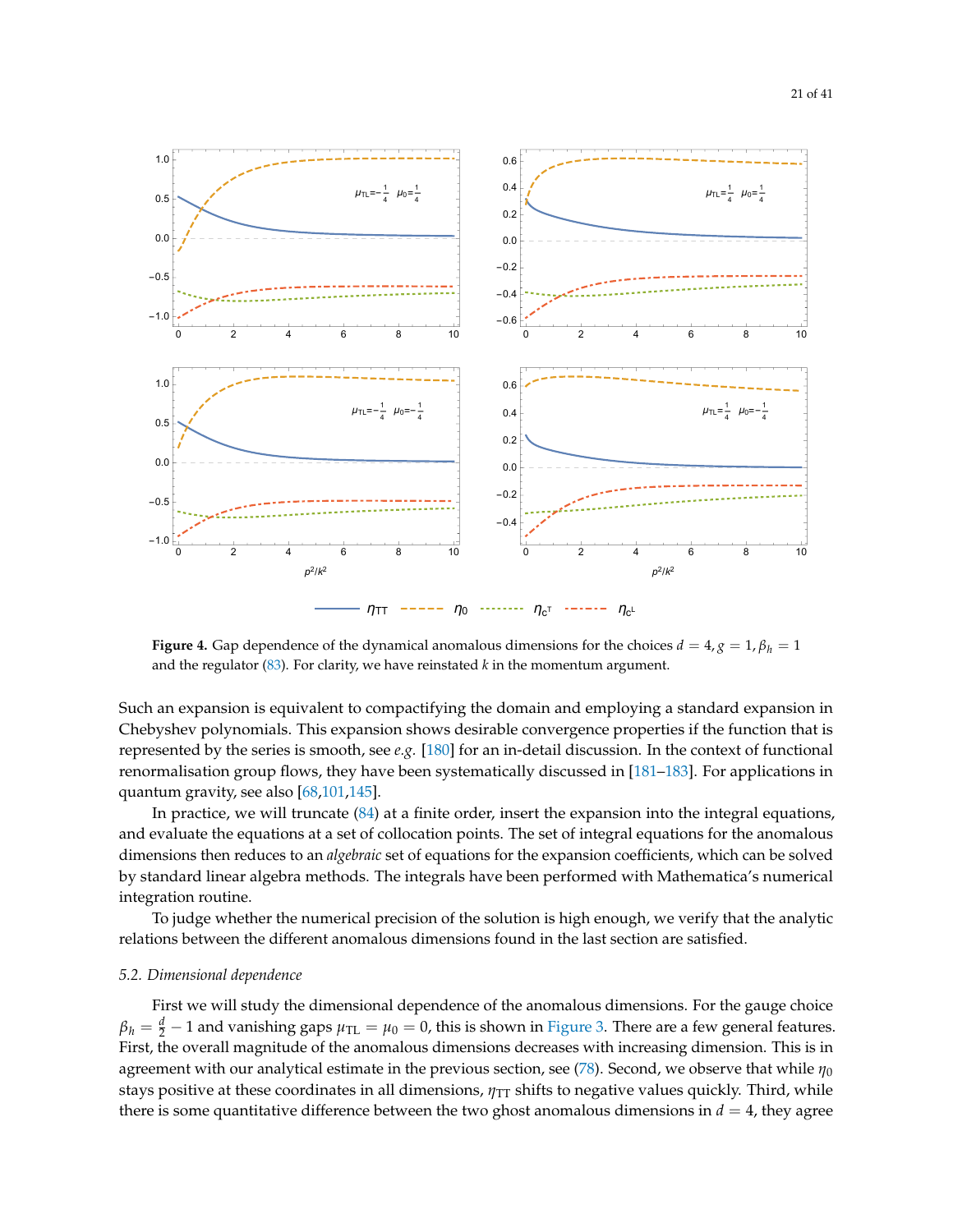<span id="page-21-1"></span>

**Figure 5.** Gauge dependence of the dynamical anomalous dimensions for the choices  $d = 4$ ,  $g = 1$ ,  $\mu_{TL} =$  $0, \mu_0 = 0$  and the regulator [\(83\)](#page-18-2). For clarity, we have reinstated *k* in the momentum argument.

more and more the larger the dimension is. Fourth, as we have seen analytically in subsection [4.2,](#page-14-0) *η*<sub>TT</sub> is momentum-local only in  $d = 4$ . Finally, we observe a general flattening for large  $d$ : the momentum dependence of all anomalous dimensions is essentially trivial so that they can be very well approximated by a constant. However, this conclusion only holds in the current approximation, where higher-order curvature operators were neglected in the seed action. Since some of these operators are expected to be relevant in higher dimensions, their presence might alter the momentum dependence of the anomalous dimensions.

#### <span id="page-21-0"></span>*5.3. Gap dependence*

Let us now discuss the dependence of the anomalous dimensions on the gaps  $\mu_{\text{TL}}$  and  $\mu_0$ . For this we fix *d* = 4 and the gauge parameters  $\beta_h = 1$ . The anomalous dimensions are shown in [Figure 4](#page-20-1) for the gaps  $\mu_x = \pm 1/4.$ 

Generally, we see that the gaps mostly influence the overall magnitude and the behaviour at small momenta. Rather small variations in the gaps can shift the value of *η*<sub>0</sub>(0) rather drastically. By contrast, the overall shape of the other anomalous dimensions is rather unaffected. We take this as evidence that the qualitative momentum dependence in large parts of theory space looks approximately similar to the one at the specific points that we present in this work.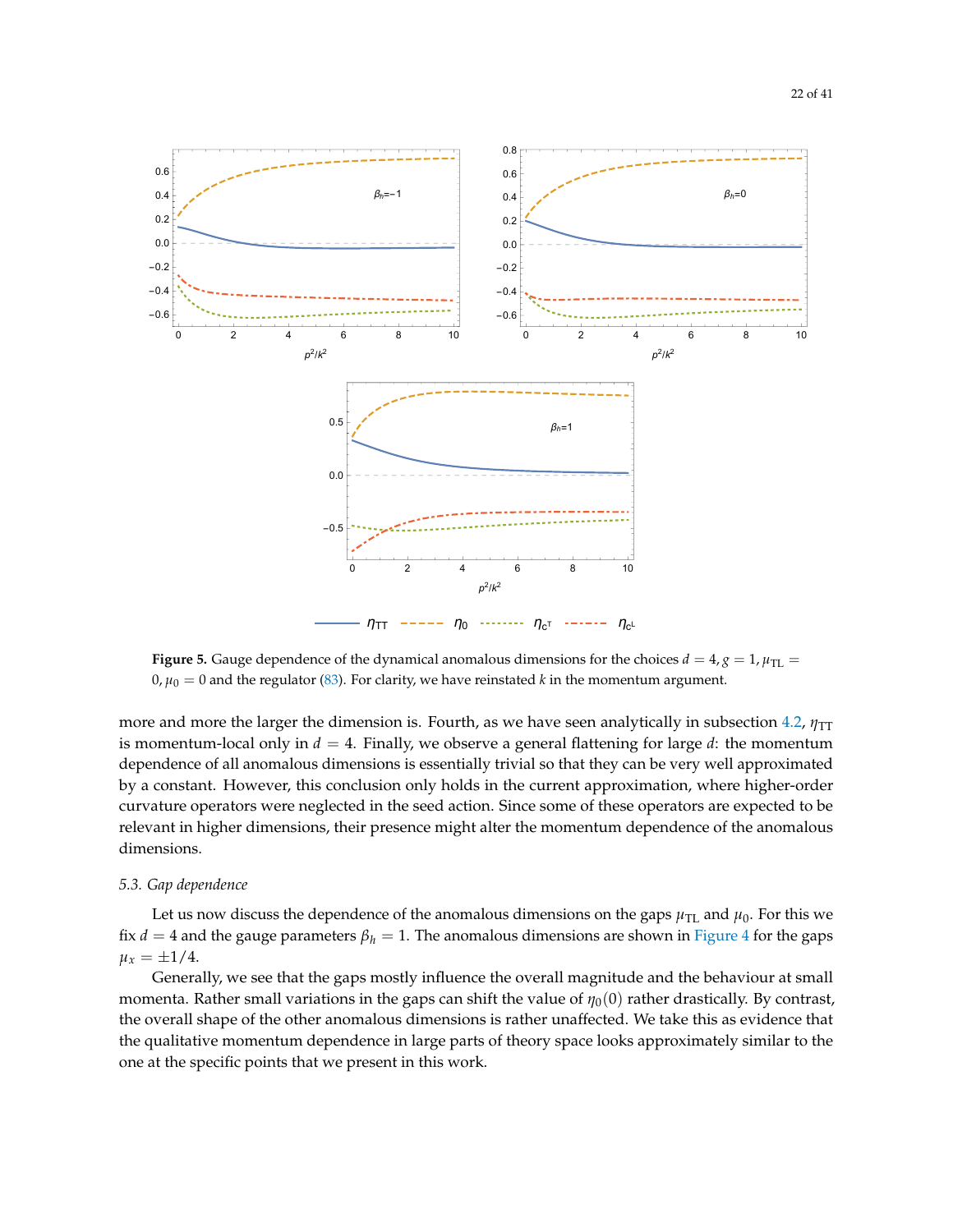<span id="page-22-3"></span>

**Figure 6.** Fluctuation form factors reconstructed from the dynamical anomalous dimensions according to [\(51\)](#page-12-1) for the choices  $g = 1$ ,  $\mu_{\text{TL}} = 0$ ,  $\mu_0 = 0$ ,  $\beta_h = 1$  and the regulator [\(83\)](#page-18-2). The dashing indicates that the function is negative. For clarity, we have reinstated *k* in the momentum argument.

#### <span id="page-22-0"></span>*5.4. Gauge dependence*

Now we will discuss the gauge dependence of the anomalous dimensions. Once again we choose vanishing gaps and  $d = 4$ . The anomalous dimensions for the choices  $\beta_h \in \{-1, 0, 1\}$  are shown in [Figure 5.](#page-21-1) We find that overall the dependence on *β<sup>h</sup>* is mild, and mostly at the quantitative level. This is a promising indication that even though off-shell quantities like *β*-functions and propagators are inherently gauge-dependent, this dependence is well-controlled. As analytically expected, we find that the two ghost anomalous dimensions agree at  $p = 0$  for  $\beta_h = 0$ . Also, their value at infinity is numerically close to their value at zero. As a consequence, for this gauge choice a single, constant ghost anomalous dimension is an accurate approximation. Notably, also  $\eta_{TT}$  and  $\eta_0$  are numerically close at  $p = 0$  for this choice of gauge.

#### <span id="page-22-1"></span>*5.5. Form factors and the derivative expansion*

Let us finally discuss the form factors and their derivative expansion obtained via [\(51\)](#page-12-1). As parameters, we choose  $d = 4$  and  $\beta_h = 1$ ,  $\mu_{\text{TL}} = \mu_0 = 0$ . While this is in general not a fixed point, we want to illustrate the general form of the fluctuation form factors. Since the general shape of the anomalous dimensions seems to be stable under variation of the gaps, see subsection [5.3,](#page-21-0) we expect that the qualitative picture presented here is correct for at least some part of theory space.

The fluctuation form factors, which were reconstructed according to [\(51\)](#page-12-1), are shown in [Figure 6.](#page-22-3) We find that the  $R^2$  form factor  $f_R^{\text{fluc}}$  is positive while the  $C^2$  form factor  $f_C^{\text{fluc}}$  is negative. Due to the positivity of  $f_R^{\text{fluc}}$ , there is no additional pole in the propagator of the gauge-invariant scalar mode. Similarly, for the transverse-traceless propagator, there is no additional pole. Both go to a constant value for small momenta and fall off with a power law at large momenta. Interestingly, the  $C^2$  form factor  $f_C^{\text{fluc}}$  agrees qualitatively with that obtained in a background approximation of conformally reduced gravity [\[101\]](#page-36-8).

For small momenta, we find

<span id="page-22-2"></span>
$$
f_R^{\text{fluc}}(y) \approx 0.464 + 0.426y - 6.49y^2 + \mathcal{O}(y^3),
$$
  
\n
$$
f_C^{\text{fluc}}(y) \approx -0.0941 - 0.213y + 3.16y^2 + \mathcal{O}(y^3).
$$
\n(85)

This entails that the worst-case scenario for the derivative expansion explained in subsection [3.4](#page-11-0) and in [\[175\]](#page-39-9) is actually realised for this point of theory space: the Taylor coefficients of the two form factors have alternating signs, so a local expansion would not be able to resolve this point accurately. This means that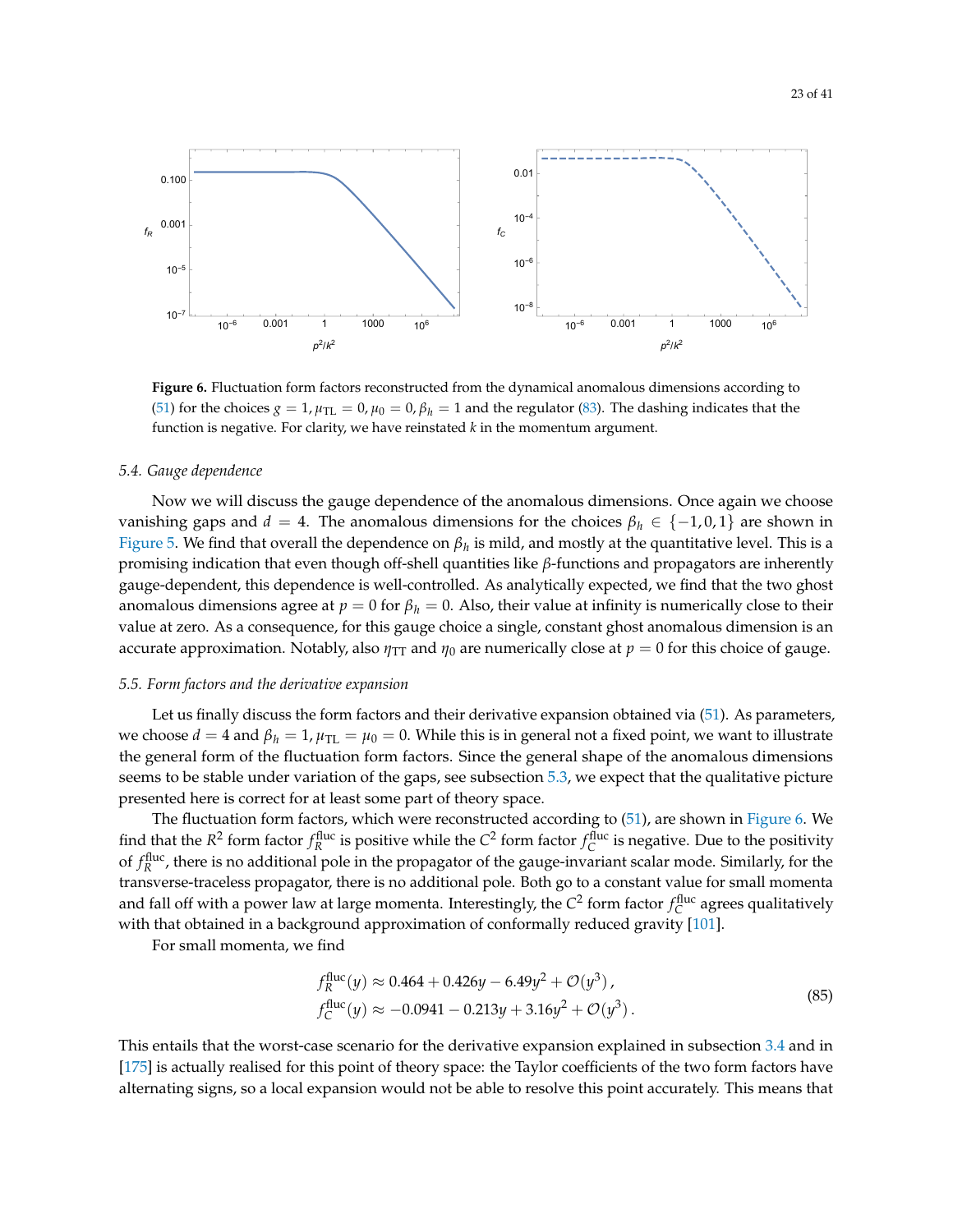<span id="page-23-2"></span>

**Figure 7.** Background form factors  $f_R$  and  $f_C$  for the choices  $g = 1$ ,  $\Lambda = 0$ ,  $f_R(\infty) = 5$ ,  $f_C(\infty) = 2$  and the regulator [\(83\)](#page-18-2). The dashing indicates that the function is negative in that regime. This choice of integration constants avoids additional poles in the propagator. For clarity, we have reinstated *k* in the momentum argument.

in any derivative expansion in gravity which is currently technically feasible, viable fixed points might be missed due to the expansion.

#### <span id="page-23-0"></span>**6. Momentum-dependent background RG flow**

In this section we provide results from a computation within the background field approximation. The minimal way to obtain the background form factors is to calculate their forms induced by the Einstein-Hilbert action. For simplicity, we will restrict ourselves to four dimensions and a harmonic gauge fixing,  $\alpha_h = \beta_h = 1$ . This choice simplifies the calculation so tremendously to justify violating our preference of using the Landau limit. The detailed calculation is shown in appendix  $B$ . In particular, the resulting flow equations are given in eqs. [\(A35\)](#page-30-0) - [\(A38\)](#page-30-1).

For the form factors, the fixed point equations are linear first order differential equations, so that we can immediately calculate the solution. The free integration constant can be identified with the value of the functions at infinite momentum. With our choice of regulator, at  $\Lambda = 0$  we can avoid additional poles in the propagator for

<span id="page-23-3"></span>
$$
f_R(\infty) \gtrsim 2.95, \qquad f_C(\infty) \gtrsim 0.611. \tag{86}
$$

To illustrate the solutions, we plot both form factors for two different choices of integration constants in [Figure 7](#page-23-2) and [Figure 8.](#page-24-0) The first satisfies the above bounds and avoids new poles, whereas the second introduces new poles. We set the cosmological constant to zero and the dimensionless Newton's constant to one. This is in general not a fixed point, but allows a more direct comparison to the results of the fluctuation calculation.

## <span id="page-23-1"></span>**7. Comparing background and fluctuation results**

We will now compare the results obtained from the background and the fluctuation computation at the level of the form factors in  $d = 4$ . As our parameters we choose  $g = 1, \Lambda = \mu_{\text{TL}} = \mu_0 = 0$ . For the background computation we choose the harmonic gauge  $\alpha_h = \beta_h = 1$ , whereas for the fluctuation calculation we use  $\alpha_h = 0$ ,  $\beta_h = 1$ . The form factors are shown in [Figure 6,](#page-22-3) [Figure 7](#page-23-2) and [Figure 8.](#page-24-0)

Since the background computation is essentially one-loop, the form factors show a logarithmic behaviour at small momenta. By contrast, the fluctuation form factors go to finite values at vanishing momentum. The universal one-loop logarithms can be expected to come out correctly once we study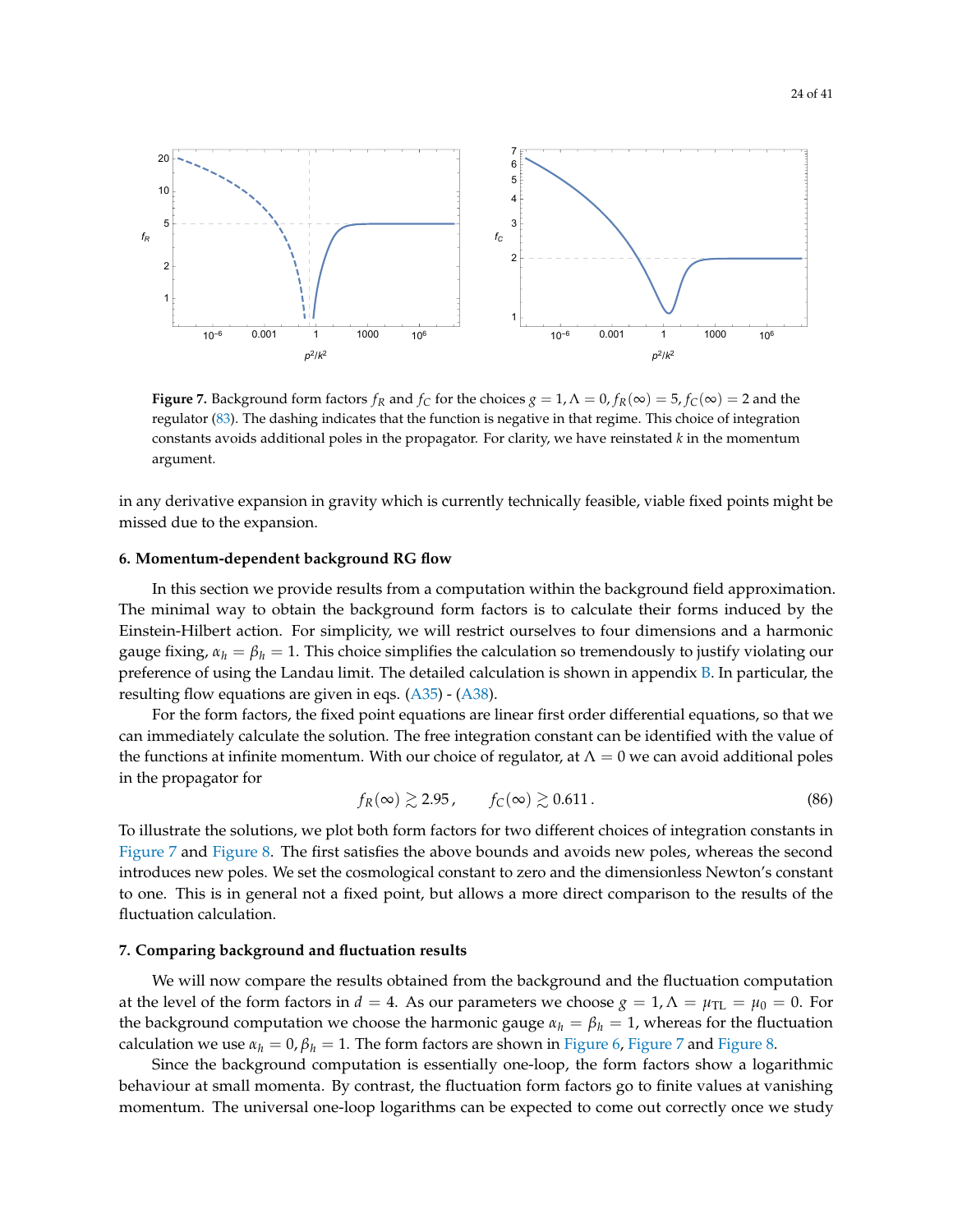<span id="page-24-0"></span>

**Figure 8.** Background form factors  $f_R$  and  $f_C$  for the choices  $g = 1$ ,  $\Lambda = 0$ ,  $f_R(\infty) = 0$ ,  $f_C(\infty) = 0$  and the regulator [\(83\)](#page-18-2). The dashing indicates that the function is negative in that regime. This choice of integration constants introduces additional poles in the propagator. For clarity, we have reinstated *k* in the momentum argument.

the flow in the limit  $k \to 0$ , at least in some part of theory space where effective field theory around flat spacetime is valid, see also [\[119\]](#page-37-3).

For large momenta, the background form factors are either finite or zero, depending on the choice of integration constant. This is again due to restricting to one-loop. The correct behaviour will be fixed dynamically once the backreaction of these form factors onto the flow is taken into account. The fluctuation form factors show a power law fall-off according to [\(52\)](#page-12-2). This entails that

$$
f_R^{\text{fluc}}(y) \propto y^{-0.85}
$$
,  $f_C^{\text{fluc}}(y) + \frac{1}{y} \propto y^{-1.17}$ , as  $y \to \infty$ . (87)

Regarding additional poles in the propagator, we have to choose the integration constants for the background form factors according to [\(86\)](#page-23-3) to avoid them. For the fluctuation propagators, no new poles appear at the point that we investigated. The absence of additional poles in the propagators is crucial for the theory to be unitary. At the investigated point, the fluctuation results suggest that indeed no new poles arise, indicating that asymptotically safe quantum gravity might be unitary [\[120,](#page-37-4)[184](#page-40-2)[–186\]](#page-40-3). Within the background field approximation however, the presence of additional poles is not yet conclusive, since in the present setup, they can only be avoided by choosing the integration constant appropriately. Avoiding this choice requires a more consistent computation, which includes the backreaction of the form factors.

Finally, the general shape and the signs differ between the two ways of computation. For the background computation,  $f_R$  is negative for small momenta, whereas  $f_C$  is positive, in both cases due to the logarithm. For larger momenta, the signs can, but need not change, depending on the integration constant. The fluctuation form factors have a definite sign: positive for  $f_R^{\rm fluc}$  and negative for  $f_C^{\rm fluc}$ . They do not show any non-trivial feature besides what is dictated by the asymptotics: they show an approximately constant regime for small momenta, a cross-over at around  $p \approx k$ , leading to the power law fall-off at large momenta.

It is difficult to predict which of these features are generic in most parts of theory space, and which are special to the point of investigation. We leave this investigation to future work, together with a detailed analysis of the momentum-dependent flow of interaction vertices.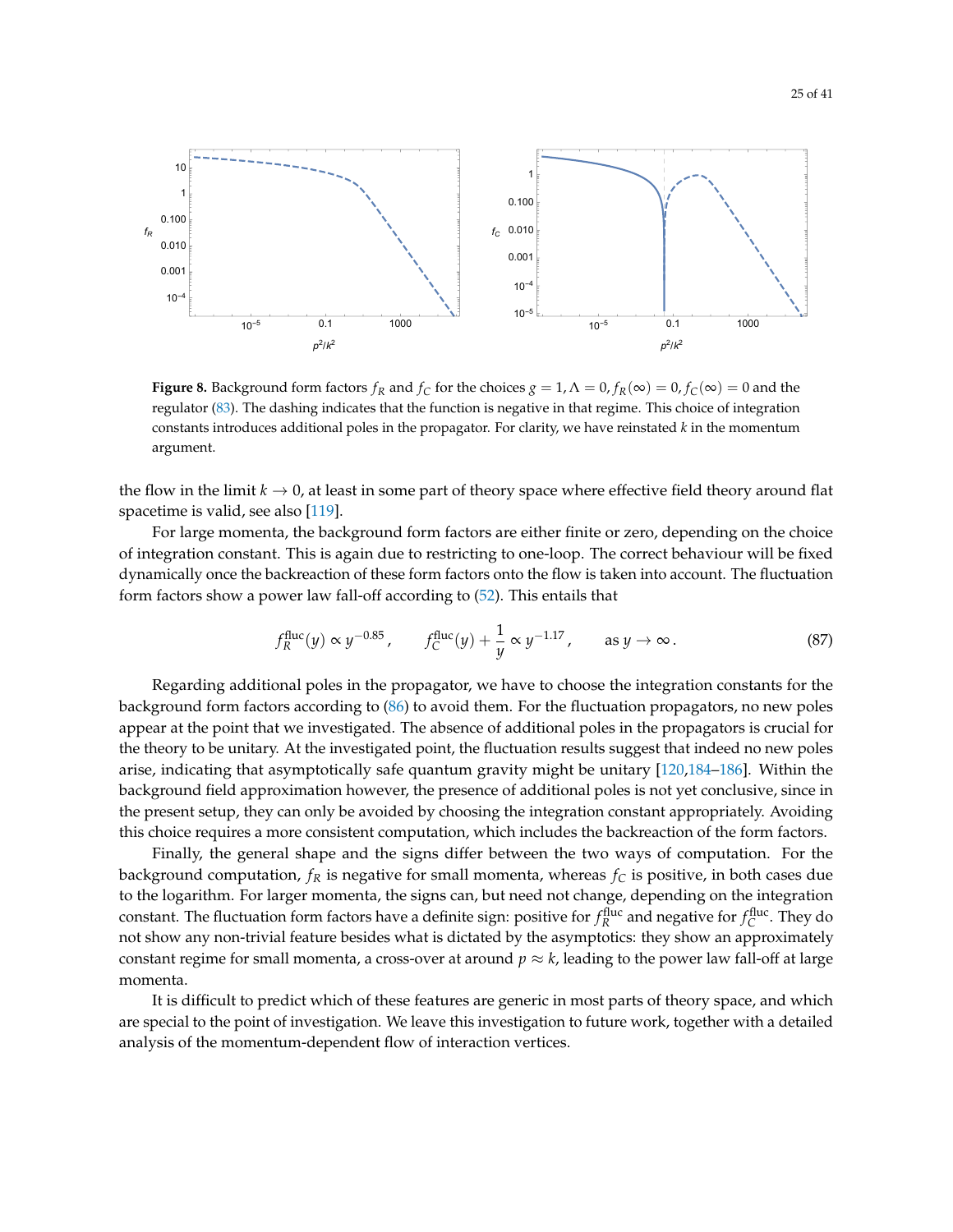#### <span id="page-25-0"></span>**8. Summary and Outlook**

In this work we discussed the full non-perturbative momentum dependence of the graviton and ghost propagator in quantum gravity. This includes the two different graviton modes with spins zero and two, and the two ghost modes, with spins zero and one. We obtained the results with the help of functional renormalisation group equations, and resolved both gauge and dimensional dependence.

A key result is that the propagators of the different graviton modes behave qualitatively differently. In four dimensions and within our approximation, the spin two mode is momentum-local, whereas the spin zero mode does not show this property. This qualitative result is independent of the gauge choice, and thus potentially has physical significance [\[31,](#page-33-0)[107\]](#page-36-5). By contrast, the two ghost modes agree qualitatively and partially even quantitatively, and their anomalous dimensions are approximately momentum-independent.

The dependence on the choice of gauge as well as on the gaps is largely quantitative rather than qualitative. We take this as a sign that the selected examples presented in this work are indeed representative of larger parts of theory space. Furthermore, the weak dependence of the anomalous dimensions on the choice of gauge is a promising indication that, even in truncations, the FRG gives rise to reliable and stable results.

In dimensions larger than four, we find that all anomalous dimensions quickly go to zero. Assuming a regulator which falls off quickly enough, this suppression for large dimensions is exponential in the dimension *d*.

All these results have been obtained from calculations of dynamical correlation functions. To also compare to a computation in a background field approximation, we have calculated the background form factors induced by an Einstein-Hilbert action to quadratic order in the curvature. To facilitate this comparison, we created a dictionary relating the form factors to anomalous dimensions, both evaluated at a fixed point. We find that the one-loop structure of our approximation in the background sector makes such a comparison difficult, since many features are dictated by the one-loop form rather than dynamically, *e.g.*, the asymptotic behaviour for both large and small momenta. A dynamical computation of the background form factors with backreaction is desirable but postponed to the future.

The present work represents a major step in a complete and systematic computation of correlation functions in quantum gravity. The natural next step is to resolve the three-graviton vertex. Since the complete vertex is rather complicated, two possible paths are the resolution of the full momentum dependence of selected tensor structures, or the complete resolution of all tensor structures in a derivative expansion. While the former strategy allows to extract the full momentum dependence in one specific sector, it is not guaranteed that such an approximation has desirable features the full theory should have [\[175\]](#page-39-9). In the latter strategy, all tensor structures are taken into account, however, as we have seen in subsection [5.5,](#page-22-1) a derivative expansion might not be able to resolve the fixed points of the theory accurately.

Finally, we expect that disentangling the different graviton modes will play an important role in the discussion of spectral functions [\[119\]](#page-37-3). In particular, the two sectors will have individual spectral functions, and their different high-momentum behaviour will have a non-trivial effect.

**Author Contributions:** All authors contributed equally to this article. All authors have read and agreed to the published version of the manuscript.

**Funding:** The research of B.K. has been supported by Perimeter Institute for Theoretical Physics. Research at Perimeter Institute is supported in part by the Government of Canada through the Department of Innovation, Science and Economic Development and by the Province of Ontario through the Ministry of Colleges and Universities. M.S. has been supported by the German Academic Scholarship Foundation and gratefully acknowledges hospitality at Syracuse University and at CP3-Origins, University of Southern Denmark, during different stages of this project.

**Acknowledgments:** We would like to thank Stefan Lippoldt, Alessia Platania and Manuel Reichert for insightful discussions and Alessia Platania and Manuel Reichert for constructive feedback on the manuscript.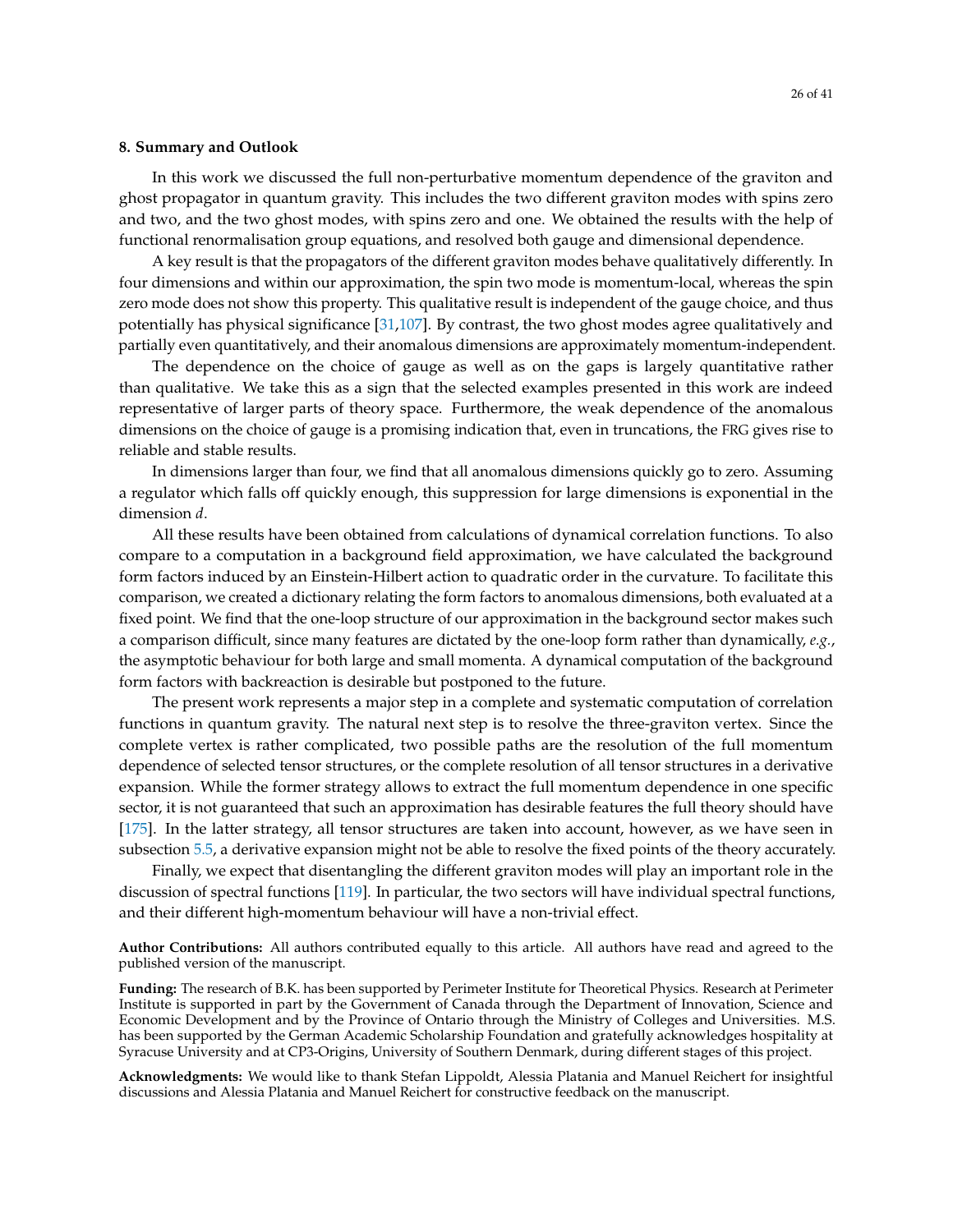**Conflicts of Interest:** The authors declare no conflict of interest. The funders had no role in the design of the study; in the collection, analyses, or interpretation of data; in the writing of the manuscript, or in the decision to publish the results.

#### <span id="page-26-0"></span>**Appendix A. Asymptotic expansion of form factors**

In this appendix we derive the asymptotic expansion [\(52\)](#page-12-2). For this, we consider the integral in the exponent of  $(51)$ ,

<span id="page-26-1"></span>
$$
\mathfrak{I}(y) = \int_0^y \mathrm{d}s \, \frac{\eta_*(s) - \eta_*(0)}{2s} \,. \tag{A1}
$$

We will assume that *η*∗ is a bounded function on the whole positive real line, which is indeed true in our case. With that, we can first show that the leading order behaviour of [\(A1\)](#page-26-1) at large *y* is logarithmic. For that, let us take the derivative of  $(A1)$ :

$$
\mathfrak{I}'(y) = \frac{\eta_*(y) - \eta_*(0)}{2y} \,. \tag{A2}
$$

Since  $\eta_*$  is bounded, for large *y*, we find that

$$
\mathfrak{I}'(y) \sim \frac{\eta_*(\infty) - \eta_*(0)}{2y}, \qquad \text{as } y \to \infty.
$$
 (A3)

As a consequence, the integral itself is asymptotic to a logarithm,

$$
\mathfrak{I}(y) \sim \frac{\eta_*(\infty) - \eta_*(0)}{2} \ln y, \qquad \text{as } y \to \infty.
$$
 (A4)

We still have to determine the sub-leading behaviour. For that, let us take the difference of the integral and the logarithm above, and take the limit of *y* going to infinity. We will find that this limit exists, so that the sub-leading part is a constant. To achieve that, let us rewrite the logarithm via

$$
\ln y = \left[ \int_0^y \mathrm{d}s \, \frac{1}{1+s} \right] - \ln \frac{1+y}{y} \,. \tag{A5}
$$

The virtue of this rewriting is that the logarithm on the right-hand side vanishes in the limit of large *y*. We can then combine the integrals so that

$$
\mathfrak{I}(y) - \frac{\eta_*(\infty) - \eta_*(0)}{2} \ln y = \frac{\eta_*(\infty) - \eta_*(0)}{2} \ln \frac{1+y}{y} + \int_0^y \mathrm{d}s \left[ \frac{\eta_*(s) - \eta_*(0)}{2s} - \frac{\eta_*(\infty) - \eta_*(0)}{2(1+s)} \right]. \tag{A6}
$$

We can now take the limit  $y \to \infty$ . The integral converges in this limit, since the terms falling off like  $1/s$  at large *s* cancel, so that finally we get

$$
\mathfrak{I}(y) \sim \frac{\eta_*(\infty) - \eta_*(0)}{2} \ln y + \int_0^\infty ds \left[ \frac{\eta_*(s) - \eta_*(0)}{2s} - \frac{\eta_*(\infty) - \eta_*(0)}{2(1+s)} \right], \quad \text{as } y \to \infty. \tag{A7}
$$

This completes the derivation of the asymptotic formula [\(52\)](#page-12-2).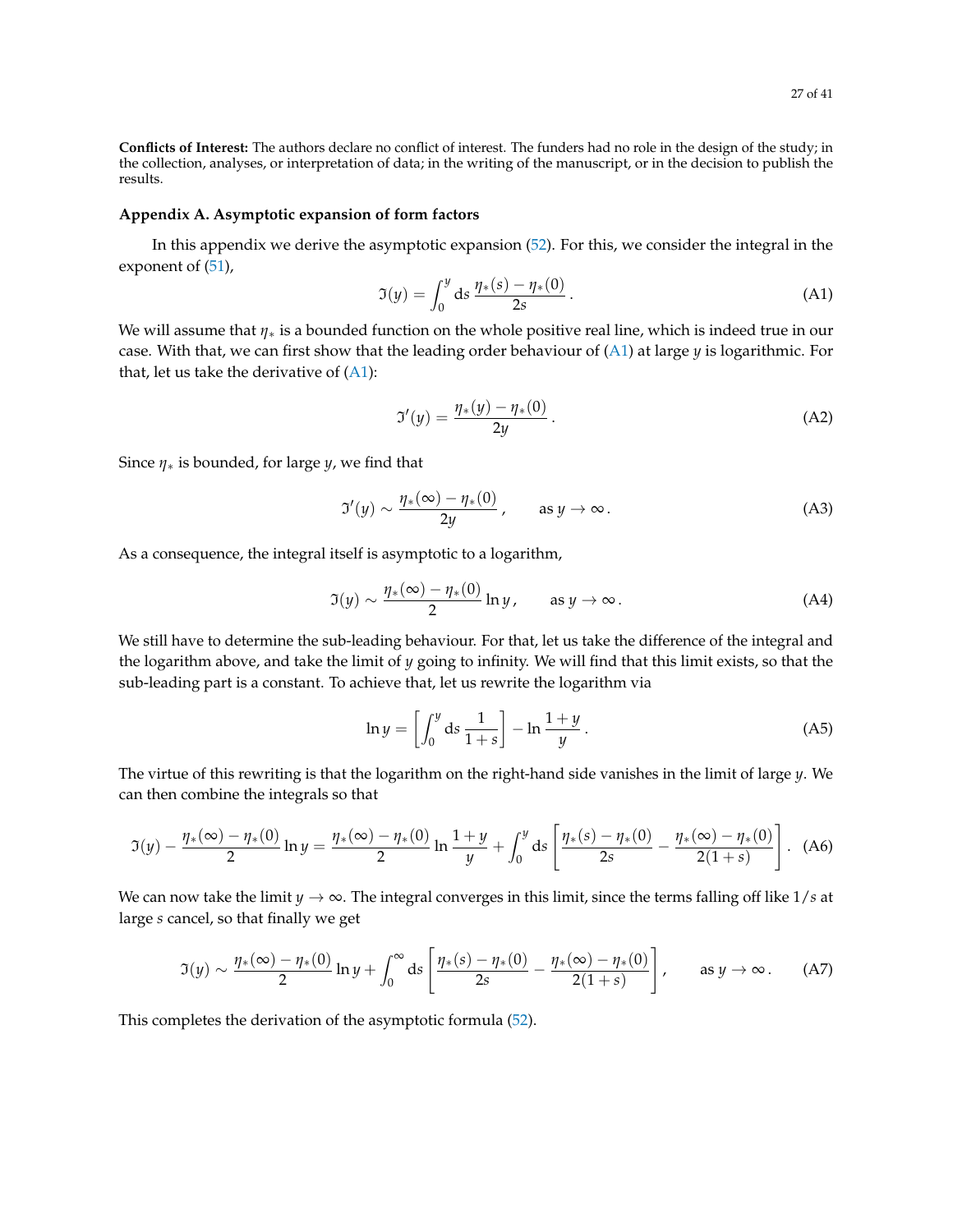#### <span id="page-27-0"></span>**Appendix B. Calculation of the background form factors induced by GR**

In this appendix we derive the flow equations for *G<sup>N</sup>* and Λ as well as the two-curvature form factors induced by the Einstein-Hilbert truncation in a background field approximation and in four dimensions. To make our life easier, we will choose the harmonic gauge condition

$$
\alpha_h = \beta_h = 1, \qquad \gamma_h = 0. \tag{A8}
$$

Even though we argued in the main text that only the Landau limit allows for a clean flow, in a background field calculation this gauge choice simplifies the calculation tremendously. The reason for this is that in this gauge, the two-point function is diagonal and only depends on Laplacians and curvatures, while it does not involve uncontracted derivatives. Splitting the graviton into traceless and trace parts,

$$
h_{\mu\nu} = h_{\mu\nu}^{\rm TL} + \frac{1}{4} \bar{g}_{\mu\nu} h \,, \qquad \bar{g}^{\mu\nu} h_{\mu\nu}^{\rm TL} = 0 \,, \tag{A9}
$$

the individual two-point functions at vanishing fluctuation fields read

$$
\frac{\delta^2 \Gamma_k}{\delta h^{\text{TL}\mu\nu} \delta h_{\rho\sigma}^{\text{TL}}} \propto \frac{1}{G_N} \left[ \bar{\Delta}_{2\mu\nu}^{\ \rho\sigma} - 2\Lambda \Pi^{\text{TL}}_{\mu\nu}^{\ \rho\sigma} \right],
$$
\n
$$
\frac{\delta^2 \Gamma_k}{\delta h^2} \propto \frac{1}{G_N} \left[ \bar{\Delta} - 2\Lambda \right],
$$
\n
$$
\frac{\delta^2 \Gamma_k}{\delta \bar{c}_{\mu} \delta c_{\nu}} \propto \bar{\Delta}_c^{\mu\nu}.
$$
\n(A10)

Here we introduced the operators

$$
\bar{\Delta}_{2\mu\nu}^{\ \ \rho\sigma} = \left(\bar{\Delta} - \frac{2}{3}\bar{R}\right) \Pi^{\mathrm{TL}}_{\ \mu\nu}^{\ \rho\sigma} - 2\bar{C}_{(\mu}^{\ \rho}_{\ \nu)}^{\ \sigma},
$$
\n(A11)\n
$$
\bar{\Delta}_{c}^{\mu\nu} = \bar{\Delta}\bar{g}^{\mu\nu} - \bar{R}^{\mu\nu}.
$$

These are also the operators that we regularise. This yields the very simple flow

<span id="page-27-1"></span>
$$
\dot{\Gamma}_{k}|_{h=0} = \frac{1}{2} \text{Tr} \left[ \Pi^{\text{TL}} \frac{\left(2 - \frac{\dot{G}_{N}}{G_{N}}\right) \mathcal{R}_{k}(\bar{\Delta}_{2}) - 2\bar{\Delta}_{2} \mathcal{R}_{k}'(\bar{\Delta}_{2})}{\bar{\Delta}_{2} + \mathcal{R}_{k}(\bar{\Delta}_{2}) - 2\Lambda} \right] + \frac{1}{2} \text{Tr} \left[ \Pi^{\text{Tr}} \frac{\left(2 - \frac{\dot{G}_{N}}{G_{N}}\right) \mathcal{R}_{k}(\bar{\Delta}) - 2\bar{\Delta} \mathcal{R}_{k}'(\bar{\Delta})}{\bar{\Delta} + \mathcal{R}_{k}(\bar{\Delta}) - 2\Lambda} \right] - \text{Tr} \left[ \frac{2\mathcal{R}_{k}(\bar{\Delta}_{c}) - 2\bar{\Delta}_{c} \mathcal{R}_{k}'(\bar{\Delta}_{c})}{\bar{\Delta}_{c} + \mathcal{R}_{k}(\bar{\Delta}_{c})} \right].
$$
\n(A12)

Here, we used the same shape function in all modes. For later convenience, we introduce the shorthands

$$
f_h(x) = \frac{\left(2 - \frac{\dot{G}_N}{G_N}\right) \mathcal{R}_k(x) - 2x \mathcal{R}'_k(x)}{x + \mathcal{R}_k(x) - 2\Lambda}, \qquad f_c(x) = 2 \frac{\mathcal{R}_k(x) - x \mathcal{R}'_k(x)}{x + \mathcal{R}_k(x)}.
$$
 (A13)

In this notation, the flow reads

<span id="page-27-2"></span>
$$
\dot{\Gamma}_k\big|_{h=0} = \frac{1}{2} \text{Tr} \left[ \Pi_{\text{TL}} f_h(\bar{\Delta}_2) \right] + \frac{1}{2} \text{Tr} \left[ \Pi_{\text{Tr}} f_h(\bar{\Delta}) \right] - \text{Tr} f_c(\bar{\Delta}_c) \equiv \mathcal{T}_{\text{TL}} + \mathcal{T}_{\text{Tr}} + \mathcal{T}_c. \tag{A14}
$$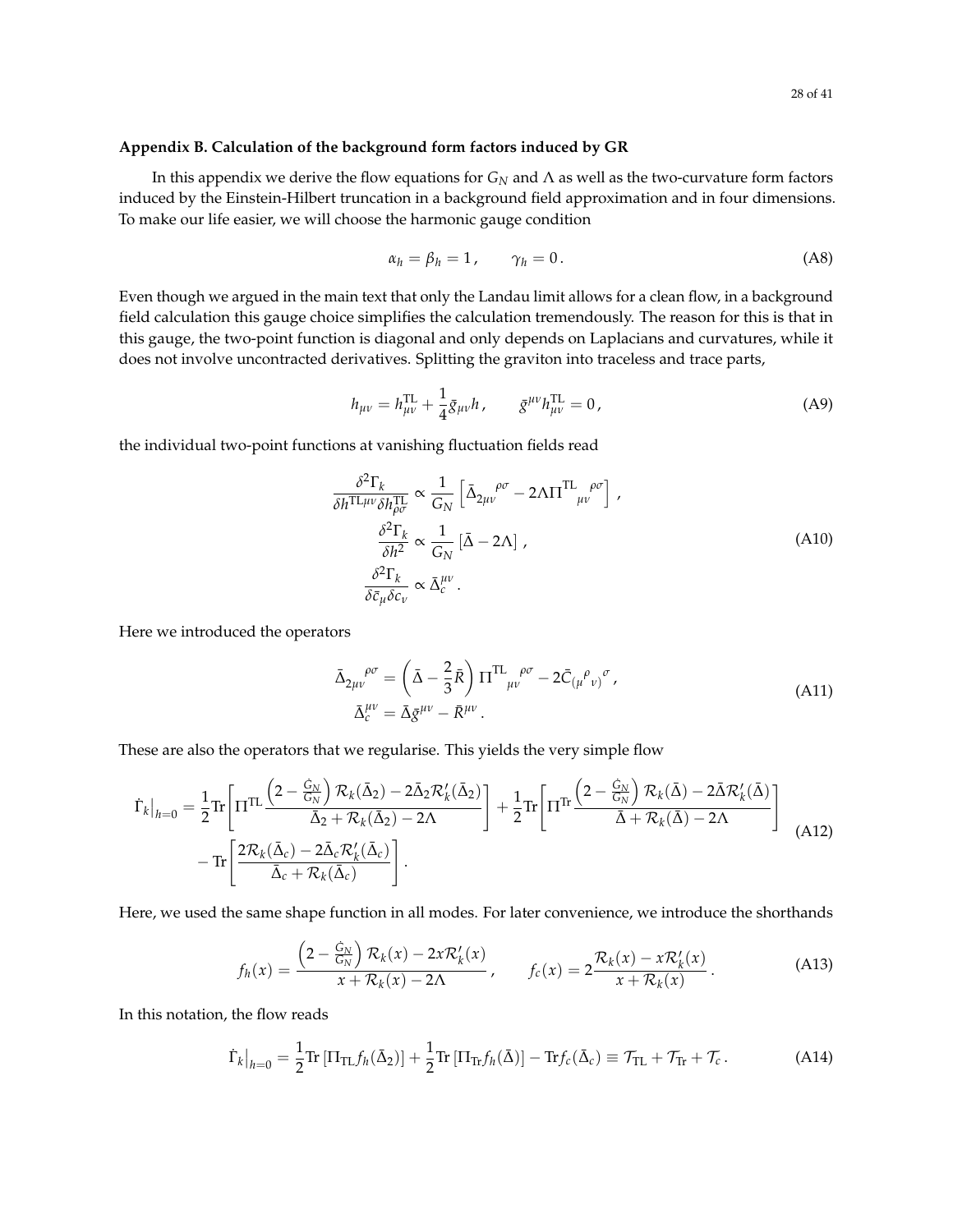To improve the readability, in the following we will refrain from using an overbar for background quantities.

## **Early time heat kernel expansion**

To evaluate the traces, we will employ the early time expansion of the heat kernel. For an operator of Laplace type  $\Delta + \mathbb{E}$ , where  $\mathbb{E}$  is an endomorphism with the appropriate bundle structure, the expansion reads [\[187\]](#page-40-4)

<span id="page-28-0"></span>
$$
\operatorname{Tr} e^{-s(\Delta + \mathbb{E})} \simeq \frac{1}{(4\pi s)^{d/2}} \int d^d x \sqrt{g} \operatorname{tr} \left\{ 1 - s \mathbb{E} + \frac{s}{6} R \mathbb{1} + s^2 \left[ 1 R_{\mu\nu} f_{Ric}(s\Delta) R^{\mu\nu} + 1 R f_R(s\Delta) R \right. \right.\left. + R f_{RE}(s\Delta) \mathbb{E} + \mathbb{E} f_E(s\Delta) \mathbb{E} + \mathcal{F}_{\mu\nu} f_F(s\Delta) \mathcal{F}^{\mu\nu} \right] \right\}.
$$
\n(A15)

In this expression, Tr is a functional trace, tr is the trace over the bundle indices,  $\mathcal F$  is the bundle curvature

$$
\mathcal{F}_{\mu\nu} = [D_{\mu}, D_{\nu}], \tag{A16}
$$

which depends on the index structure of the field traced over, and

$$
f_{Ric}(x) = \frac{f(x) - 1 + \frac{x}{6}}{x^2},
$$
\n(A17)

$$
f_R(x) = \frac{f(x)}{32} + \frac{f(x) - 1}{8x} - \frac{f(x) - 1 + \frac{x}{6}}{8x^2},
$$
 (A18)

$$
f_{RE}(x) = -\frac{f(x)}{4} - \frac{f(x) - 1}{2x},
$$
\n(A19)

$$
f_E(x) = \frac{f(x)}{2},\tag{A20}
$$

$$
f_F(x) = -\frac{f(x) - 1}{2x},
$$
 (A21)

are heat kernel form factors. The universal heat kernel function *f* is defined by

<span id="page-28-2"></span>
$$
f(x) = \int_0^1 d\xi \, e^{-x\xi(1-\xi)} = 2 \int_0^{\frac{1}{2}} d\xi \, e^{-x\xi(1-\xi)} = \sqrt{\frac{\pi}{x}} e^{-\frac{x}{4}} \operatorname{erfi}\left(\frac{\sqrt{x}}{2}\right) = 1 - \frac{x}{6} + \mathcal{O}(x^2). \tag{A22}
$$

The Taylor expansion shows that all form factors are regular at zero.

To bring the traces [\(A12\)](#page-27-1) into the form of the standard heat kernel trace [\(A15\)](#page-28-0), we use the inverse Laplace transform. For a function  $g$  of an operator  $\mathcal O$ , this entails that we can write

<span id="page-28-1"></span>
$$
g(\mathcal{O}) = \int_0^\infty ds \, \tilde{g}(s) \, e^{-s\mathcal{O}} \,. \tag{A23}
$$

To be in line with the basis of the main text, we can use the relation

$$
\int d^d x \, \left[ R_{\mu\nu} \Delta^n R^{\mu\nu} \right] = \int d^d x \, \left[ \frac{1}{3} R \, \Delta^n R + \frac{1}{2} C_{\mu\nu\rho\sigma} \, \Delta^n C^{\mu\nu\rho\sigma} \right] + \mathcal{O}(\mathcal{R}^3) \,, \qquad n > 0 \,, \tag{A24}
$$

to replace any occurrence of Ricci tensors by Ricci scalars and Weyl tensors. In the following we will also neglect the Euler characteristic, which corresponds to the case  $n = 0$  in the above equation.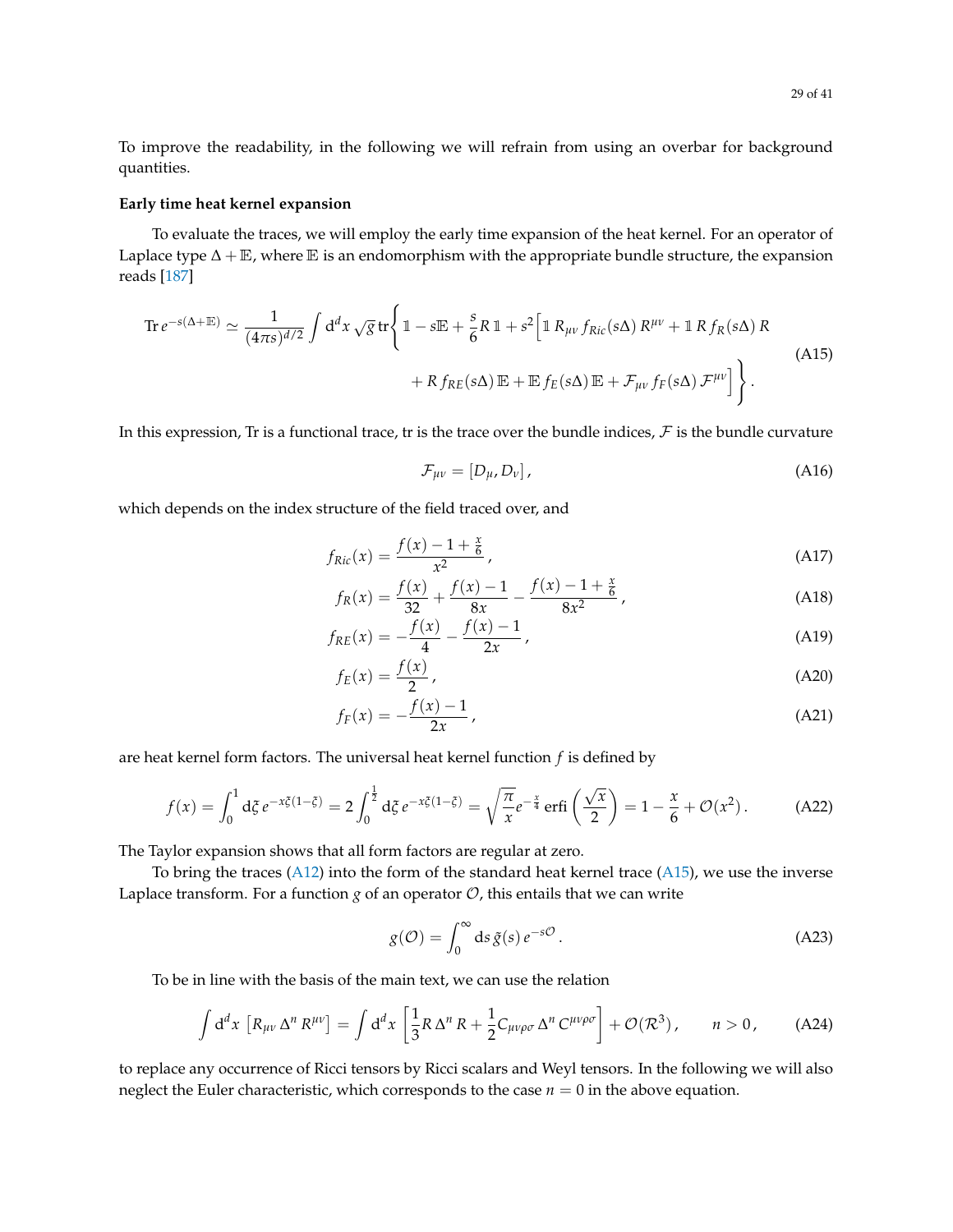## **Some integral transformations in d=4**

To bring the flow equations into a convenient form, we will use the formula

<span id="page-29-0"></span>
$$
\int_0^\infty ds \, \tilde{g}(s) s^{-n} = \frac{1}{\Gamma(n)} \int_0^\infty dz \, z^{n-1} g(z) \,, \tag{A25}
$$

which holds for  $n > 0$ . Also, the following identities hold true:

$$
\int_0^\infty ds \, \tilde{g}(s) \, f(s\Delta) = 2 \int_0^{\frac{1}{4}} \mathrm{d}u \, \frac{1}{\sqrt{1 - 4u}} \, g(u \, \Delta) \,, \tag{A26}
$$

$$
\int_0^\infty ds \, \tilde{g}(s) \, \frac{f(s\Delta) - 1}{s\Delta} = -\int_0^{\frac{1}{4}} du \, \sqrt{1 - 4u} \, g(u \Delta) \,,\tag{A27}
$$

$$
\int_0^\infty ds \, \tilde{g}(s) \, \frac{f(s\Delta) - 1 + \frac{s\Delta}{6}}{s^2 \Delta^2} = \frac{1}{6} \int_0^{\frac{1}{4}} du \, (1 - 4u)^{3/2} g(u \, \Delta) \,. \tag{A28}
$$

In all these equations,  $\tilde{g}$  is the inverse Laplace transform of an arbitrary function *g*, see [\(A23\)](#page-28-1), and *f* is the universal heat kernel function [\(A22\)](#page-28-2). The equations can be shown by inserting the integral form of *f* and performing repeated variable transformations while exchanging the order of integrals.

## **Trace contribution of the spin zero part**

We start with the contribution of the trace part of the graviton to the flow. The trace projector makes it a scalar trace, with

<span id="page-29-1"></span>
$$
\mathcal{F}_{\mu\nu} = 0, \qquad \mathbb{E} = 0. \tag{A29}
$$

Using the inverse Laplace transform [\(A23\)](#page-28-1), then applying the general trace formula [\(A15\)](#page-28-0), and using the integral identities [\(A25\)](#page-29-0)-[\(A28\)](#page-29-1) for this case and in  $d = 4$  gives

<span id="page-29-2"></span>
$$
\mathcal{T}_{\text{Tr}} \simeq \frac{1}{2} \frac{1}{16\pi^2} \int d^4 x \sqrt{g} \left\{ \int_0^\infty dz \left[ z f_h(z) + \frac{1}{6} R f_h(z) \right] + \int_0^{\frac{1}{4}} du \left[ \frac{1}{12} C_{\mu\nu\rho\sigma} (1 - 4u)^{3/2} f_h(u \Delta) C^{\mu\nu\rho\sigma} + R \left\{ \frac{1}{16} \frac{1}{\sqrt{1 - 4u}} - \frac{1}{8} \sqrt{1 - 4u} + \frac{5}{144} (1 - 4u)^{3/2} \right\} f_h(u \Delta) R \right] \right\}.
$$
\n(A30)

## **Trace contribution of the ghost**

Next, we present the contribution of the ghost. In this case,

$$
\mathbb{E}_{\mu\nu} = -R_{\mu\nu}, \qquad \text{tr}\mathcal{F}_{\mu\nu}g(\Delta)\mathcal{F}^{\mu\nu} = -R_{\mu\nu\rho\sigma}g(\Delta)\,R^{\mu\nu\rho\sigma}.\tag{A31}
$$

With this, the trace is

<span id="page-29-3"></span>
$$
\mathcal{T}_{c} \simeq -\frac{1}{16\pi^{2}} \int d^{4}x \sqrt{g} \left\{ \int_{0}^{\infty} dz \left[ 4z f_{c}(z) + \frac{5}{3} R f_{c}(z) \right] + \int_{0}^{\frac{1}{4}} du \left[ C_{\mu\nu\rho\sigma} \left\{ \frac{1}{2} \frac{1}{\sqrt{1 - 4u}} - \sqrt{1 - 4u} + \frac{1}{3} (1 - 4u)^{3/2} \right\} f_{c}(u \Delta) C^{\mu\nu\rho\sigma} \right. \tag{A32}
$$

$$
+ R \left\{ \frac{13}{12} \frac{1}{\sqrt{1 - 4u}} - \frac{7}{6} \sqrt{1 - 4u} + \frac{5}{36} (1 - 4u)^{3/2} \right\} f_{c}(u \Delta) R \right\},
$$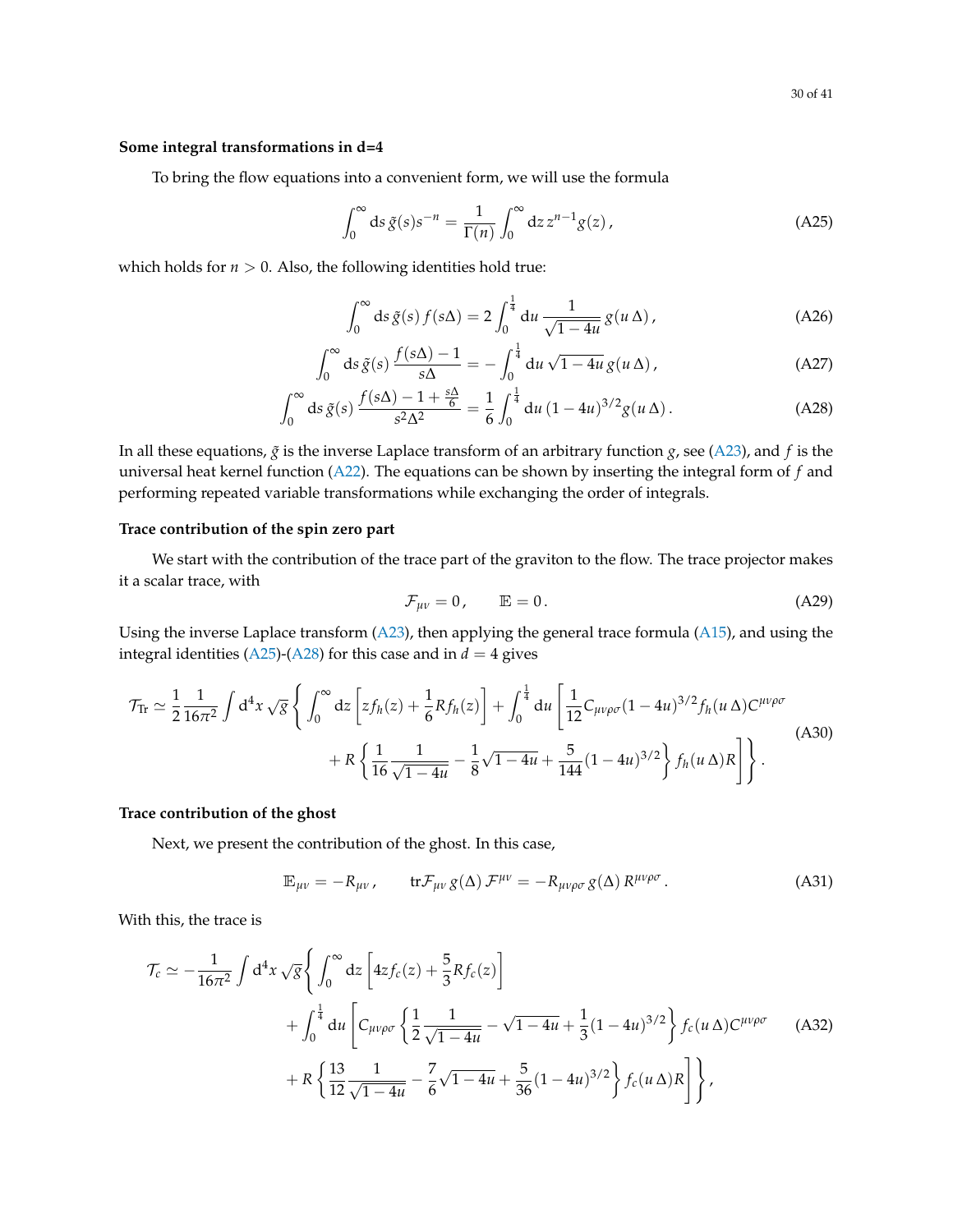## **Trace contribution of the spin two part**

Finally, we present the contribution of the traceless spin two component of the graviton. With

$$
\mathbb{E}_{\mu\nu\rho\sigma} = \frac{2}{3} R \Pi_{\text{TL}\mu\nu\rho\sigma} - C_{\mu\rho\nu\sigma} - C_{\nu\rho\mu\sigma},
$$
\n
$$
\text{tr}\Pi_{\text{TL}}\mathcal{F}_{\mu\nu}g(\Delta)\mathcal{F}^{\mu\nu} \simeq -6C_{\mu\nu\rho\sigma}g(\Delta)\,C^{\mu\nu\rho\sigma} + 2R\,g(\Delta)\,R - 12R_{\mu\nu}\,g(\Delta)\,R^{\mu\nu},
$$
\n(A33)

we find

<span id="page-30-2"></span>
$$
\mathcal{T}_{\text{TL}} \simeq \frac{1}{2} \frac{1}{16\pi^2} \int d^4 x \sqrt{g} \left\{ \int_0^\infty dz \left[ 9z f_h(z) - \frac{9}{2} R f_h(z) \right] \right.\n+ \int_0^{\frac{1}{4}} du \left[ C_{\mu\nu\rho\sigma} \left\{ 3 \frac{1}{\sqrt{1 - 4u}} - 6\sqrt{1 - 4u} + \frac{3}{4} (1 - 4u)^{3/2} \right\} f_h(u \Delta) C^{\mu\nu\rho\sigma} \right. (A34)\n+ R \left\{ \frac{25}{16} \frac{1}{\sqrt{1 - 4u}} + \frac{7}{8} \sqrt{1 - 4u} + \frac{5}{16} (1 - 4u)^{3/2} \right\} f_h(u \Delta) R \right\}.
$$

## **Background flow equations**

Now that we have computed all traces, we can read off the beta functions of *GN*, Λ and the two-curvature form factors by comparing the coefficients of the scale derivative acting on the action [\(40\)](#page-10-2), with the results for [\(A14\)](#page-27-2), given in [\(A30\)](#page-29-2), [\(A32\)](#page-29-3) and [\(A34\)](#page-30-2). We will present them for the dimensionless quantities *g*, *λ*, *f<sup>R</sup>* and *fc*. They read

<span id="page-30-0"></span>
$$
\dot{g} = g \frac{2 - \frac{g}{3\pi} \int_0^\infty dz \left[ 13 \frac{2\mathcal{R}_k(z) - z\mathcal{R}'_k(z)}{z + \mathcal{R}_k(z) - 2\lambda} + 10 \frac{\mathcal{R}_k(z) - z\mathcal{R}'_k(z)}{z + \mathcal{R}_k(z)} \right]}{1 - \frac{13g}{6\pi} \int_0^\infty dz \frac{\mathcal{R}_k(z)}{z + \mathcal{R}_k(z) - 2\lambda}},
$$
(A35)

$$
\dot{\lambda} = \left(-4 + \frac{\dot{g}}{g}\right)\lambda - \frac{5\dot{g}}{2\pi} \int_0^\infty dz \, z \frac{\mathcal{R}_k(z)}{z + \mathcal{R}_k(z) - 2\lambda} \n+ \frac{g}{\pi} \int_0^\infty dz \, z \left[ 5 \frac{2\mathcal{R}_k(z) - z\mathcal{R}'_k(z)}{z + \mathcal{R}_k(z) - 2\lambda} - 4 \frac{\mathcal{R}_k(z) - z\mathcal{R}'_k(z)}{z + \mathcal{R}_k(z)} \right],
$$
\n(A36)

$$
\dot{f}_{R}(z) = \frac{\dot{g}}{g} f_{R}(z) + 2z f'_{R}(z) + \frac{3\dot{g}}{\pi} \int_{0}^{\frac{1}{4}} du \,\mu_{h}^{R}(u) \frac{\mathcal{R}_{k}(uz)}{uz + \mathcal{R}_{k}(uz) - 2\lambda} \n- \frac{6g}{\pi} \int_{0}^{\frac{1}{4}} du \left[ \mu_{h}^{R}(u) \frac{2\mathcal{R}_{k}(uz) - uz\mathcal{R}_{k}'(uz)}{uz + \mathcal{R}_{k}(uz) - 2\lambda} + \mu_{c}^{R}(u) \frac{\mathcal{R}_{k}(uz) - uz\mathcal{R}_{k}'(uz)}{uz + \mathcal{R}_{k}(uz)} \right],
$$
\n(A37)

<span id="page-30-1"></span>
$$
\dot{f}_{C}(z) = \frac{\dot{g}}{g} f_{C}(z) + 2z f'_{C}(z) - \frac{\dot{g}}{\pi} \int_{0}^{\frac{1}{4}} du \,\mu_{h}^{C}(u) \frac{\mathcal{R}_{k}(uz)}{uz + \mathcal{R}_{k}(uz) - 2\lambda} \n+ \frac{2g}{\pi} \int_{0}^{\frac{1}{4}} du \left[ \mu_{h}^{C}(u) \frac{2\mathcal{R}_{k}(uz) - uz\mathcal{R}_{k}'(uz)}{uz + \mathcal{R}_{k}(uz) - 2\lambda} + \mu_{c}^{C}(u) \frac{\mathcal{R}_{k}(uz) - uz\mathcal{R}_{k}'(uz)}{uz + \mathcal{R}_{k}(uz)} \right].
$$
\n(A38)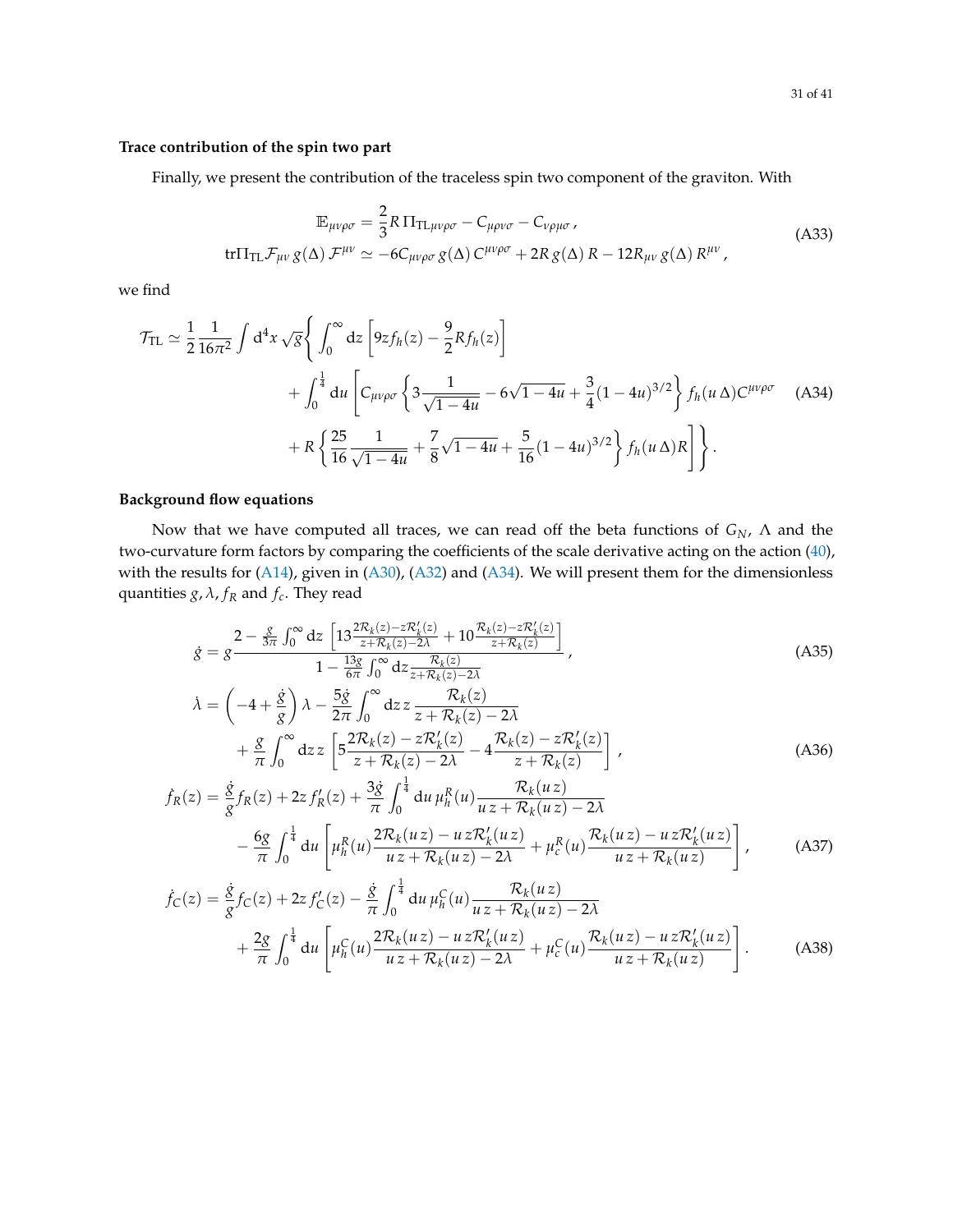Here, we introduced the combined measures

$$
\mu_h^R(u) = \frac{13}{8} \frac{1}{\sqrt{1 - 4u}} + \frac{3}{4} \sqrt{1 - 4u} + \frac{25}{72} (1 - 4u)^{3/2},
$$
  
\n
$$
\mu_c^R(u) = -\frac{13}{6} \frac{1}{\sqrt{1 - 4u}} + \frac{7}{3} \sqrt{1 - 4u} - \frac{5}{18} (1 - 4u)^{3/2},
$$
  
\n
$$
\mu_h^C(u) = 3 \frac{1}{\sqrt{1 - 4u}} - 6\sqrt{1 - 4u} + \frac{5}{6} (1 - 4u)^{3/2},
$$
  
\n
$$
\mu_c^C(u) = -\frac{1}{\sqrt{1 - 4u}} + 2\sqrt{1 - 4u} - \frac{2}{3} (1 - 4u)^{3/2}.
$$
\n(A39)

## **Fixed point structure**

Let us now analyse the fixed point structure of these background flow equations. Employing the fixed point condition

$$
\dot{g} = \dot{\lambda} = \dot{f}_R = \dot{f}_C = 0, \tag{A40}
$$

we find that the form factor equations are first order linear ordinary differential equations of the form

$$
2zf'(z) = \int_0^{\frac{1}{4}} du \,\mu(u)\mathcal{K}(uz), \tag{A41}
$$

for some kernel  $K$ . The explicit solution to this equation reads

$$
f(\infty) - f(\Delta) = \int_0^{\frac{\Delta}{4}} dx \int_{\Delta}^{\infty} dz \frac{1}{2z^2} \mu\left(\frac{x}{z}\right) \mathcal{K}(x) + \int_{\frac{\Delta}{4}}^{\infty} dx \int_{4x}^{\infty} dz \frac{1}{2z^2} \mu\left(\frac{x}{z}\right) \mathcal{K}(x).
$$
 (A42)

We chose to impose the boundary condition at  $\Delta = \infty$  since for this choice the integrals on the right-hand side converge for all  $\Delta \geq 0$ . Inserting the explicit expressions for the kernel, we can also perform the *z*-integration. With the shorthand notation

$$
\nu(a,b,c|\omega) = a\left(1 - (1 - \omega)^{1/2}\right) + \frac{b}{3}\left(1 - (1 - \omega)^{3/2}\right) + \frac{c}{5}\left(1 - (1 - \omega)^{5/2}\right),\tag{A43}
$$

the explicit induced background fixed point form factors are

$$
f_{R}(\Delta) = f_{R}(\infty) - \frac{3g}{2\pi} \left[ \int_{0}^{1} \frac{d\omega}{\omega} \nu \left( \frac{13}{8}, \frac{3}{4}, \frac{25}{72} \right] \omega \right] \frac{2\mathcal{R}_{k}(\frac{\omega\Delta}{4}) - \frac{\omega\Delta}{4}\mathcal{R}_{k}'(\frac{\omega\Delta}{4})}{\frac{\omega\Delta}{4} + \mathcal{R}_{k}(\frac{\omega\Delta}{4}) - 2\lambda} + \int_{1}^{\infty} \frac{d\omega}{\omega} \nu \left( \frac{13}{8}, \frac{3}{4}, \frac{25}{72} \right] 1 \right) \frac{2\mathcal{R}_{k}(\frac{\omega\Delta}{4}) - \frac{\omega\Delta}{4}\mathcal{R}_{k}'(\frac{\omega\Delta}{4})}{\frac{\omega\Delta}{4} + \mathcal{R}_{k}(\frac{\omega\Delta}{4}) - 2\lambda} + \int_{0}^{1} \frac{d\omega}{\omega} \nu \left( -\frac{13}{6}, \frac{7}{3}, -\frac{5}{18} \right] \omega \right) \frac{\mathcal{R}_{k}(\frac{\omega\Delta}{4}) - \frac{\omega\Delta}{4}\mathcal{R}_{k}'(\frac{\omega\Delta}{4})}{\frac{\omega\Delta}{4} + \mathcal{R}_{k}(\frac{\omega\Delta}{4})} + \int_{1}^{\infty} \frac{d\omega}{\omega} \nu \left( -\frac{13}{6}, \frac{7}{3}, -\frac{5}{18} \right] 1 \right) \frac{\mathcal{R}_{k}(\frac{\omega\Delta}{4}) - \frac{\omega\Delta}{4}\mathcal{R}_{k}'(\frac{\omega\Delta}{4})}{\frac{\omega\Delta}{4} + \mathcal{R}_{k}(\frac{\omega\Delta}{4})} + \int_{1}^{\infty} \frac{d\omega}{\omega} \nu \left( 3, -6, \frac{5}{6} \right] \omega \right) \frac{2\mathcal{R}_{k}(\frac{\omega\Delta}{4}) - \frac{\omega\Delta}{4}\mathcal{R}_{k}'(\frac{\omega\Delta}{4})}{\frac{\omega\Delta}{4} + \mathcal{R}_{k}(\frac{\omega\Delta}{4}) - 2\lambda} + \int_{1}^{\infty} \frac{d\omega}{\omega} \nu \left( 3, -6, \frac{5}{6} \right] 1 \right) \frac{2\mathcal{R}_{k}(\frac{\
$$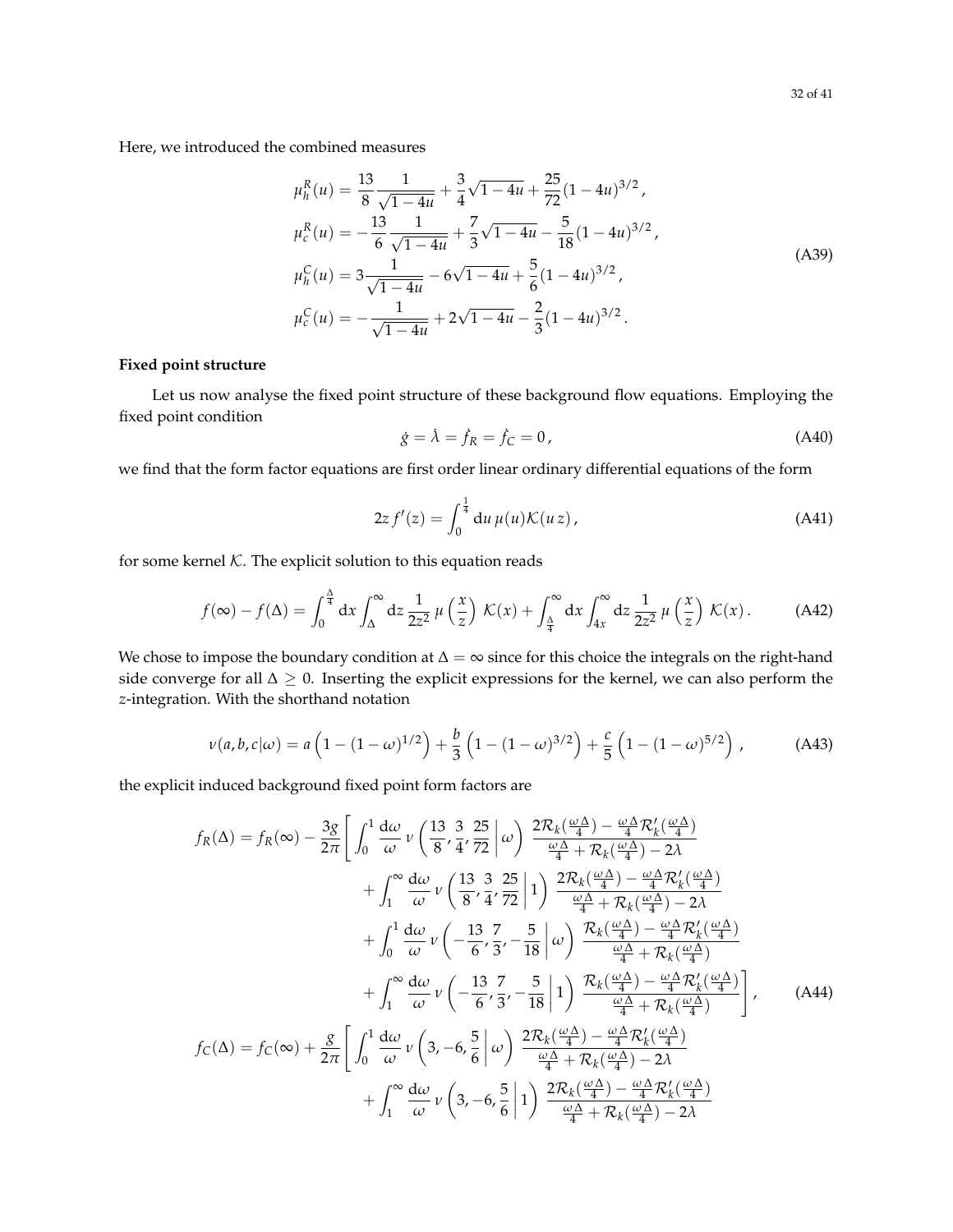33 of 41

$$
+\int_{0}^{1} \frac{d\omega}{\omega} \nu \left(-1,2,-\frac{2}{3}|\omega\right) \frac{\mathcal{R}_{k}(\frac{\omega\Delta}{4}) - \frac{\omega\Delta}{4} \mathcal{R}_{k}'(\frac{\omega\Delta}{4})}{\frac{\omega\Delta}{4} + \mathcal{R}_{k}(\frac{\omega\Delta}{4})} + \int_{1}^{\infty} \frac{d\omega}{\omega} \nu \left(-1,2,-\frac{2}{3}|\omega\right) \frac{\mathcal{R}_{k}(\frac{\omega\Delta}{4}) - \frac{\omega\Delta}{4} \mathcal{R}_{k}'(\frac{\omega\Delta}{4})}{\frac{\omega\Delta}{4} + \mathcal{R}_{k}(\frac{\omega\Delta}{4})}\right].
$$
 (A45)

Some of the integrals can be performed analytically:

<span id="page-32-0"></span>
$$
\int_{1}^{\infty} \frac{d\omega}{\omega} \nu \left( a, b, c \left| 1 \right) \frac{\mathcal{R}_{k}(\frac{\omega \Delta}{4}) - \frac{\omega \Delta}{4} \mathcal{R}_{k}'(\frac{\omega \Delta}{4})}{\frac{\omega \Delta}{4} + \mathcal{R}_{k}(\frac{\omega \Delta}{4})} = \left( a + \frac{b}{3} + \frac{c}{5} \right) \ln \left( 1 + \frac{\mathcal{R}_{k}(\frac{\Delta}{4})}{\frac{\Delta}{4}} \right) ,\tag{A46}
$$

while the others have to be evaluated numerically.

## **References**

- <span id="page-32-1"></span>1. Weinberg, S. Ultraviolet divergences in quantum theories of gravitation. *General Relativity: An Einstein centenary survey, Eds. Hawking, S.W., Israel, W; Cambridge University Press* **1979**, pp. 790–831.
- <span id="page-32-2"></span>2. Gies, H.; Scherer, M.M. Asymptotic safety of simple Yukawa systems. *Eur. Phys. J. C* **2010**, *66*, 387–402, [\[arXiv:hep-th/0901.2459\].](https://arxiv.org/abs/0901.2459) doi[:10.1140/epjc/s10052-010-1256-z.](https://doi.org/10.1140/epjc/s10052-010-1256-z)
- 3. Gies, H.; Rechenberger, S.; Scherer, M.M. Towards an Asymptotic-Safety Scenario for Chiral Yukawa Systems. *Eur. Phys. J. C* **2010**, *66*, 403–418, [\[arXiv:hep-th/0907.0327\].](https://arxiv.org/abs/0907.0327) doi[:10.1140/epjc/s10052-010-1257-y.](https://doi.org/10.1140/epjc/s10052-010-1257-y)
- 4. Braun, J.; Gies, H.; Scherer, D.D. Asymptotic safety: a simple example. *Phys.Rev.* **2011**, *D83*, 085012, [\[arXiv:hep-th/1011.1456\].](https://arxiv.org/abs/1011.1456) doi[:10.1103/PhysRevD.83.085012.](https://doi.org/10.1103/PhysRevD.83.085012)
- <span id="page-32-3"></span>5. Gies, H.; Rechenberger, S.; Scherer, M.M.; Zambelli, L. An asymptotic safety scenario for gauged chiral Higgs-Yukawa models. *Eur. Phys. J. C* **2013**, *73*, 2652, [\[arXiv:hep-th/1306.6508\].](https://arxiv.org/abs/1306.6508) doi[:10.1140/epjc/s10052-013-2652-y.](https://doi.org/10.1140/epjc/s10052-013-2652-y)
- <span id="page-32-4"></span>6. Reuter, M. Nonperturbative evolution equation for quantum gravity. *Phys.Rev.* **1998**, *D57*, 971–985, [\[arXiv:hep-th/hep-th/9605030\].](https://arxiv.org/abs/hep-th/9605030) doi[:10.1103/PhysRevD.57.971.](https://doi.org/10.1103/PhysRevD.57.971)
- 7. Souma, W. Nontrivial ultraviolet fixed point in quantum gravity. *Prog. Theor. Phys.* **1999**, *102*, 181–195, [\[arXiv:hep-th/hep-th/9907027\].](https://arxiv.org/abs/hep-th/9907027) doi[:10.1143/PTP.102.181.](https://doi.org/10.1143/PTP.102.181)
- 8. Reuter, M.; Saueressig, F. Renormalization group flow of quantum gravity in the Einstein-Hilbert truncation. *Phys. Rev.* **2002**, *D65*, 065016, [\[arXiv:hep-th/hep-th/0110054\].](https://arxiv.org/abs/hep-th/0110054) doi[:10.1103/PhysRevD.65.065016.](https://doi.org/10.1103/PhysRevD.65.065016)
- 9. Lauscher, O.; Reuter, M. Ultraviolet fixed point and generalized flow equation of quantum gravity. *Phys.Rev.* **2002**, *D65*, 025013, [\[arXiv:hep-th/hep-th/0108040\].](https://arxiv.org/abs/hep-th/0108040) doi[:10.1103/PhysRevD.65.025013.](https://doi.org/10.1103/PhysRevD.65.025013)
- 10. Litim, D.F. Fixed points of quantum gravity. *Phys. Rev. Lett.* **2004**, *92*, 201301, [\[arXiv:hep-th/hep-th/0312114\].](https://arxiv.org/abs/hep-th/0312114) doi[:10.1103/PhysRevLett.92.201301.](https://doi.org/10.1103/PhysRevLett.92.201301)
- 11. Machado, P.F.; Saueressig, F. On the renormalization group flow of f(R)-gravity. *Phys.Rev.* **2008**, *D77*, 124045, [\[arXiv:hep-th/0712.0445\].](https://arxiv.org/abs/0712.0445) doi[:10.1103/PhysRevD.77.124045.](https://doi.org/10.1103/PhysRevD.77.124045)
- 12. Codello, A.; Percacci, R.; Rahmede, C. Investigating the Ultraviolet Properties of Gravity with a Wilsonian Renormalization Group Equation. *Annals Phys.* **2009**, *324*, 414–469, [\[arXiv:hep-th/0805.2909\].](https://arxiv.org/abs/0805.2909) doi[:10.1016/j.aop.2008.08.008.](https://doi.org/10.1016/j.aop.2008.08.008)
- 13. Benedetti, D.; Machado, P.F.; Saueressig, F. Asymptotic safety in higher-derivative gravity. *Mod. Phys. Lett.* **2009**, *A24*, 2233–2241, [\[arXiv:hep-th/0901.2984\].](https://arxiv.org/abs/0901.2984) doi[:10.1142/S0217732309031521.](https://doi.org/10.1142/S0217732309031521)
- 14. Machado, P.F.; Percacci, R. Conformally reduced quantum gravity revisited. *Phys. Rev.* **2009**, *D80*, 024020, [\[arXiv:hep-th/0904.2510\].](https://arxiv.org/abs/0904.2510) doi[:10.1103/PhysRevD.80.024020.](https://doi.org/10.1103/PhysRevD.80.024020)
- <span id="page-32-5"></span>15. Manrique, E.; Reuter, M. Bimetric Truncations for Quantum Einstein Gravity and Asymptotic Safety. *Annals Phys.* **2010**, *325*, 785–815, [\[arXiv:gr-qc/0907.2617\].](https://arxiv.org/abs/0907.2617) doi[:10.1016/j.aop.2009.11.009.](https://doi.org/10.1016/j.aop.2009.11.009)
- <span id="page-32-6"></span>16. Manrique, E.; Reuter, M.; Saueressig, F. Bimetric Renormalization Group Flows in Quantum Einstein Gravity. *Annals Phys.* **2011**, *326*, 463–485, [\[arXiv:hep-th/1006.0099\].](https://arxiv.org/abs/1006.0099) doi[:10.1016/j.aop.2010.11.006.](https://doi.org/10.1016/j.aop.2010.11.006)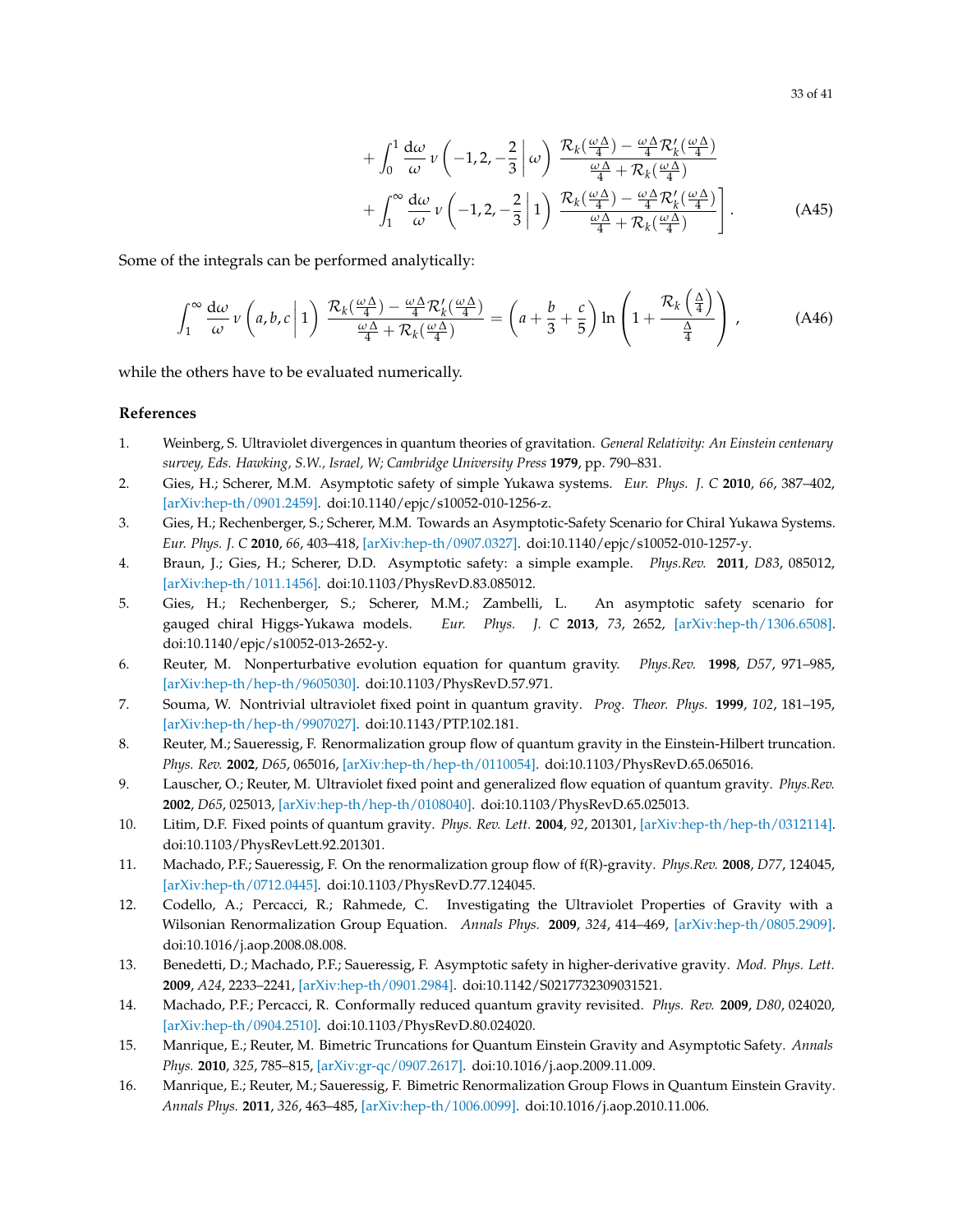- 17. Groh, K.; Saueressig, F. Ghost wave-function renormalization in Asymptotically Safe Quantum Gravity. *J. Phys.* **2010**, *A43*, 365403, [\[arXiv:hep-th/1001.5032\].](https://arxiv.org/abs/1001.5032) doi[:10.1088/1751-8113/43/36/365403.](https://doi.org/10.1088/1751-8113/43/36/365403)
- <span id="page-33-10"></span>18. Eichhorn, A.; Gies, H. Ghost anomalous dimension in asymptotically safe quantum gravity. *Phys. Rev.* **2010**, *D81*, 104010, [\[arXiv:hep-th/1001.5033\].](https://arxiv.org/abs/1001.5033) doi[:10.1103/PhysRevD.81.104010.](https://doi.org/10.1103/PhysRevD.81.104010)
- <span id="page-33-9"></span>19. Benedetti, D.; Groh, K.; Machado, P.F.; Saueressig, F. The Universal RG Machine. *JHEP* **2011**, *1106*, 079, [\[arXiv:hep-th/1012.3081\].](https://arxiv.org/abs/1012.3081) doi[:10.1007/JHEP06\(2011\)079.](https://doi.org/10.1007/JHEP06(2011)079)
- <span id="page-33-1"></span>20. Manrique, E.; Rechenberger, S.; Saueressig, F. Asymptotically Safe Lorentzian Gravity. *Phys. Rev. Lett.* **2011**, *106*, 251302, [\[arXiv:hep-th/1102.5012\].](https://arxiv.org/abs/1102.5012) doi[:10.1103/PhysRevLett.106.251302.](https://doi.org/10.1103/PhysRevLett.106.251302)
- 21. Reuter, M.; Saueressig, F. Quantum Einstein Gravity. *New J.Phys.* **2012**, *14*, 055022, [\[arXiv:hep-th/1202.2274\].](https://arxiv.org/abs/1202.2274) doi[:10.1088/1367-2630/14/5/055022.](https://doi.org/10.1088/1367-2630/14/5/055022)
- 22. Benedetti, D.; Caravelli, F. The Local potential approximation in quantum gravity. *JHEP* **2012**, *1206*, 017, [\[arXiv:hep-th/1204.3541\].](https://arxiv.org/abs/1204.3541) doi[:10.1007/JHEP06\(2012\)017, 10.1007/JHEP10\(2012\)157.](https://doi.org/10.1007/JHEP06(2012)017, 10.1007/JHEP10(2012)157)
- <span id="page-33-2"></span>23. Rechenberger, S.; Saueressig, F. A functional renormalization group equation for foliated spacetimes. *JHEP* **2013**, *03*, 010, [\[arXiv:hep-th/1212.5114\].](https://arxiv.org/abs/1212.5114) doi[:10.1007/JHEP03\(2013\)010.](https://doi.org/10.1007/JHEP03(2013)010)
- <span id="page-33-6"></span>24. Christiansen, N.; Litim, D.F.; Pawlowski, J.M.; Rodigast, A. Fixed points and infrared completion of quantum gravity. *Phys.Lett.* **2014**, *B728*, 114–117, [\[arXiv:hep-th/1209.4038\].](https://arxiv.org/abs/1209.4038) doi[:10.1016/j.physletb.2013.11.025.](https://doi.org/10.1016/j.physletb.2013.11.025)
- 25. Dietz, J.A.; Morris, T.R. Asymptotic safety in the f(R) approximation. *JHEP* **2013**, *1301*, 108, [\[arXiv:hep-th/1211.0955\].](https://arxiv.org/abs/1211.0955) doi[:10.1007/JHEP01\(2013\)108.](https://doi.org/10.1007/JHEP01(2013)108)
- 26. Ohta, N.; Percacci, R. Higher Derivative Gravity and Asymptotic Safety in Diverse Dimensions. *Class. Quant. Grav.* **2014**, *31*, 015024, [\[arXiv:hep-th/1308.3398\].](https://arxiv.org/abs/1308.3398) doi[:10.1088/0264-9381/31/1/015024.](https://doi.org/10.1088/0264-9381/31/1/015024)
- 27. Falls, K.; Litim, D.; Nikolakopoulos, K.; Rahmede, C. A bootstrap towards asymptotic safety, [\[arXiv:hep-th/1301.4191\].](https://arxiv.org/abs/1301.4191)
- 28. Falls, K.; Litim, D.F.; Nikolakopoulos, K.; Rahmede, C. Further evidence for asymptotic safety of quantum gravity. *Phys. Rev.* **2016**, *D93*, 104022, [\[arXiv:hep-th/1410.4815\].](https://arxiv.org/abs/1410.4815) doi[:10.1103/PhysRevD.93.104022.](https://doi.org/10.1103/PhysRevD.93.104022)
- <span id="page-33-7"></span>29. Christiansen, N.; Knorr, B.; Pawlowski, J.M.; Rodigast, A. Global Flows in Quantum Gravity. *Phys. Rev.* **2016**, *D93*, 044036, [\[arXiv:hep-th/1403.1232\].](https://arxiv.org/abs/1403.1232) doi[:10.1103/PhysRevD.93.044036.](https://doi.org/10.1103/PhysRevD.93.044036)
- 30. Becker, D.; Reuter, M. En route to Background Independence: Broken split-symmetry, and how to restore it with bi-metric average actions. *Annals Phys.* **2014**, *350*, 225–301, [\[arXiv:hep-th/1404.4537\].](https://arxiv.org/abs/1404.4537) doi[:10.1016/j.aop.2014.07.023.](https://doi.org/10.1016/j.aop.2014.07.023)
- <span id="page-33-0"></span>31. Christiansen, N.; Knorr, B.; Meibohm, J.; Pawlowski, J.M.; Reichert, M. Local Quantum Gravity. *Phys. Rev.* **2015**, *D92*, 121501, [\[arXiv:hep-th/1506.07016\].](https://arxiv.org/abs/1506.07016) doi[:10.1103/PhysRevD.92.121501.](https://doi.org/10.1103/PhysRevD.92.121501)
- 32. Morris, T.R.; Slade, Z.H. Solutions to the reconstruction problem in asymptotic safety. *JHEP* **2015**, *11*, 094, [\[arXiv:hep-th/1507.08657\].](https://arxiv.org/abs/1507.08657) doi[:10.1007/JHEP11\(2015\)094.](https://doi.org/10.1007/JHEP11(2015)094)
- <span id="page-33-4"></span>33. Ohta, N.; Percacci, R.; Vacca, G.P. Flow equation for *f*(*R*) gravity and some of its exact solutions. *Phys. Rev.* **2015**, *D92*, 061501, [\[arXiv:hep-th/1507.00968\].](https://arxiv.org/abs/1507.00968) doi[:10.1103/PhysRevD.92.061501.](https://doi.org/10.1103/PhysRevD.92.061501)
- 34. Ohta, N.; Percacci, R.; Vacca, G.P. Renormalization Group Equation and scaling solutions for f(R) gravity in exponential parametrization. *Eur. Phys. J.* **2016**, *C76*, 46, [\[arXiv:hep-th/1511.09393\].](https://arxiv.org/abs/1511.09393) doi[:10.1140/epjc/s10052-016-3895-1.](https://doi.org/10.1140/epjc/s10052-016-3895-1)
- <span id="page-33-5"></span>35. Gies, H.; Knorr, B.; Lippoldt, S. Generalized Parametrization Dependence in Quantum Gravity. *Phys. Rev.* **2015**, *D92*, 084020, [\[arXiv:hep-th/1507.08859\].](https://arxiv.org/abs/1507.08859) doi[:10.1103/PhysRevD.92.084020.](https://doi.org/10.1103/PhysRevD.92.084020)
- 36. Demmel, M.; Saueressig, F.; Zanusso, O. A proper fixed functional for four-dimensional Quantum Einstein Gravity. *JHEP* **2015**, *08*, 113, [\[arXiv:hep-th/1504.07656\].](https://arxiv.org/abs/1504.07656) doi[:10.1007/JHEP08\(2015\)113.](https://doi.org/10.1007/JHEP08(2015)113)
- <span id="page-33-3"></span>37. Biemans, J.; Platania, A.; Saueressig, F. Quantum gravity on foliated spacetimes: Asymptotically safe and sound. *Phys. Rev.* **2017**, *D95*, 086013, [\[arXiv:hep-th/1609.04813\].](https://arxiv.org/abs/1609.04813) doi[:10.1103/PhysRevD.95.086013.](https://doi.org/10.1103/PhysRevD.95.086013)
- 38. Gies, H.; Knorr, B.; Lippoldt, S.; Saueressig, F. Gravitational Two-Loop Counterterm Is Asymptotically Safe. *Phys. Rev. Lett.* **2016**, *116*, 211302, [\[arXiv:hep-th/1601.01800\].](https://arxiv.org/abs/1601.01800) doi[:10.1103/PhysRevLett.116.211302.](https://doi.org/10.1103/PhysRevLett.116.211302)
- <span id="page-33-8"></span>39. Denz, T.; Pawlowski, J.M.; Reichert, M. Towards apparent convergence in asymptotically safe quantum gravity. *Eur. Phys. J.* **2018**, *C78*, 336, [\[arXiv:hep-th/1612.07315\].](https://arxiv.org/abs/1612.07315) doi[:10.1140/epjc/s10052-018-5806-0.](https://doi.org/10.1140/epjc/s10052-018-5806-0)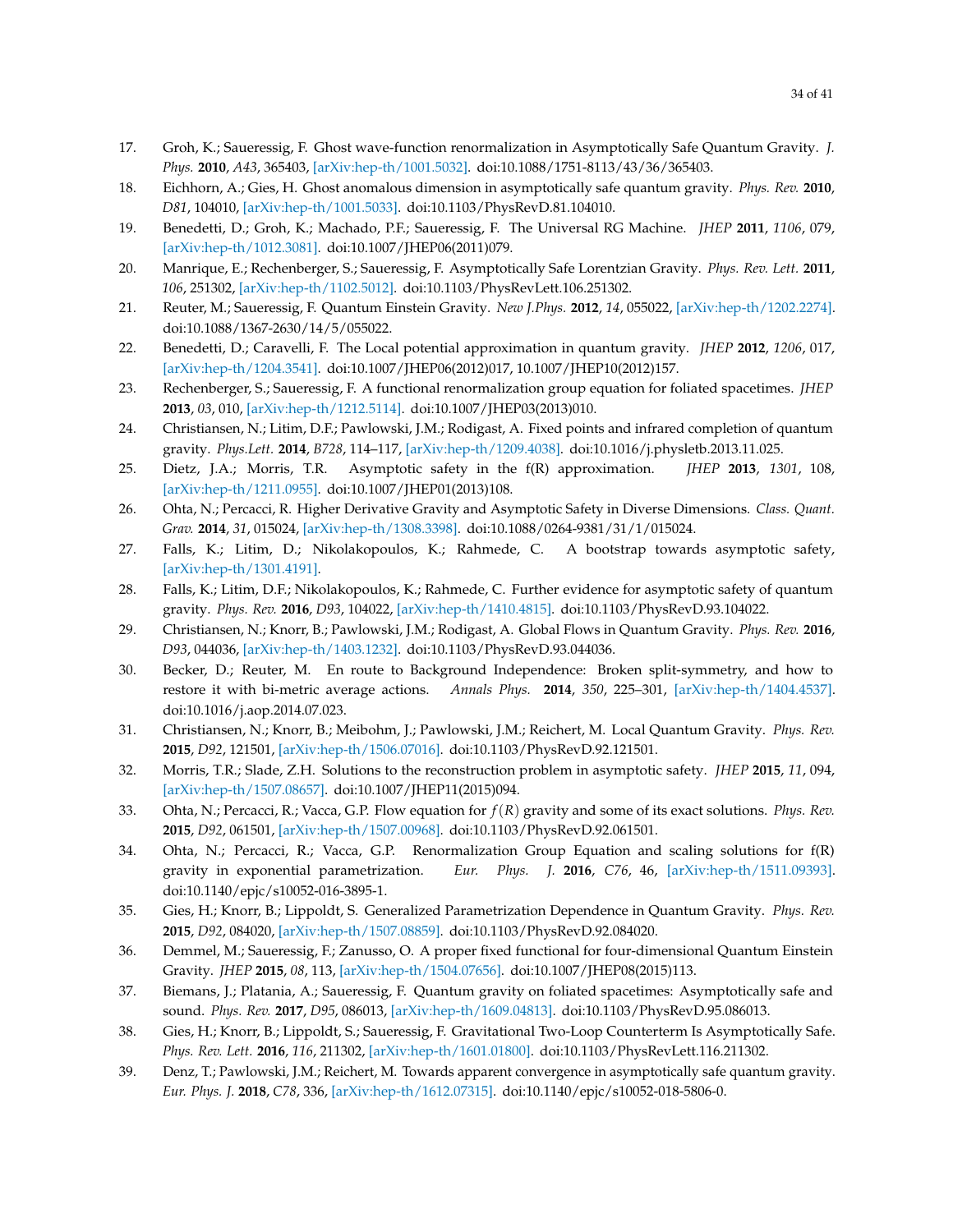- <span id="page-34-4"></span>40. Platania, A.; Saueressig, F. Functional Renormalization Group Flows on Friedman–Lemaître–Robertson–Walker backgrounds. *Found. Phys.* **2018**, *48*, 1291–1304, [\[arXiv:hep-th/1710.01972\].](https://arxiv.org/abs/1710.01972) doi[:10.1007/s10701-018-0181-0.](https://doi.org/10.1007/s10701-018-0181-0)
- 41. Falls, K.; King, C.R.; Litim, D.F.; Nikolakopoulos, K.; Rahmede, C. Asymptotic safety of quantum gravity beyond Ricci scalars. *Phys. Rev.* **2018**, *D97*, 086006, [\[arXiv:hep-th/1801.00162\].](https://arxiv.org/abs/1801.00162) doi[:10.1103/PhysRevD.97.086006.](https://doi.org/10.1103/PhysRevD.97.086006)
- <span id="page-34-9"></span>42. Knorr, B.; Lippoldt, S. Correlation functions on a curved background. *Phys. Rev.* **2017**, *D96*, 065020, [\[arXiv:hep-th/1707.01397\].](https://arxiv.org/abs/1707.01397) doi[:10.1103/PhysRevD.96.065020.](https://doi.org/10.1103/PhysRevD.96.065020)
- <span id="page-34-6"></span>43. Christiansen, N.; Falls, K.; Pawlowski, J.M.; Reichert, M. Curvature dependence of quantum gravity. *Phys. Rev.* **2018**, *D97*, 046007, [\[arXiv:hep-th/1711.09259\].](https://arxiv.org/abs/1711.09259) doi[:10.1103/PhysRevD.97.046007.](https://doi.org/10.1103/PhysRevD.97.046007)
- 44. De Brito, G.P.; Ohta, N.; Pereira, A.D.; Tomaz, A.A.; Yamada, M. Asymptotic safety and field parametrization dependence in the *f*(*R*) truncation. *Phys. Rev.* **2018**, *D98*, 026027, [\[arXiv:hep-th/1805.09656\].](https://arxiv.org/abs/1805.09656) doi[:10.1103/PhysRevD.98.026027.](https://doi.org/10.1103/PhysRevD.98.026027)
- 45. Falls, K.G.; Litim, D.F.; Schröder, J. Aspects of asymptotic safety for quantum gravity. *Phys. Rev. D* **2019**, *99*, 126015, [\[arXiv:gr-qc/1810.08550\].](https://arxiv.org/abs/1810.08550) doi[:10.1103/PhysRevD.99.126015.](https://doi.org/10.1103/PhysRevD.99.126015)
- 46. Kluth, Y.; Litim, D.F. Fixed Points of Quantum Gravity and the Dimensionality of the UV Critical Surface, [\[arXiv:hep-th/2008.09181\].](https://arxiv.org/abs/2008.09181)
- 47. Falls, K.; Ohta, N.; Percacci, R. Towards the determination of the dimension of the critical surface in asymptotically safe gravity. *Phys. Lett. B* **2020**, *810*, 135773, [\[arXiv:hep-th/2004.04126\].](https://arxiv.org/abs/2004.04126) doi[:10.1016/j.physletb.2020.135773.](https://doi.org/10.1016/j.physletb.2020.135773)
- <span id="page-34-0"></span>48. Knorr, B. The derivative expansion in asymptotically safe quantum gravity: general setup and quartic order, [\[arXiv:hep-th/2104.11336\].](https://arxiv.org/abs/2104.11336)
- <span id="page-34-1"></span>49. Narain, G.; Percacci, R. Renormalization Group Flow in Scalar-Tensor Theories. I. *Class.Quant.Grav.* **2010**, *27*, 075001, [\[arXiv:hep-th/0911.0386\].](https://arxiv.org/abs/0911.0386) doi[:10.1088/0264-9381/27/7/075001.](https://doi.org/10.1088/0264-9381/27/7/075001)
- <span id="page-34-2"></span>50. Shaposhnikov, M.; Wetterich, C. Asymptotic safety of gravity and the Higgs boson mass. *Phys. Lett.* **2010**, *B683*, 196–200, [\[arXiv:hep-th/0912.0208\].](https://arxiv.org/abs/0912.0208) doi[:10.1016/j.physletb.2009.12.022.](https://doi.org/10.1016/j.physletb.2009.12.022)
- 51. Donà, P.; Eichhorn, A.; Percacci, R. Matter matters in asymptotically safe quantum gravity. *Phys.Rev.* **2014**, *D89*, 084035, [\[arXiv:hep-th/1311.2898\].](https://arxiv.org/abs/1311.2898) doi[:10.1103/PhysRevD.89.084035.](https://doi.org/10.1103/PhysRevD.89.084035)
- <span id="page-34-7"></span>52. Meibohm, J.; Pawlowski, J.M.; Reichert, M. Asymptotic safety of gravity-matter systems. *Phys. Rev.* **2016**, *D93*, 084035, [\[arXiv:hep-th/1510.07018\].](https://arxiv.org/abs/1510.07018) doi[:10.1103/PhysRevD.93.084035.](https://doi.org/10.1103/PhysRevD.93.084035)
- <span id="page-34-5"></span>53. Donà, P.; Eichhorn, A.; Labus, P.; Percacci, R. Asymptotic safety in an interacting system of gravity and scalar matter. *Phys. Rev.* **2016**, *D93*, 044049, [\[arXiv:gr-qc/1512.01589\].](https://arxiv.org/abs/1512.01589) [Erratum: Phys. Rev.D93,no.12,129904(2016)], doi[:10.1103/PhysRevD.93.129904, 10.1103/PhysRevD.93.044049.](https://doi.org/10.1103/PhysRevD.93.129904, 10.1103/PhysRevD.93.044049)
- 54. Oda, K.y.; Yamada, M. Non-minimal coupling in Higgs–Yukawa model with asymptotically safe gravity. *Class. Quant. Grav.* **2016**, *33*, 125011, [\[arXiv:hep-th/1510.03734\].](https://arxiv.org/abs/1510.03734) doi[:10.1088/0264-9381/33/12/125011.](https://doi.org/10.1088/0264-9381/33/12/125011)
- 55. Eichhorn, A.; Lippoldt, S. Quantum gravity and Standard-Model-like fermions. *Phys. Lett.* **2017**, *B767*, 142–146, [\[arXiv:gr-qc/1611.05878\].](https://arxiv.org/abs/1611.05878) doi[:10.1016/j.physletb.2017.01.064.](https://doi.org/10.1016/j.physletb.2017.01.064)
- 56. Wetterich, C.; Yamada, M. Gauge hierarchy problem in asymptotically safe gravity–the resurgence mechanism. *Phys. Lett. B* **2017**, *770*, 268–271, [\[arXiv:hep-th/1612.03069\].](https://arxiv.org/abs/1612.03069) doi[:10.1016/j.physletb.2017.04.049.](https://doi.org/10.1016/j.physletb.2017.04.049)
- 57. Biemans, J.; Platania, A.; Saueressig, F. Renormalization group fixed points of foliated gravity-matter systems. *JHEP* **2017**, *05*, 093, [\[arXiv:hep-th/1702.06539\].](https://arxiv.org/abs/1702.06539) doi[:10.1007/JHEP05\(2017\)093.](https://doi.org/10.1007/JHEP05(2017)093)
- <span id="page-34-8"></span>58. Christiansen, N.; Litim, D.F.; Pawlowski, J.M.; Reichert, M. Asymptotic safety of gravity with matter. *Phys. Rev.* **2018**, *D97*, 106012, [\[arXiv:hep-th/1710.04669\].](https://arxiv.org/abs/1710.04669) doi[:10.1103/PhysRevD.97.106012.](https://doi.org/10.1103/PhysRevD.97.106012)
- 59. Hamada, Y.; Yamada, M. Asymptotic safety of higher derivative quantum gravity non-minimally coupled with a matter system. *JHEP* **2017**, *08*, 070, [\[arXiv:hep-th/1703.09033\].](https://arxiv.org/abs/1703.09033) doi[:10.1007/JHEP08\(2017\)070.](https://doi.org/10.1007/JHEP08(2017)070)
- 60. Eichhorn, A.; Hamada, Y.; Lumma, J.; Yamada, M. Quantum gravity fluctuations flatten the Planck-scale Higgs potential. *Phys. Rev.* **2018**, *D97*, 086004, [\[arXiv:hep-th/1712.00319\].](https://arxiv.org/abs/1712.00319) doi[:10.1103/PhysRevD.97.086004.](https://doi.org/10.1103/PhysRevD.97.086004)
- <span id="page-34-3"></span>61. Eichhorn, A.; Held, A. Top mass from asymptotic safety. *Phys. Lett.* **2018**, *B777*, 217–221, [\[arXiv:hep-th/1707.01107\].](https://arxiv.org/abs/1707.01107) doi[:10.1016/j.physletb.2017.12.040.](https://doi.org/10.1016/j.physletb.2017.12.040)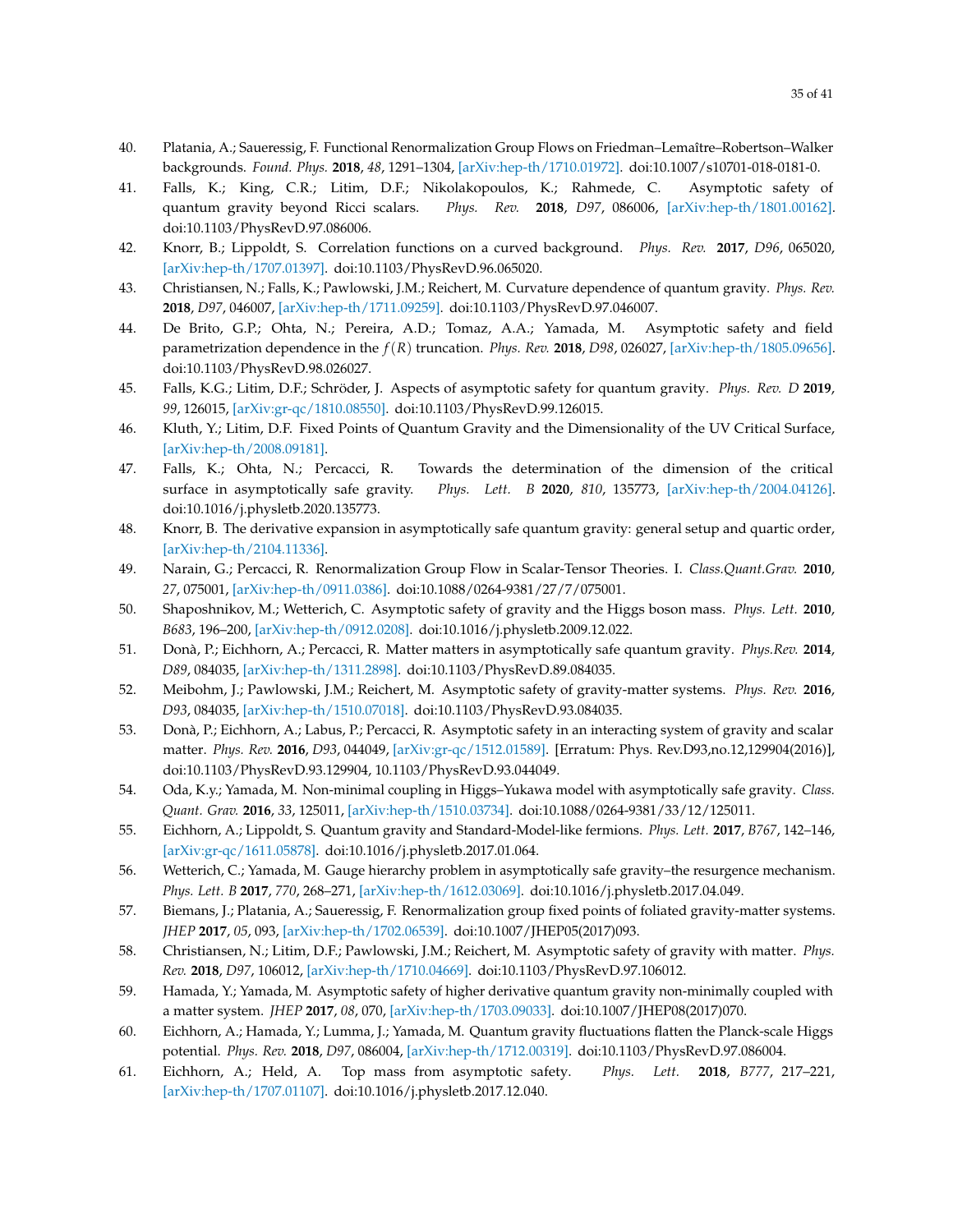- 62. Eichhorn, A.; Lippoldt, S.; Skrinjar, V. Nonminimal hints for asymptotic safety. *Phys. Rev. D* **2018**, *97*, 026002, [\[arXiv:hep-th/1710.03005\].](https://arxiv.org/abs/1710.03005) doi[:10.1103/PhysRevD.97.026002.](https://doi.org/10.1103/PhysRevD.97.026002)
- <span id="page-35-5"></span>63. Alkofer, N.; Saueressig, F. Asymptotically safe *f*(*R*)-gravity coupled to matter I: the polynomial case. *Annals Phys.* **2018**, *396*, 173–201, [\[arXiv:hep-th/1802.00498\].](https://arxiv.org/abs/1802.00498) doi[:10.1016/j.aop.2018.07.017.](https://doi.org/10.1016/j.aop.2018.07.017)
- <span id="page-35-7"></span>64. Eichhorn, A.; Labus, P.; Pawlowski, J.M.; Reichert, M. Effective universality in quantum gravity. *SciPost Phys.* **2018**, *5*, 031, [\[arXiv:hep-th/1804.00012\].](https://arxiv.org/abs/1804.00012) doi[:10.21468/SciPostPhys.5.4.031.](https://doi.org/10.21468/SciPostPhys.5.4.031)
- 65. Eichhorn, A.; Lippoldt, S.; Pawlowski, J.M.; Reichert, M.; Schiffer, M. How perturbative is quantum gravity? *Phys. Lett.* **2019**, *B792*, 310–314, [\[arXiv:hep-th/1810.02828\].](https://arxiv.org/abs/1810.02828) doi[:10.1016/j.physletb.2019.01.071.](https://doi.org/10.1016/j.physletb.2019.01.071)
- <span id="page-35-8"></span>66. Eichhorn, A.; Lippoldt, S.; Schiffer, M. Zooming in on fermions and quantum gravity. *Phys. Rev.* **2019**, *D99*, 086002, [\[arXiv:hep-th/1812.08782\].](https://arxiv.org/abs/1812.08782) doi[:10.1103/PhysRevD.99.086002.](https://doi.org/10.1103/PhysRevD.99.086002)
- 67. Pawlowski, J.M.; Reichert, M.; Wetterich, C.; Yamada, M. Higgs scalar potential in asymptotically safe quantum gravity. *Phys. Rev.* **2019**, *D99*, 086010, [\[arXiv:hep-th/1811.11706\].](https://arxiv.org/abs/1811.11706) doi[:10.1103/PhysRevD.99.086010.](https://doi.org/10.1103/PhysRevD.99.086010)
- <span id="page-35-9"></span>68. Knorr, B.; Ripken, C.; Saueressig, F. Form Factors in Asymptotic Safety: conceptual ideas and computational toolbox. *Class. Quant. Grav.* **2019**, *36*, 234001, [\[arXiv:hep-th/1907.02903\].](https://arxiv.org/abs/1907.02903) doi[:10.1088/1361-6382/ab4a53.](https://doi.org/10.1088/1361-6382/ab4a53)
- <span id="page-35-6"></span>69. Bürger, B.; Pawlowski, J.M.; Reichert, M.; Schaefer, B.J. Curvature dependence of quantum gravity with scalars, [\[arXiv:hep-th/1912.01624\].](https://arxiv.org/abs/1912.01624)
- <span id="page-35-1"></span>70. Eichhorn, A.; Schiffer, M. *d* = 4 as the critical dimensionality of asymptotically safe interactions. *Phys. Lett.* **2019**, *B793*, 383–389, [\[arXiv:hep-th/1902.06479\].](https://arxiv.org/abs/1902.06479) doi[:10.1016/j.physletb.2019.05.005.](https://doi.org/10.1016/j.physletb.2019.05.005)
- <span id="page-35-2"></span>71. Reichert, M.; Smirnov, J. Dark Matter meets Quantum Gravity. *Phys. Rev. D* **2020**, *101*, 063015, [\[arXiv:hep-ph/1911.00012\].](https://arxiv.org/abs/1911.00012) doi[:10.1103/PhysRevD.101.063015.](https://doi.org/10.1103/PhysRevD.101.063015)
- 72. Kurov, A.; Saueressig, F. On characterizing the Quantum Geometry underlying Asymptotic Safety. *Front. in Phys.* **2020**, *8*, 187, [\[arXiv:hep-th/2003.07454\].](https://arxiv.org/abs/2003.07454) doi[:10.3389/fphy.2020.00187.](https://doi.org/10.3389/fphy.2020.00187)
- 73. Daas, J.; Oosters, W.; Saueressig, F.; Wang, J. Asymptotically safe gravity with fermions. *Phys. Lett. B* **2020**, *809*, 135775, [\[arXiv:hep-th/2005.12356\].](https://arxiv.org/abs/2005.12356) doi[:10.1016/j.physletb.2020.135775.](https://doi.org/10.1016/j.physletb.2020.135775)
- 74. Eichhorn, A.; Pauly, M. Safety in darkness: Higgs portal to simple Yukawa systems, [\[arXiv:hep-ph/2005.03661\].](https://arxiv.org/abs/2005.03661)
- 75. Eichhorn, A.; Pauly, M. Constraining power of asymptotic safety for scalar fields. *Phys. Rev. D* **2021**, *103*, 026006, [\[arXiv:hep-th/2009.13543\].](https://arxiv.org/abs/2009.13543) doi[:10.1103/PhysRevD.103.026006.](https://doi.org/10.1103/PhysRevD.103.026006)
- <span id="page-35-0"></span>76. Ali, P.; Eichhorn, A.; Pauly, M.; Scherer, M.M. Constraints on discrete global symmetries in quantum gravity, [\[arXiv:gr-qc/2012.07868\].](https://arxiv.org/abs/2012.07868)
- <span id="page-35-3"></span>77. Harst, U.; Reuter, M. QED coupled to QEG. *JHEP* **2011**, *1105*, 119, [\[arXiv:hep-th/1101.6007\].](https://arxiv.org/abs/1101.6007) doi[:10.1007/JHEP05\(2011\)119.](https://doi.org/10.1007/JHEP05(2011)119)
- 78. Eichhorn, A.; Gies, H. Light fermions in quantum gravity. *New J.Phys.* **2011**, *13*, 125012, [\[arXiv:hep-th/1104.5366\].](https://arxiv.org/abs/1104.5366) doi[:10.1088/1367-2630/13/12/125012.](https://doi.org/10.1088/1367-2630/13/12/125012)
- 79. Christiansen, N.; Eichhorn, A. An asymptotically safe solution to the U(1) triviality problem. *Phys. Lett.* **2017**, *B770*, 154–160, [\[arXiv:hep-th/1702.07724\].](https://arxiv.org/abs/1702.07724) doi[:10.1016/j.physletb.2017.04.047.](https://doi.org/10.1016/j.physletb.2017.04.047)
- 80. Eichhorn, A.; Versteegen, F. Upper bound on the Abelian gauge coupling from asymptotic safety. *JHEP* **2018**, *01*, 030, [\[arXiv:hep-th/1709.07252\].](https://arxiv.org/abs/1709.07252) doi[:10.1007/JHEP01\(2018\)030.](https://doi.org/10.1007/JHEP01(2018)030)
- 81. Gies, H.; Martini, R. Curvature bound from gravitational catalysis. *Phys. Rev. D* **2018**, *97*, 085017, [\[arXiv:hep-th/1802.02865\].](https://arxiv.org/abs/1802.02865) doi[:10.1103/PhysRevD.97.085017.](https://doi.org/10.1103/PhysRevD.97.085017)
- 82. Eichhorn, A.; Held, A. Mass difference for charged quarks from asymptotically safe quantum gravity. *Phys. Rev. Lett.* **2018**, *121*, 151302, [\[arXiv:hep-th/1803.04027\].](https://arxiv.org/abs/1803.04027) doi[:10.1103/PhysRevLett.121.151302.](https://doi.org/10.1103/PhysRevLett.121.151302)
- 83. Alkofer, R.; Eichhorn, A.; Held, A.; Nieto, C.M.; Percacci, R.; Schröfl, M. Quark masses and mixings in minimally parameterized UV completions of the Standard Model. *Annals Phys.* **2020**, *421*, 168282, [\[arXiv:hep-ph/2003.08401\].](https://arxiv.org/abs/2003.08401) doi[:10.1016/j.aop.2020.168282.](https://doi.org/10.1016/j.aop.2020.168282)
- 84. de Brito, G.P.; Eichhorn, A.; Schiffer, M. Light charged fermions in quantum gravity. *Phys. Lett. B* **2021**, *815*, 136128, [\[arXiv:hep-th/2010.00605\].](https://arxiv.org/abs/2010.00605) doi[:10.1016/j.physletb.2021.136128.](https://doi.org/10.1016/j.physletb.2021.136128)
- <span id="page-35-4"></span>85. Gies, H.; Salek, A.S. A curvature bound from gravitational catalysis in thermal backgrounds, [\[arXiv:hep-th/2103.05542\].](https://arxiv.org/abs/2103.05542)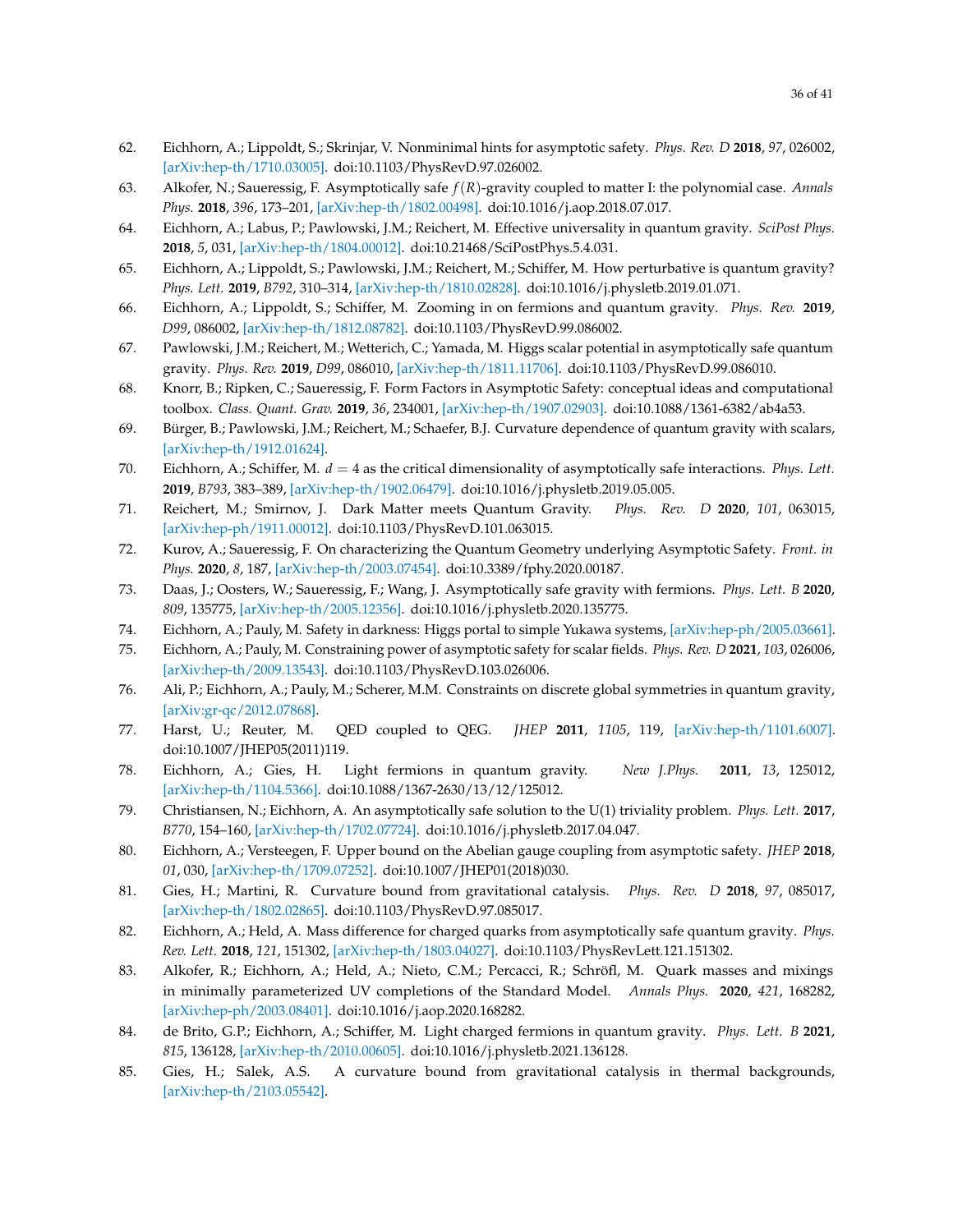- <span id="page-36-0"></span>86. Bonanno, A.; Platania, A. Asymptotically safe inflation from quadratic gravity. *Phys. Lett. B* **2015**, *750*, 638–642, [\[arXiv:gr-qc/1507.03375\].](https://arxiv.org/abs/1507.03375) doi[:10.1016/j.physletb.2015.10.005.](https://doi.org/10.1016/j.physletb.2015.10.005)
- 87. Alkofer, N.; D'Odorico, G.; Saueressig, F.; Versteegen, F. Quantum Gravity signatures in the Unruh effect. *Phys. Rev.* **2016**, *D94*, 104055, [\[arXiv:gr-qc/1605.08015\].](https://arxiv.org/abs/1605.08015) doi[:10.1103/PhysRevD.94.104055.](https://doi.org/10.1103/PhysRevD.94.104055)
- 88. Bonanno, A.; Koch, B.; Platania, A. Cosmic Censorship in Quantum Einstein Gravity. *Class. Quant. Grav.* **2017**, *34*, 095012, [\[arXiv:gr-qc/1610.05299\].](https://arxiv.org/abs/1610.05299) doi[:10.1088/1361-6382/aa6788.](https://doi.org/10.1088/1361-6382/aa6788)
- 89. Bonanno, A.; Gionti, S. J., G.; Platania, A. Bouncing and emergent cosmologies from Arnowitt–Deser–Misner RG flows. *Class. Quant. Grav.* **2018**, *35*, 065004, [\[arXiv:gr-qc/1710.06317\].](https://arxiv.org/abs/1710.06317) doi[:10.1088/1361-6382/aaa535.](https://doi.org/10.1088/1361-6382/aaa535)
- 90. Bonanno, A.; Platania, A.; Saueressig, F. Cosmological bounds on the field content of asymptotically safe gravity–matter models. *Phys. Lett.* **2018**, *B784*, 229–236, [\[arXiv:gr-qc/1803.02355\].](https://arxiv.org/abs/1803.02355) doi[:10.1016/j.physletb.2018.06.047.](https://doi.org/10.1016/j.physletb.2018.06.047)
- 91. Gubitosi, G.; Ooijer, R.; Ripken, C.; Saueressig, F. Consistent early and late time cosmology from the RG flow of gravity. *JCAP* **2018**, *1812*, 004, [\[arXiv:hep-th/1806.10147\].](https://arxiv.org/abs/1806.10147) doi[:10.1088/1475-7516/2018/12/004.](https://doi.org/10.1088/1475-7516/2018/12/004)
- 92. Platania, A. The inflationary mechanism in Asymptotically Safe Gravity. *Universe* **2019**, *5*, 189, [\[arXiv:gr-qc/1908.03897\].](https://arxiv.org/abs/1908.03897) doi[:10.3390/universe5080189.](https://doi.org/10.3390/universe5080189)
- <span id="page-36-1"></span>93. Platania, A. From renormalization group flows to cosmology. *Front. in Phys.* **2020**, *8*, 188, [\[arXiv:gr-qc/2003.13656\].](https://arxiv.org/abs/2003.13656) doi[:10.3389/fphy.2020.00188.](https://doi.org/10.3389/fphy.2020.00188)
- <span id="page-36-2"></span>94. Bonanno, A.; Reuter, M. Quantum gravity effects near the null black hole singularity. *Phys. Rev. D* **1999**, *60*, 084011, [\[gr-qc/9811026\].](https://arxiv.org/abs/gr-qc/9811026) doi[:10.1103/PhysRevD.60.084011.](https://doi.org/10.1103/PhysRevD.60.084011)
- 95. Falls, K.; Litim, D.F. Black hole thermodynamics under the microscope. *Phys. Rev.* **2014**, *D89*, 084002, [\[arXiv:gr-qc/1212.1821\].](https://arxiv.org/abs/1212.1821) doi[:10.1103/PhysRevD.89.084002.](https://doi.org/10.1103/PhysRevD.89.084002)
- 96. Koch, B.; Saueressig, F. Structural aspects of asymptotically safe black holes. *Class. Quant. Grav.* **2014**, *31*, 015006, [\[arXiv:hep-th/1306.1546\].](https://arxiv.org/abs/1306.1546) doi[:10.1088/0264-9381/31/1/015006.](https://doi.org/10.1088/0264-9381/31/1/015006)
- 97. Koch, B.; Saueressig, F. Black holes within Asymptotic Safety. *Int. J. Mod. Phys.* **2014**, *A29*, 1430011, [\[arXiv:hep-th/1401.4452\].](https://arxiv.org/abs/1401.4452) doi[:10.1142/S0217751X14300117.](https://doi.org/10.1142/S0217751X14300117)
- 98. Bonanno, A.; Koch, B.; Platania, A. Gravitational collapse in Quantum Einstein Gravity. *Found. Phys.* **2018**, *48*, 1393–1406, [\[arXiv:gr-qc/1710.10845\].](https://arxiv.org/abs/1710.10845) doi[:10.1007/s10701-018-0195-7.](https://doi.org/10.1007/s10701-018-0195-7)
- 99. Adeifeoba, A.; Eichhorn, A.; Platania, A. Towards conditions for black-hole singularity-resolution in asymptotically safe quantum gravity. *Class. Quant. Grav.* **2018**, *35*, 225007, [\[arXiv:gr-qc/1808.03472\].](https://arxiv.org/abs/1808.03472) doi[:10.1088/1361-6382/aae6ef.](https://doi.org/10.1088/1361-6382/aae6ef)
- 100. Platania, A. Dynamical renormalization of black-hole spacetimes. *Eur. Phys. J. C* **2019**, *79*, 470, [\[arXiv:gr-qc/1903.10411\].](https://arxiv.org/abs/1903.10411) doi[:10.1140/epjc/s10052-019-6990-2.](https://doi.org/10.1140/epjc/s10052-019-6990-2)
- <span id="page-36-8"></span>101. Bosma, L.; Knorr, B.; Saueressig, F. Resolving Spacetime Singularities within Asymptotic Safety. *Phys. Rev. Lett.* **2019**, *123*, 101301, [\[arXiv:hep-th/1904.04845\].](https://arxiv.org/abs/1904.04845) doi[:10.1103/PhysRevLett.123.101301.](https://doi.org/10.1103/PhysRevLett.123.101301)
- <span id="page-36-3"></span>102. Held, A.; Gold, R.; Eichhorn, A. Asymptotic safety casts its shadow. *JCAP* **2019**, *06*, 029, [\[arXiv:gr-qc/1904.07133\].](https://arxiv.org/abs/1904.07133) doi[:10.1088/1475-7516/2019/06/029.](https://doi.org/10.1088/1475-7516/2019/06/029)
- <span id="page-36-4"></span>103. Percacci, R. *An Introduction to Covariant Quantum Gravity and Asymptotic Safety*; Vol. 3, *100 Years of General Relativity*, World Scientific, 2017. doi[:10.1142/10369.](https://doi.org/10.1142/10369)
- 104. Eichhorn, A. An asymptotically safe guide to quantum gravity and matter. *Front. Astron. Space Sci.* **2019**, *5*, 47, [\[arXiv:hep-th/1810.07615\].](https://arxiv.org/abs/1810.07615) doi[:10.3389/fspas.2018.00047.](https://doi.org/10.3389/fspas.2018.00047)
- 105. Reuter, M.; Saueressig, F. *Quantum Gravity and the Functional Renormalization Group*; Cambridge University Press, 2019.
- <span id="page-36-7"></span>106. Reichert, M. Lecture notes: Functional Renormalisation Group and Asymptotically Safe Quantum Gravity. *PoS* **2020**, *Modave2019*, 005. doi[:10.22323/1.384.0005.](https://doi.org/10.22323/1.384.0005)
- <span id="page-36-5"></span>107. Pawlowski, J.M.; Reichert, M. Quantum gravity: a fluctuating point of view, [\[arXiv:hep-th/2007.10353\].](https://arxiv.org/abs/2007.10353)
- <span id="page-36-6"></span>108. Donoghue, J.F. A Critique of the Asymptotic Safety Program. *Front. in Phys.* **2020**, *8*, 56, [\[arXiv:hep-th/1911.02967\].](https://arxiv.org/abs/1911.02967) doi[:10.3389/fphy.2020.00056.](https://doi.org/10.3389/fphy.2020.00056)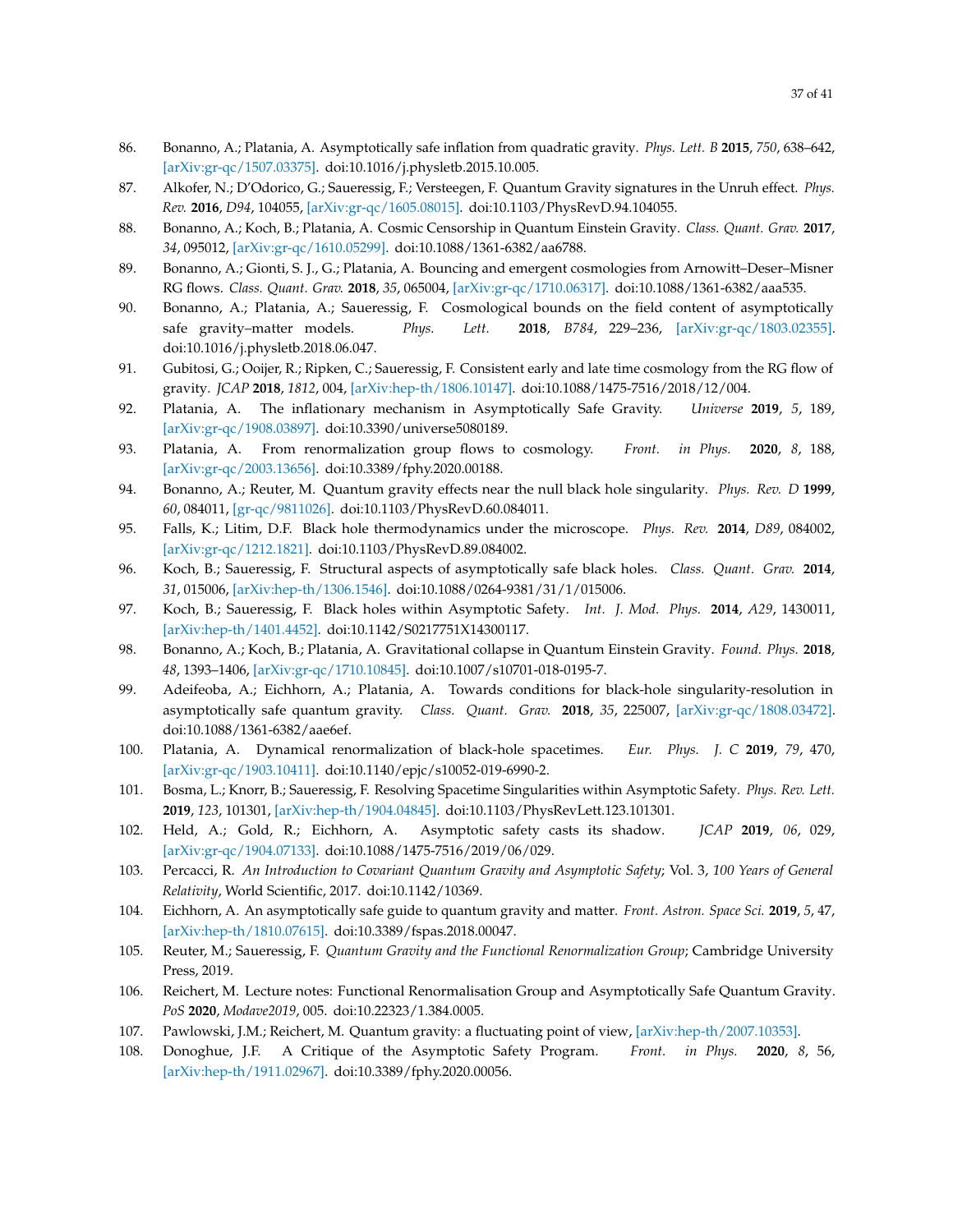- <span id="page-37-0"></span>109. Bonanno, A.; Eichhorn, A.; Gies, H.; Pawlowski, J.M.; Percacci, R.; Reuter, M.; Saueressig, F.; Vacca, G.P. Critical reflections on asymptotically safe gravity. *Front. in Phys.* **2020**, *8*, 269, [\[arXiv:gr-qc/2004.06810\].](https://arxiv.org/abs/2004.06810) doi[:10.3389/fphy.2020.00269.](https://doi.org/10.3389/fphy.2020.00269)
- <span id="page-37-1"></span>110. Ambjorn, J.; Jurkiewicz, J.; Loll, R. Reconstructing the universe. *Phys. Rev. D* **2005**, *72*, 064014, [\[hep-th/0505154\].](https://arxiv.org/abs/hep-th/0505154) doi[:10.1103/PhysRevD.72.064014.](https://doi.org/10.1103/PhysRevD.72.064014)
- 111. Laiho, J.; Coumbe, D. Evidence for Asymptotic Safety from Lattice Quantum Gravity. *Phys. Rev. Lett.* **2011**, *107*, 161301, [\[arXiv:hep-lat/1104.5505\].](https://arxiv.org/abs/1104.5505) doi[:10.1103/PhysRevLett.107.161301.](https://doi.org/10.1103/PhysRevLett.107.161301)
- 112. Ambjorn, J.; Goerlich, A.; Jurkiewicz, J.; Loll, R. Nonperturbative Quantum Gravity. *Phys. Rept.* **2012**, *519*, 127–210, [\[arXiv:hep-th/1203.3591\].](https://arxiv.org/abs/1203.3591) doi[:10.1016/j.physrep.2012.03.007.](https://doi.org/10.1016/j.physrep.2012.03.007)
- 113. Coumbe, D.; Laiho, J. Exploring Euclidean Dynamical Triangulations with a Non-trivial Measure Term. *JHEP* **2015**, *04*, 028, [\[arXiv:hep-th/1401.3299\].](https://arxiv.org/abs/1401.3299) doi[:10.1007/JHEP04\(2015\)028.](https://doi.org/10.1007/JHEP04(2015)028)
- 114. Laiho, J.; Bassler, S.; Coumbe, D.; Du, D.; Neelakanta, J.T. Lattice Quantum Gravity and Asymptotic Safety. *Phys. Rev.* **2017**, *D96*, 064015, [\[arXiv:hep-th/1604.02745\].](https://arxiv.org/abs/1604.02745) doi[:10.1103/PhysRevD.96.064015.](https://doi.org/10.1103/PhysRevD.96.064015)
- 115. Ambjørn, J.; Gizbert-Studnicki, J.; Görlich, A.; Jurkiewicz, J.; Németh, D. The phase structure of Causal Dynamical Triangulations with toroidal spatial topology. *JHEP* **2018**, *06*, 111, [\[arXiv:hep-th/1802.10434\].](https://arxiv.org/abs/1802.10434) doi[:10.1007/JHEP06\(2018\)111.](https://doi.org/10.1007/JHEP06(2018)111)
- 116. Loll, R. Quantum Gravity from Causal Dynamical Triangulations: A Review. *Class. Quant. Grav.* **2020**, *37*, 013002, [\[arXiv:hep-th/1905.08669\].](https://arxiv.org/abs/1905.08669) doi[:10.1088/1361-6382/ab57c7.](https://doi.org/10.1088/1361-6382/ab57c7)
- 117. Ambjorn, J.; Drogosz, Z.; Gizbert-Studnicki, J.; Görlich, A.; Jurkiewicz, J.; Nèmeth, D. CDT Quantum Toroidal Spacetimes: An Overview. *Universe* **2021**, *7*, 79, [\[arXiv:gr-qc/2103.15610\].](https://arxiv.org/abs/2103.15610) doi[:10.3390/universe7040079.](https://doi.org/10.3390/universe7040079)
- <span id="page-37-2"></span>118. Bassler, S.; Laiho, J.; Schiffer, M.; Unmuth-Yockey, J. The de Sitter Instanton from Euclidean Dynamical Triangulations, [\[arXiv:hep-lat/2103.06973\].](https://arxiv.org/abs/2103.06973)
- <span id="page-37-3"></span>119. Bonanno, A.; Denz, T.; Pawlowski, J.M.; Reichert, M. Reconstructing the graviton, [\[arXiv:hep-th/2102.02217\].](https://arxiv.org/abs/2102.02217)
- <span id="page-37-4"></span>120. Platania, A.; Wetterich, C. Non-perturbative unitarity and fictitious ghosts in quantum gravity. *Phys. Lett. B* **2020**, *811*, 135911, [\[arXiv:hep-th/2009.06637\].](https://arxiv.org/abs/2009.06637) doi[:10.1016/j.physletb.2020.135911.](https://doi.org/10.1016/j.physletb.2020.135911)
- <span id="page-37-5"></span>121. Wetterich, C. Exact evolution equation for the effective potential. *Phys.Lett.* **1993**, *B301*, 90–94. doi[:10.1016/0370-2693\(93\)90726-X.](https://doi.org/10.1016/0370-2693(93)90726-X)
- 122. Ellwanger, U. FLow equations for N point functions and bound states. *Z. Phys. C* **1994**, *62*, 503–510, [\[hep-ph/9308260\].](https://arxiv.org/abs/hep-ph/9308260) doi[:10.1007/BF01555911.](https://doi.org/10.1007/BF01555911)
- <span id="page-37-6"></span>123. Morris, T.R. The Exact renormalization group and approximate solutions. *Int. J. Mod. Phys.* **1994**, *A9*, 2411–2450, [\[arXiv:hep-ph/hep-ph/9308265\].](https://arxiv.org/abs/hep-ph/9308265) doi[:10.1142/S0217751X94000972.](https://doi.org/10.1142/S0217751X94000972)
- <span id="page-37-7"></span>124. Berges, J.; Tetradis, N.; Wetterich, C. Nonperturbative renormalization flow in quantum field theory and statistical physics. *Phys. Rept.* **2002**, *363*, 223–386, [\[hep-ph/0005122\].](https://arxiv.org/abs/hep-ph/0005122) doi[:10.1016/S0370-1573\(01\)00098-9.](https://doi.org/10.1016/S0370-1573(01)00098-9)
- <span id="page-37-10"></span>125. Pawlowski, J.M. Aspects of the functional renormalisation group. *Annals Phys.* **2007**, *322*, 2831–2915, [\[arXiv:hep-th/hep-th/0512261\].](https://arxiv.org/abs/hep-th/0512261) doi[:10.1016/j.aop.2007.01.007.](https://doi.org/10.1016/j.aop.2007.01.007)
- 126. Gies, H. Introduction to the functional RG and applications to gauge theories. *Lect.Notes Phys.* **2012**, *852*, 287–348, [\[arXiv:hep-ph/hep-ph/0611146\].](https://arxiv.org/abs/hep-ph/0611146) doi[:10.1007/978-3-642-27320-9\\_6.](https://doi.org/10.1007/978-3-642-27320-9_6)
- 127. Berges, J.; Mesterhazy, D. Introduction to the nonequilibrium functional renormalization group. *Nucl.Phys.Proc.Suppl.* **2012**, *228*, 37–60, [\[arXiv:hep-ph/1204.1489\].](https://arxiv.org/abs/1204.1489) doi[:10.1016/j.nuclphysbps.2012.06.003.](https://doi.org/10.1016/j.nuclphysbps.2012.06.003)
- <span id="page-37-8"></span>128. Dupuis, N.; Canet, L.; Eichhorn, A.; Metzner, W.; Pawlowski, J.M.; Tissier, M.; Wschebor, N. The nonperturbative functional renormalization group and its applications. *Physics Reports* **2020**, [\[arXiv:cond-mat.stat-mech/2006.04853\].](https://arxiv.org/abs/2006.04853) doi[:10.1016/j.physrep.2021.01.001.](https://doi.org/10.1016/j.physrep.2021.01.001)
- <span id="page-37-9"></span>129. Demmel, M.; Nink, A. Connections and geodesics in the space of metrics. *Phys. Rev.* **2015**, *D92*, 104013, [\[arXiv:gr-qc/1506.03809\].](https://arxiv.org/abs/1506.03809) doi[:10.1103/PhysRevD.92.104013.](https://doi.org/10.1103/PhysRevD.92.104013)
- 130. Houthoff, W.B.; Kurov, A.; Saueressig, F. Impact of topology in foliated Quantum Einstein Gravity. *Eur. Phys. J.* **2017**, *C77*, 491, [\[arXiv:hep-th/1705.01848\].](https://arxiv.org/abs/1705.01848) doi[:10.1140/epjc/s10052-017-5046-8.](https://doi.org/10.1140/epjc/s10052-017-5046-8)
- 131. Knorr, B. Lorentz symmetry is relevant. *Phys. Lett.* **2019**, *B792*, 142–148, [\[arXiv:hep-th/1810.07971\].](https://arxiv.org/abs/1810.07971) doi[:10.1016/j.physletb.2019.01.070.](https://doi.org/10.1016/j.physletb.2019.01.070)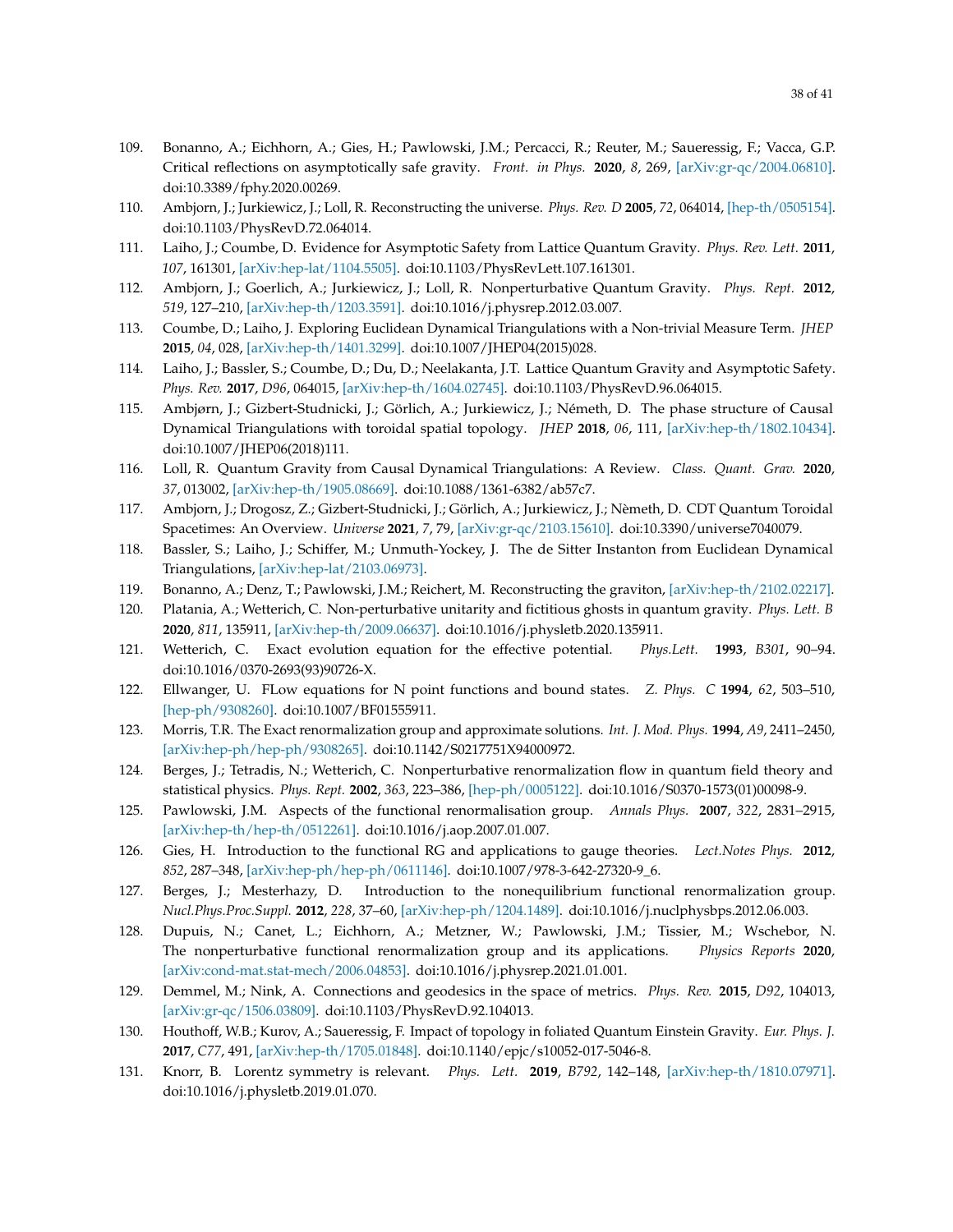- 132. Baldazzi, A.; Percacci, R.; Skrinjar, V. Wicked metrics. *Class. Quant. Grav.* **2019**, *36*, 105008, [\[arXiv:gr-qc/1811.03369\].](https://arxiv.org/abs/1811.03369) doi[:10.1088/1361-6382/ab187d.](https://doi.org/10.1088/1361-6382/ab187d)
- 133. Eichhorn, A.; Platania, A.; Schiffer, M. Lorentz invariance violations in the interplay of quantum gravity with matter. *Phys. Rev. D* **2020**, *102*, 026007, [\[arXiv:hep-th/1911.10066\].](https://arxiv.org/abs/1911.10066) doi[:10.1103/PhysRevD.102.026007.](https://doi.org/10.1103/PhysRevD.102.026007)
- <span id="page-38-0"></span>134. Nagy, S.; Sailer, K.; Steib, I. Renormalization of Lorentzian conformally reduced gravity. *Classical and Quantum Gravity* **2019**, *36*, 155004. doi[:10.1088/1361-6382/ab2e20.](https://doi.org/10.1088/1361-6382/ab2e20)
- <span id="page-38-1"></span>135. Kawai, H.; Kitazawa, Y.; Ninomiya, M. Scaling exponents in quantum gravity near two-dimensions. *Nucl. Phys.* **1993**, *B393*, 280–300, [\[arXiv:hep-th/hep-th/9206081\].](https://arxiv.org/abs/hep-th/9206081) doi[:10.1016/0550-3213\(93\)90246-L.](https://doi.org/10.1016/0550-3213(93)90246-L)
- 136. Aida, T.; Kitazawa, Y.; Nishimura, J.; Tsuchiya, A. Two loop renormalization in quantum gravity near two-dimensions. *Nucl. Phys.* **1995**, *B444*, 353–380, [\[arXiv:hep-th/hep-th/9501056\].](https://arxiv.org/abs/hep-th/9501056) doi[:10.1016/0550-3213\(95\)00071-Y.](https://doi.org/10.1016/0550-3213(95)00071-Y)
- 137. Nink, A. Field Parametrization Dependence in Asymptotically Safe Quantum Gravity. *Phys.Rev.* **2015**, *D91*, 044030, [\[arXiv:hep-th/1410.7816\].](https://arxiv.org/abs/1410.7816) doi[:10.1103/PhysRevD.91.044030.](https://doi.org/10.1103/PhysRevD.91.044030)
- <span id="page-38-6"></span>138. Percacci, R.; Vacca, G.P. Search of scaling solutions in scalar-tensor gravity. *Eur. Phys. J.* **2015**, *C75*, 188, [\[arXiv:hep-th/1501.00888\].](https://arxiv.org/abs/1501.00888) doi[:10.1140/epjc/s10052-015-3410-0.](https://doi.org/10.1140/epjc/s10052-015-3410-0)
- <span id="page-38-7"></span>139. Labus, P.; Percacci, R.; Vacca, G.P. Asymptotic safety in *O*(*N*) scalar models coupled to gravity. *Phys. Lett.* **2016**, *B753*, 274–281, [\[arXiv:hep-th/1505.05393\].](https://arxiv.org/abs/1505.05393) doi[:10.1016/j.physletb.2015.12.022.](https://doi.org/10.1016/j.physletb.2015.12.022)
- 140. Ohta, N.; Percacci, R. Ultraviolet Fixed Points in Conformal Gravity and General Quadratic Theories. *Class. Quant. Grav.* **2016**, *33*, 035001, [\[arXiv:hep-th/1506.05526\].](https://arxiv.org/abs/1506.05526) doi[:10.1088/0264-9381/33/3/035001.](https://doi.org/10.1088/0264-9381/33/3/035001)
- 141. Falls, K. On the renormalisation of Newton's constant. *Phys. Rev.* **2015**, *D92*, 124057, [\[arXiv:hep-th/1501.05331\].](https://arxiv.org/abs/1501.05331) doi[:10.1103/PhysRevD.92.124057.](https://doi.org/10.1103/PhysRevD.92.124057)
- 142. Ohta, N.; Percacci, R.; Pereira, A.D. Gauges and functional measures in quantum gravity I: Einstein theory. *JHEP* **2016**, *06*, 115, [\[arXiv:hep-th/1605.00454\].](https://arxiv.org/abs/1605.00454) doi[:10.1007/JHEP06\(2016\)115.](https://doi.org/10.1007/JHEP06(2016)115)
- 143. Falls, K.; Ohta, N. Renormalization Group Equation for *f*(*R*) gravity on hyperbolic spaces. *Phys. Rev.* **2016**, *D94*, 084005, [\[arXiv:hep-th/1607.08460\].](https://arxiv.org/abs/1607.08460) doi[:10.1103/PhysRevD.94.084005.](https://doi.org/10.1103/PhysRevD.94.084005)
- <span id="page-38-3"></span>144. Percacci, R.; Vacca, G.P. The background scale Ward identity in quantum gravity. *Eur. Phys. J.* **2017**, *C77*, 52, [\[arXiv:hep-th/1611.07005\].](https://arxiv.org/abs/1611.07005) doi[:10.1140/epjc/s10052-017-4619-x.](https://doi.org/10.1140/epjc/s10052-017-4619-x)
- <span id="page-38-2"></span>145. Knorr, B. Infinite order quantum-gravitational correlations. *Class. Quant. Grav.* **2018**, *35*, 115005, [\[arXiv:hep-th/1710.07055\].](https://arxiv.org/abs/1710.07055) doi[:10.1088/1361-6382/aabaa0.](https://doi.org/10.1088/1361-6382/aabaa0)
- <span id="page-38-4"></span>146. Reuter, M.; Weyer, H. Background Independence and Asymptotic Safety in Conformally Reduced Gravity. *Phys. Rev.* **2009**, *D79*, 105005, [\[arXiv:hep-th/0801.3287\].](https://arxiv.org/abs/0801.3287) doi[:10.1103/PhysRevD.79.105005.](https://doi.org/10.1103/PhysRevD.79.105005)
- 147. Manrique, E.; Reuter, M.; Saueressig, F. Matter Induced Bimetric Actions for Gravity. *Annals Phys.* **2011**, *326*, 440–462, [\[arXiv:hep-th/1003.5129\].](https://arxiv.org/abs/1003.5129) doi[:10.1016/j.aop.2010.11.003.](https://doi.org/10.1016/j.aop.2010.11.003)
- 148. Donkin, I.; Pawlowski, J.M. The phase diagram of quantum gravity from diffeomorphism-invariant RG-flows, [\[arXiv:hep-th/1203.4207\].](https://arxiv.org/abs/1203.4207)
- 149. Codello, A.; D'Odorico, G.; Pagani, C. Consistent closure of renormalization group flow equations in quantum gravity. *Phys.Rev.* **2014**, *D89*, 081701, [\[arXiv:gr-qc/1304.4777\].](https://arxiv.org/abs/1304.4777) doi[:10.1103/PhysRevD.89.081701.](https://doi.org/10.1103/PhysRevD.89.081701)
- 150. Becker, D.; Reuter, M. Propagating gravitons vs. 'dark matter' in asymptotically safe quantum gravity. *JHEP* **2014**, *12*, 025, [\[arXiv:hep-th/1407.5848\].](https://arxiv.org/abs/1407.5848) doi[:10.1007/JHEP12\(2014\)025.](https://doi.org/10.1007/JHEP12(2014)025)
- 151. Demmel, M.; Saueressig, F.; Zanusso, O. RG flows of Quantum Einstein Gravity in the linear-geometric approximation. *Annals Phys.* **2015**, *359*, 141–165, [\[arXiv:hep-th/1412.7207\].](https://arxiv.org/abs/1412.7207) doi[:10.1016/j.aop.2015.04.018.](https://doi.org/10.1016/j.aop.2015.04.018)
- 152. Dietz, J.A.; Morris, T.R. Background independent exact renormalization group for conformally reduced gravity. *JHEP* **2015**, *04*, 118, [\[arXiv:hep-th/1502.07396\].](https://arxiv.org/abs/1502.07396) doi[:10.1007/JHEP04\(2015\)118.](https://doi.org/10.1007/JHEP04(2015)118)
- 153. Safari, M. Splitting Ward identity. *Eur. Phys. J.* **2016**, *C76*, 201, [\[arXiv:hep-th/1508.06244\].](https://arxiv.org/abs/1508.06244) doi[:10.1140/epjc/s10052-016-4036-6.](https://doi.org/10.1140/epjc/s10052-016-4036-6)
- <span id="page-38-5"></span>154. Wetterich, C. Gauge invariant flow equation. *Nucl. Phys. B* **2018**, *931*, 262–282, [\[arXiv:hep-th/1607.02989\].](https://arxiv.org/abs/1607.02989) doi[:10.1016/j.nuclphysb.2018.04.020.](https://doi.org/10.1016/j.nuclphysb.2018.04.020)
- 155. Wetterich, C. Gauge symmetry from decoupling. *Nucl. Phys.* **2017**, *B915*, 135–167, [\[arXiv:hep-th/1608.01515\].](https://arxiv.org/abs/1608.01515) doi[:10.1016/j.nuclphysb.2016.12.008.](https://doi.org/10.1016/j.nuclphysb.2016.12.008)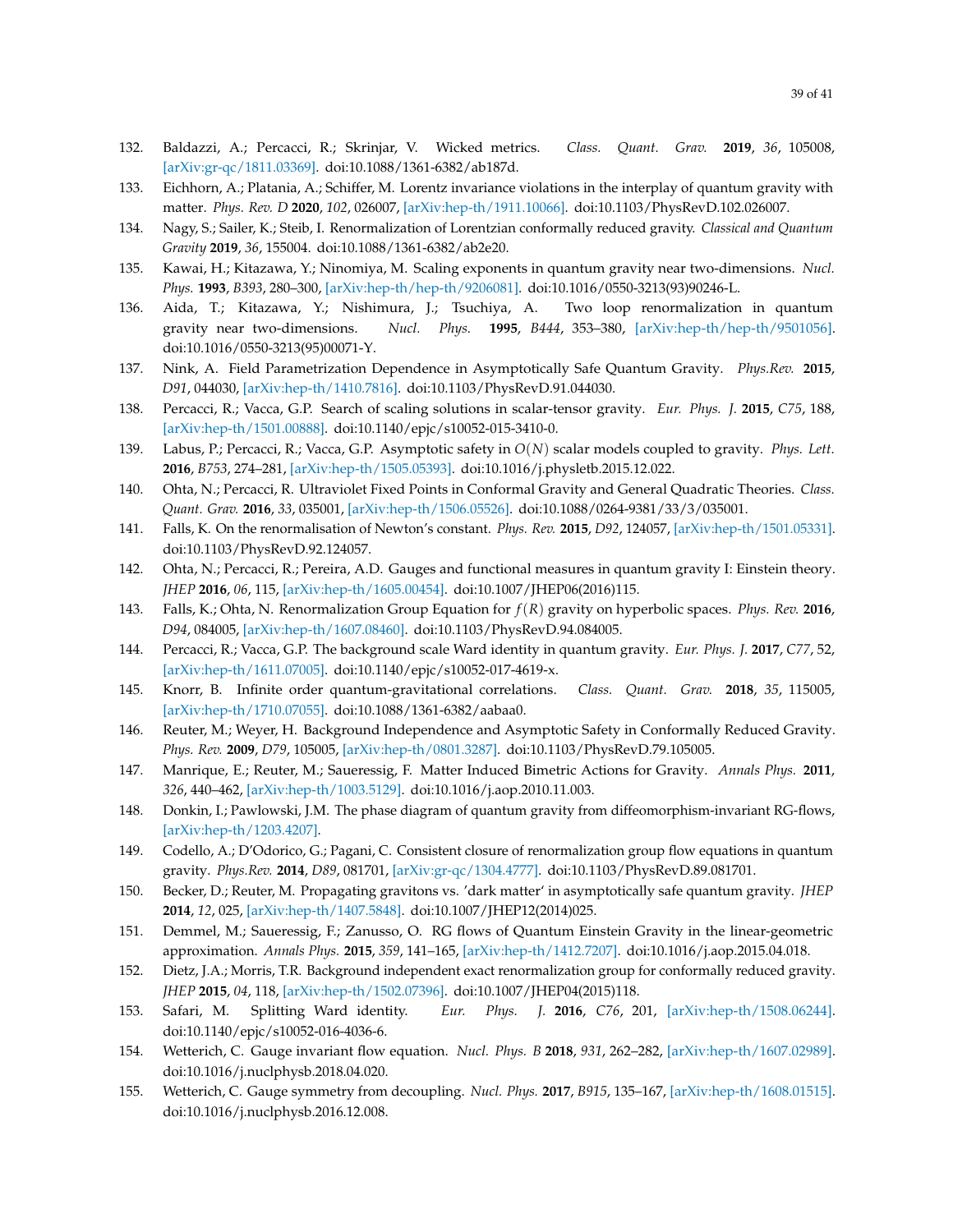- 156. Morris, T.R.; Preston, A.W.H. Manifestly diffeomorphism invariant classical Exact Renormalization Group. *JHEP* **2016**, *06*, 012, [\[arXiv:hep-th/1602.08993\].](https://arxiv.org/abs/1602.08993) doi[:10.1007/JHEP06\(2016\)012.](https://doi.org/10.1007/JHEP06(2016)012)
- 157. Safari, M.; Vacca, G.P. Covariant and single-field effective action with the background-field formalism. *Phys. Rev.* **2017**, *D96*, 085001, [\[arXiv:hep-th/1607.03053\].](https://arxiv.org/abs/1607.03053) doi[:10.1103/PhysRevD.96.085001.](https://doi.org/10.1103/PhysRevD.96.085001)
- 158. Safari, M.; Vacca, G.P. Covariant and background independent functional RG flow for the effective average action. *JHEP* **2016**, *11*, 139, [\[arXiv:hep-th/1607.07074\].](https://arxiv.org/abs/1607.07074) doi[:10.1007/JHEP11\(2016\)139.](https://doi.org/10.1007/JHEP11(2016)139)
- 159. Labus, P.; Morris, T.R.; Slade, Z.H. Background independence in a background dependent renormalization group. *Phys. Rev.* **2016**, *D94*, 024007, [\[arXiv:hep-th/1603.04772\].](https://arxiv.org/abs/1603.04772) doi[:10.1103/PhysRevD.94.024007.](https://doi.org/10.1103/PhysRevD.94.024007)
- 160. Morris, T.R. Large curvature and background scale independence in single-metric approximations to asymptotic safety. *JHEP* **2016**, *11*, 160, [\[arXiv:hep-th/1610.03081\].](https://arxiv.org/abs/1610.03081) doi[:10.1007/JHEP11\(2016\)160.](https://doi.org/10.1007/JHEP11(2016)160)
- 161. Meibohm, J.; Pawlowski, J.M. Chiral fermions in asymptotically safe quantum gravity. *Eur. Phys. J.* **2016**, *C76*, 285, [\[arXiv:hep-th/1601.04597\].](https://arxiv.org/abs/1601.04597) doi[:10.1140/epjc/s10052-016-4132-7.](https://doi.org/10.1140/epjc/s10052-016-4132-7)
- 162. Ohta, N. Background Scale Independence in Quantum Gravity. *PTEP* **2017**, *2017*, 033E02, [\[arXiv:hep-th/1701.01506\].](https://arxiv.org/abs/1701.01506) doi[:10.1093/ptep/ptx020.](https://doi.org/10.1093/ptep/ptx020)
- <span id="page-39-0"></span>163. Nieto, C.M.; Percacci, R.; Skrinjar, V. Split Weyl transformations in quantum gravity. *Phys. Rev. D* **2017**, *96*, 106019, [\[arXiv:gr-qc/1708.09760\].](https://arxiv.org/abs/1708.09760) doi[:10.1103/PhysRevD.96.106019.](https://doi.org/10.1103/PhysRevD.96.106019)
- <span id="page-39-1"></span>164. Gies, H. Running coupling in Yang-Mills theory: A flow equation study. *Phys. Rev. D* **2002**, *66*, 025006, [\[hep-th/0202207\].](https://arxiv.org/abs/hep-th/0202207) doi[:10.1103/PhysRevD.66.025006.](https://doi.org/10.1103/PhysRevD.66.025006)
- <span id="page-39-2"></span>165. Litim, D.F.; Pawlowski, J.M. Renormalization group flows for gauge theories in axial gauges. *JHEP* **2002**, *09*, 049, [\[arXiv:hep-th/hep-th/0203005\].](https://arxiv.org/abs/hep-th/0203005) doi[:10.1088/1126-6708/2002/09/049.](https://doi.org/10.1088/1126-6708/2002/09/049)
- <span id="page-39-3"></span>166. Brizuela, D.; Martin-Garcia, J.M.; Mena Marugan, G.A. xPert: Computer algebra for metric perturbation theory. *Gen. Rel. Grav.* **2009**, *41*, 2415–2431, [\[arXiv:gr-qc/0807.0824\].](https://arxiv.org/abs/0807.0824) doi[:10.1007/s10714-009-0773-2.](https://doi.org/10.1007/s10714-009-0773-2)
- 167. Martín-García, J.M.; Portugal, R.; Manssur, L.R.U. The Invar tensor package. *Computer Physics Communications* **2007**, *177*, 640–648, [\[arXiv:cs.SC/0704.1756\].](https://arxiv.org/abs/0704.1756) doi[:10.1016/j.cpc.2007.05.015.](https://doi.org/10.1016/j.cpc.2007.05.015)
- 168. Martín-García, J.M.; Yllanes, D.; Portugal, R. The Invar tensor package: Differential invariants of Riemann. *Computer Physics Communications* **2008**, *179*, 586–590, [\[arXiv:cs.SC/0802.1274\].](https://arxiv.org/abs/0802.1274) doi[:10.1016/j.cpc.2008.04.018.](https://doi.org/10.1016/j.cpc.2008.04.018)
- 169. Martín-García, J.M. xPerm: fast index canonicalization for tensor computer algebra. *Computer Physics Communications* **2008**, *179*, 597–603, [\[arXiv:cs.SC/0803.0862\].](https://arxiv.org/abs/0803.0862) doi[:10.1016/j.cpc.2008.05.009.](https://doi.org/10.1016/j.cpc.2008.05.009)
- <span id="page-39-4"></span>170. Nutma, T. xTras: A field-theory inspired xAct package for mathematica. *Computer Physics Communications* **2014**, *185*, 1719–1738, [\[arXiv:cs.SC/1308.3493\].](https://arxiv.org/abs/1308.3493) doi[:10.1016/j.cpc.2014.02.006.](https://doi.org/10.1016/j.cpc.2014.02.006)
- <span id="page-39-5"></span>171. Cyrol, A.K.; Mitter, M.; Strodthoff, N. FormTracer - A Mathematica Tracing Package Using FORM. *Comput. Phys. Commun.* **2017**, *219*, 346–352, [\[arXiv:hep-ph/1610.09331\].](https://arxiv.org/abs/1610.09331) doi[:10.1016/j.cpc.2017.05.024.](https://doi.org/10.1016/j.cpc.2017.05.024)
- <span id="page-39-6"></span>172. Knorr, B.; Saueressig, F. Towards reconstructing the quantum effective action of gravity. *Phys. Rev. Lett.* **2018**, *121*, 161304, [\[arXiv:hep-th/1804.03846\].](https://arxiv.org/abs/1804.03846) doi[:10.1103/PhysRevLett.121.161304.](https://doi.org/10.1103/PhysRevLett.121.161304)
- <span id="page-39-7"></span>173. Belgacem, E.; Dirian, Y.; Foffa, S.; Maggiore, M. Nonlocal gravity. Conceptual aspects and cosmological predictions. *JCAP* **2018**, *1803*, 002, [\[arXiv:hep-th/1712.07066\].](https://arxiv.org/abs/1712.07066) doi[:10.1088/1475-7516/2018/03/002.](https://doi.org/10.1088/1475-7516/2018/03/002)
- <span id="page-39-8"></span>174. Belgacem, E.; Dirian, Y.; Finke, A.; Foffa, S.; Maggiore, M. Gravity in the infrared and effective nonlocal models. *JCAP* **2020**, *04*, 010, [\[arXiv:astro-ph.CO/2001.07619\].](https://arxiv.org/abs/2001.07619) doi[:10.1088/1475-7516/2020/04/010.](https://doi.org/10.1088/1475-7516/2020/04/010)
- <span id="page-39-9"></span>175. Knorr, B. Lessons from conformally reduced quantum gravity. *Class. Quant. Grav.* **2021**, *38*, 065003, [\[arXiv:hep-th/2010.00492\].](https://arxiv.org/abs/2010.00492) doi[:10.1088/1361-6382/abd7c2.](https://doi.org/10.1088/1361-6382/abd7c2)
- <span id="page-39-10"></span>176. Wetterich, C. Quantum correlations for the metric. *Phys. Rev. D* **2017**, *95*, 123525, [\[arXiv:gr-qc/1603.06504\].](https://arxiv.org/abs/1603.06504) doi[:10.1103/PhysRevD.95.123525.](https://doi.org/10.1103/PhysRevD.95.123525)
- <span id="page-39-12"></span><span id="page-39-11"></span>177. Christiansen, N. Four-Derivative Quantum Gravity Beyond Perturbation Theory, [\[arXiv:hep-th/1612.06223\].](https://arxiv.org/abs/1612.06223)
- 178. Reichert, M. Towards a UV-complete Standard Model: From baryogenesis to asymptotic safety. PhD thesis, Heidelberg U., 2018. doi[:10.11588/heidok.00024469.](https://doi.org/10.11588/heidok.00024469)
- <span id="page-39-13"></span>179. Boyd, J. Orthogonal rational functions on a semi-infinite interval. *J.Comp.Phys.* **1987**, *70*, 63–88.
- <span id="page-39-14"></span>180. Boyd, J.P. *Chebyshev and Fourier Spectral Methods*, 2nd ed.; Dover Publications, 2000.